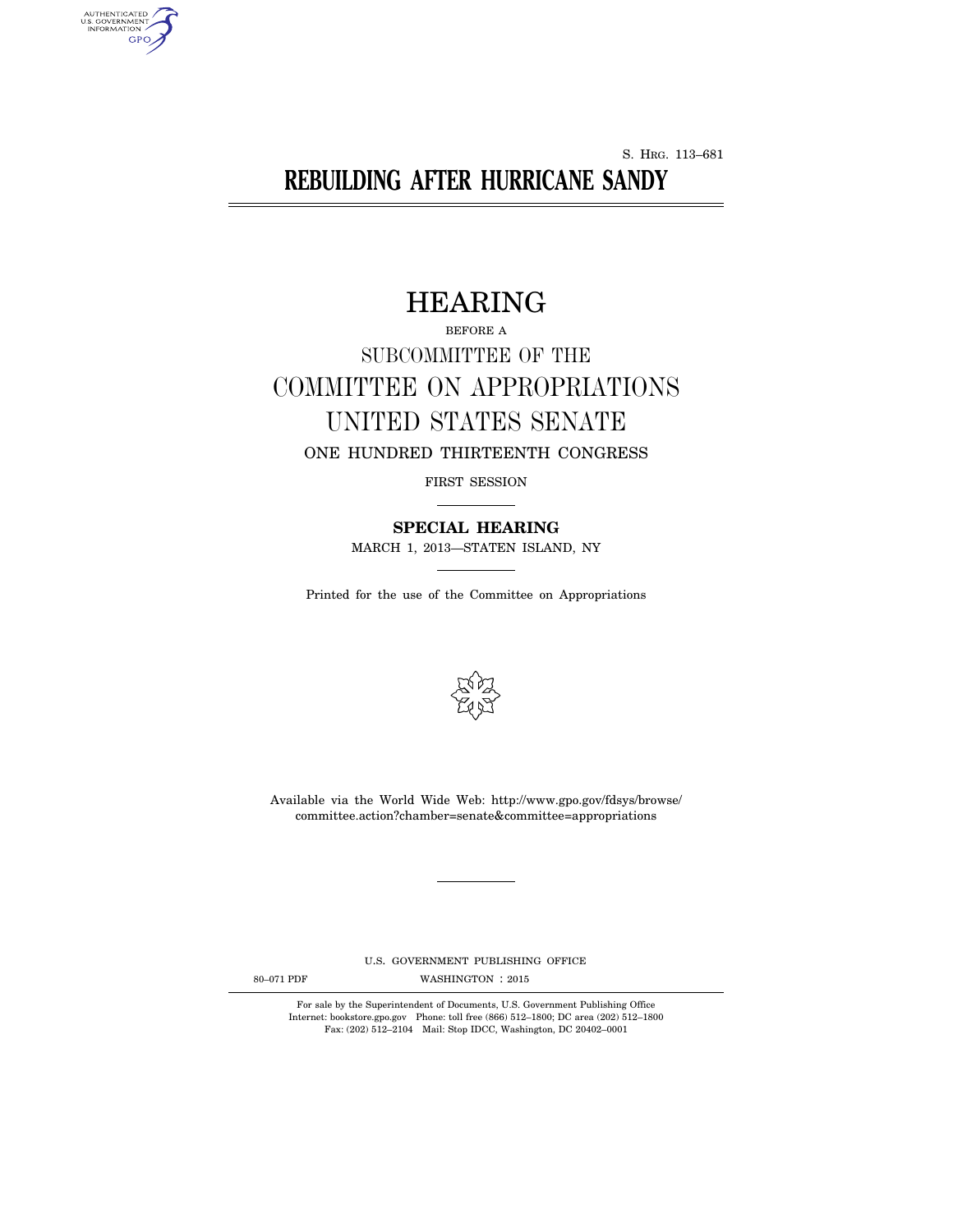# COMMITTEE ON APPROPRIATIONS

BARBARA A. MIKULSKI, Maryland, *Chairwoman* 

PATRICK J. LEAHY, Vermont TOM HARKIN, Iowa PATTY MURRAY, Washington DIANNE FEINSTEIN, California RICHARD J. DURBIN, Illinois TIM JOHNSON, South Dakota MARY L. LANDRIEU, Louisiana JACK REED, Rhode Island FRANK R. LAUTENBERG, New Jersey MARK L. PRYOR, Arkansas JON TESTER, Montana TOM UDALL, New Mexico JEANNE SHAHEEN, New Hampshire JEFF MERKLEY, Oregon MARK BEGICH, Alaska

RICHARD C. SHELBY, Alabama, *Vice Chairman*  THAD COCHRAN, Mississippi MITCH MCCONNELL, Kentucky LAMAR ALEXANDER, Tennessee SUSAN M. COLLINS, Maine LISA MURKOWSKI, Alaska LINDSEY GRAHAM, South Carolina MARK KIRK, Illinois DANIEL COATS, Indiana ROY BLUNT, Missouri JERRY MORAN, Kansas JOHN HOEVEN, North Dakota MIKE JOHANNS, Nebraska JOHN BOOZMAN, Arkansas

CHARLES E. KIEFFER, *Staff Director*  WILLIAM D. DUHNKE III, *Minority Staff Director* 

SUBCOMMITTEE ON THE DEPARTMENT OF HOMELAND SECURITY

PATRICK J. LEAHY, Vermont PATTY MURRAY, Washington FRANK R. LAUTENBERG, New Jersey JON TESTER, Montana MARK BEGICH, Alaska

MARY L. LANDRIEU, Louisiana, *Chairman*  DANIEL COATS, Indiana THAD COCHRAN, Mississippi RICHARD C. SHELBY, Alabama LISA MURKOWSKI, Alaska JERRY MORAN, Kansas

> *Professional Staff*  STEPHANIE GUPTA CHIP WALGREN SCOTT NANCE DRENAN E. DUDLEY CAROL CRIBBS *(Minority)*

*Administrative Support*  COLIN MACDERMOTT COURTNEY STEVENS *(Minority)*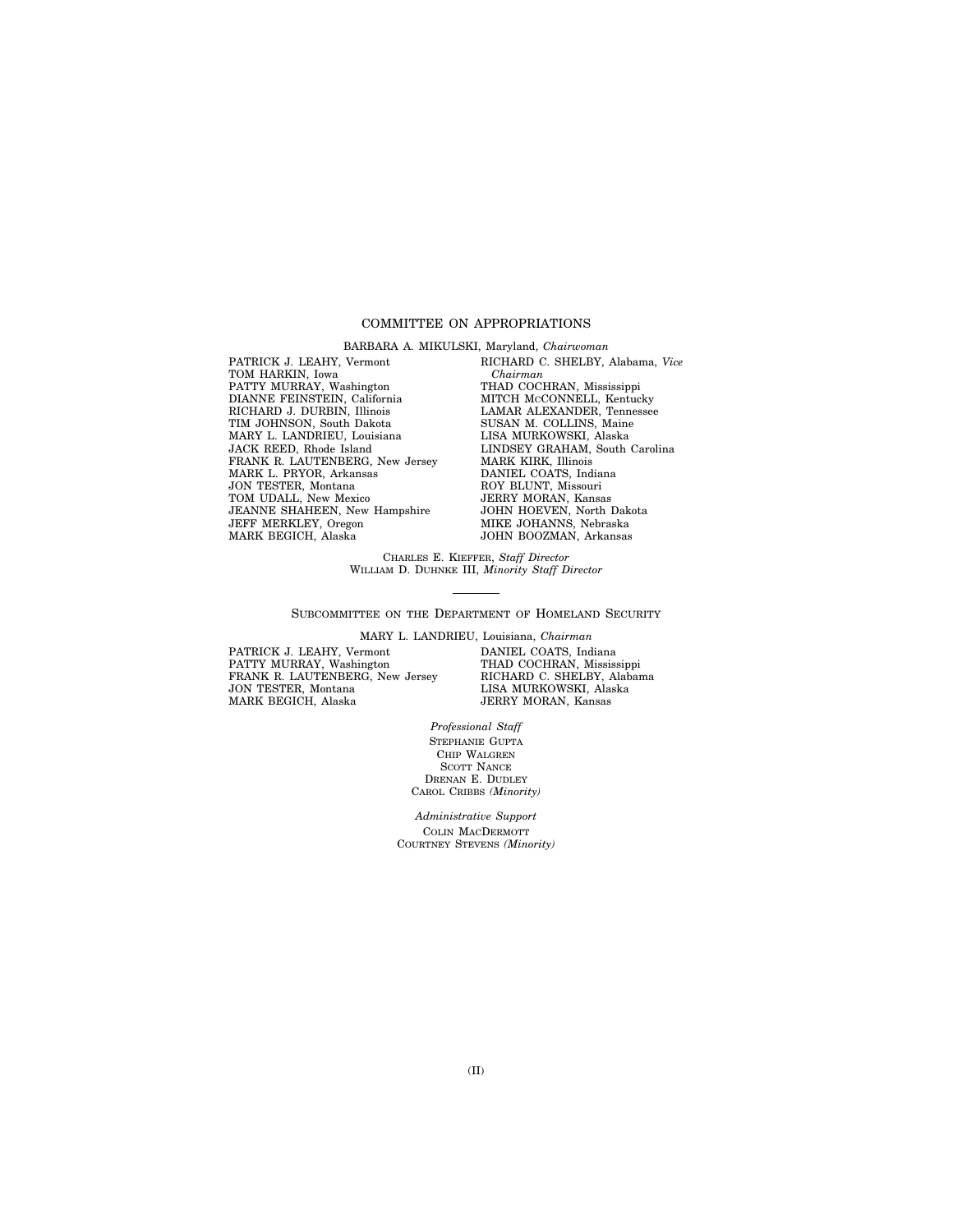# CONTENTS  $\begin{tabular}{l} \multicolumn{2}{c} {\textbf{1}}\\ \multicolumn{2}{c} {\textbf{2}}\\ \multicolumn{2}{c} {\textbf{3}}\\ \multicolumn{2}{c} {\textbf{4}}\\ \multicolumn{2}{c} {\textbf{5}}\\ \multicolumn{2}{c} {\textbf{6}}\\ \multicolumn{2}{c} {\textbf{6}}\\ \multicolumn{2}{c} {\textbf{7}}\\ \multicolumn{2}{c} {\textbf{8}}\\ \multicolumn{2}{c} {\textbf{9}}\\ \multicolumn{2}{c} {\textbf{1}}\\ \multicolumn{2}{c} {\textbf{1}}\\ \multicolumn{2}{c} {\textbf{1}}\\ \multicolumn$

|                                                                                                                                                                                                                                          | Page                |
|------------------------------------------------------------------------------------------------------------------------------------------------------------------------------------------------------------------------------------------|---------------------|
|                                                                                                                                                                                                                                          | 1<br>$\overline{2}$ |
|                                                                                                                                                                                                                                          | $\overline{4}$<br>6 |
|                                                                                                                                                                                                                                          | 6                   |
|                                                                                                                                                                                                                                          | 6                   |
|                                                                                                                                                                                                                                          | 8                   |
|                                                                                                                                                                                                                                          | 10                  |
| Statement of Hon. Craig Fugate, Administrator, Federal Emergency Manage-                                                                                                                                                                 |                     |
|                                                                                                                                                                                                                                          | 11                  |
|                                                                                                                                                                                                                                          | 11                  |
| FEMA's Early Response<br>Climate Change<br>Prepared Statement of Hon. Craig Fugate                                                                                                                                                       | 12                  |
|                                                                                                                                                                                                                                          | 13                  |
|                                                                                                                                                                                                                                          | 13                  |
|                                                                                                                                                                                                                                          | 14                  |
|                                                                                                                                                                                                                                          | 14                  |
|                                                                                                                                                                                                                                          | 14                  |
|                                                                                                                                                                                                                                          | 15                  |
|                                                                                                                                                                                                                                          | 15                  |
|                                                                                                                                                                                                                                          | 16                  |
| Disaster Relief Fund and Disaster Relief Appropriations Act of 2013<br>Recovery—Working as a Team<br>Individual Assistance<br>Public Assistance<br>Public Assistance<br>Hazard Mitigation Grant Program and National Flood Insurance Pro | 17                  |
|                                                                                                                                                                                                                                          | 18                  |
| Statement of Laurel Blatchford, Executive Director, Hurricane Sandy Re-                                                                                                                                                                  |                     |
|                                                                                                                                                                                                                                          | 19                  |
|                                                                                                                                                                                                                                          | 19                  |
|                                                                                                                                                                                                                                          | 21                  |
| The Impact of and Damage Caused by Superstorm Sandy<br>Ongoing Response and Recovery Efforts and Lessons Learned From Hurri-                                                                                                             | 21                  |
|                                                                                                                                                                                                                                          |                     |
|                                                                                                                                                                                                                                          | 21                  |
|                                                                                                                                                                                                                                          | 22                  |
|                                                                                                                                                                                                                                          | 23                  |
|                                                                                                                                                                                                                                          | 23                  |
| The Task Force and Supplemental Funding<br>Sandy Recovery Improvement Act<br>Regulatory Flexibility<br>Insurance Shortcomings<br>Flexible Community Development Block Grant                                                              | 24                  |
|                                                                                                                                                                                                                                          | 25                  |
|                                                                                                                                                                                                                                          | 26                  |
|                                                                                                                                                                                                                                          | 27                  |
|                                                                                                                                                                                                                                          | 28                  |
|                                                                                                                                                                                                                                          | 28                  |
|                                                                                                                                                                                                                                          | 28                  |
|                                                                                                                                                                                                                                          | 29                  |
|                                                                                                                                                                                                                                          | 30                  |
|                                                                                                                                                                                                                                          |                     |
|                                                                                                                                                                                                                                          | 31                  |
| Extrement of Hon. Joseph H. Mancini, Mayor, Township of Long Beach,<br>New Jersey Electron Communications of Hon. Scott J. Mancini, Mayor, Township of Long Beach,<br>Prepared Statement of Hon. Scott J. Mandel, City Council Presi     | 32                  |
|                                                                                                                                                                                                                                          |                     |
|                                                                                                                                                                                                                                          | 34                  |
|                                                                                                                                                                                                                                          | 34                  |
|                                                                                                                                                                                                                                          | 35                  |
|                                                                                                                                                                                                                                          | 36                  |
|                                                                                                                                                                                                                                          | 36                  |
|                                                                                                                                                                                                                                          | 37                  |
|                                                                                                                                                                                                                                          | 37                  |
|                                                                                                                                                                                                                                          | 37                  |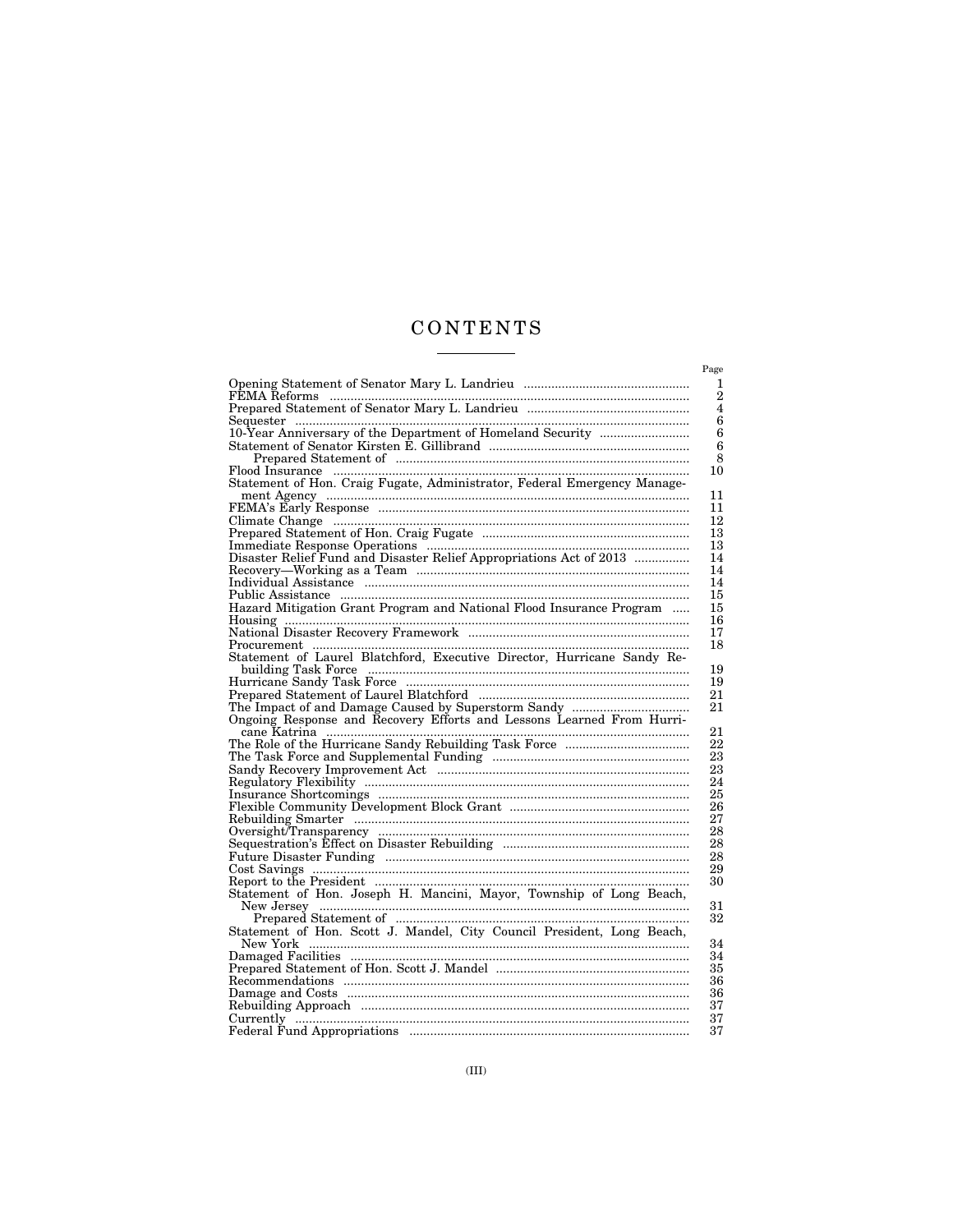| Statement of Brad Gair, Director of Housing Recovery Operations, New York |
|---------------------------------------------------------------------------|
|                                                                           |
|                                                                           |
|                                                                           |
|                                                                           |
|                                                                           |
|                                                                           |
|                                                                           |
|                                                                           |
|                                                                           |
|                                                                           |
|                                                                           |
| Questions Submitted to the Federal Emergency Management Agency            |
|                                                                           |
| Questions Submitted to the Hurricane Sandy Rebuilding Task Force          |
|                                                                           |
| Questions Submitted to the City Council of Long Beach, New York           |
|                                                                           |

# IV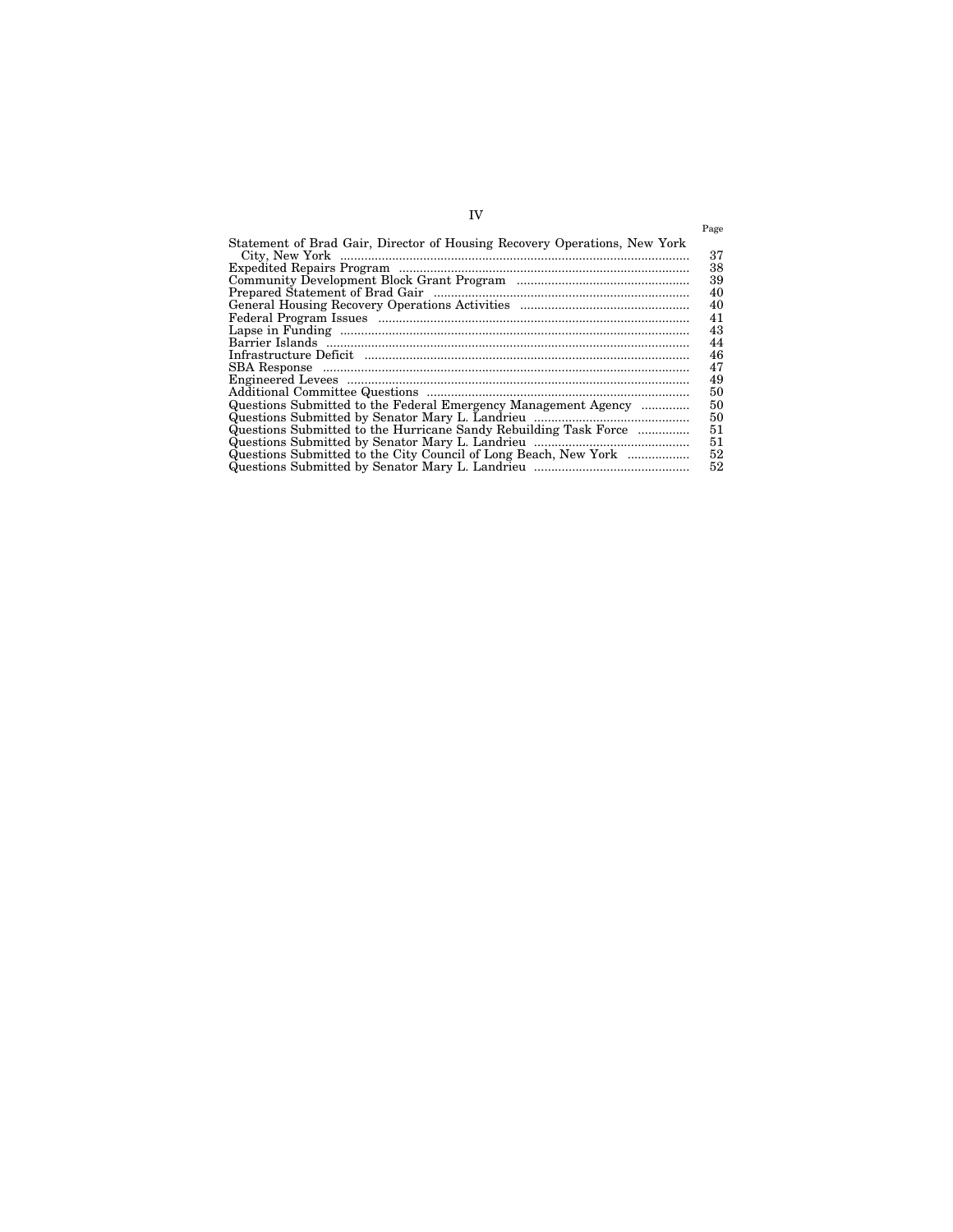# **REBUILDING AFTER HURRICANE SANDY**

# **FRIDAY, MARCH 1, 2013**

# U.S. SENATE, SUBCOMMITTEE ON HOMELAND SECURITY, COMMITTEE ON APPROPRIATIONS, *Staten Island, NY.*

The subcommittee met at 10:32 a.m., at 212 Coast Guard Drive, in Staten Island, New York, Hon. Mary L. Landrieu (chairman) presiding.

Present: Senators Landrieu and Gillibrand.

# OPENING STATEMENT OF SENATOR MARY L. LANDRIEU

Senator LANDRIEU. Good morning, everyone. Let me call this field hearing to order, and I thank all those who are participating today.

I want to begin by thanking the U.S. Coast Guard Sector New York for being such wonderful hosts for us today in this facility that served as a tactical command in the response to Hurricane Sandy. And I thank the Coast Guard leadership, Captain Gordon Loebl and his team that have done a wonderful job today. Thank you for being such wonderful hosts to us today.

I also want to say how pleased I am for my colleague, Senator Gillibrand, who we will hear testimony from today, and to thank her for her extraordinary leadership not only on behalf of her citizens that she represents, but the whole country, when it comes to disaster response for Hurricane Sandy and for better response for all other disasters as well.

I was with Senator Schumer and Senator Gillibrand earlier this morning. Senator Schumer is not going to be able to be with us today, but I think he was helping to open Fairway grocery in Red Hook in Brooklyn, and I want to thank Senator Schumer for his leadership as well.

Let me begin with an opening statement, and then we will go right into Senator Gillibrand's questions and testimony.

We meet here today to receive testimony and evaluate the massive rebuilding effort that is now underway in the aftermath of Hurricane Sandy to restore homes, communities, and the economy of this region. Hurricane Sandy struck on October 29, 2012, as the largest sized storm system in the history of the United States.

Two of our Nation's most populous States—New York and New Jersey—were especially hard hit. The storm claimed the lives of more than 120 Americans and destroyed 340,000 homes and 200,000 businesses. The storm left more than 8.5 million families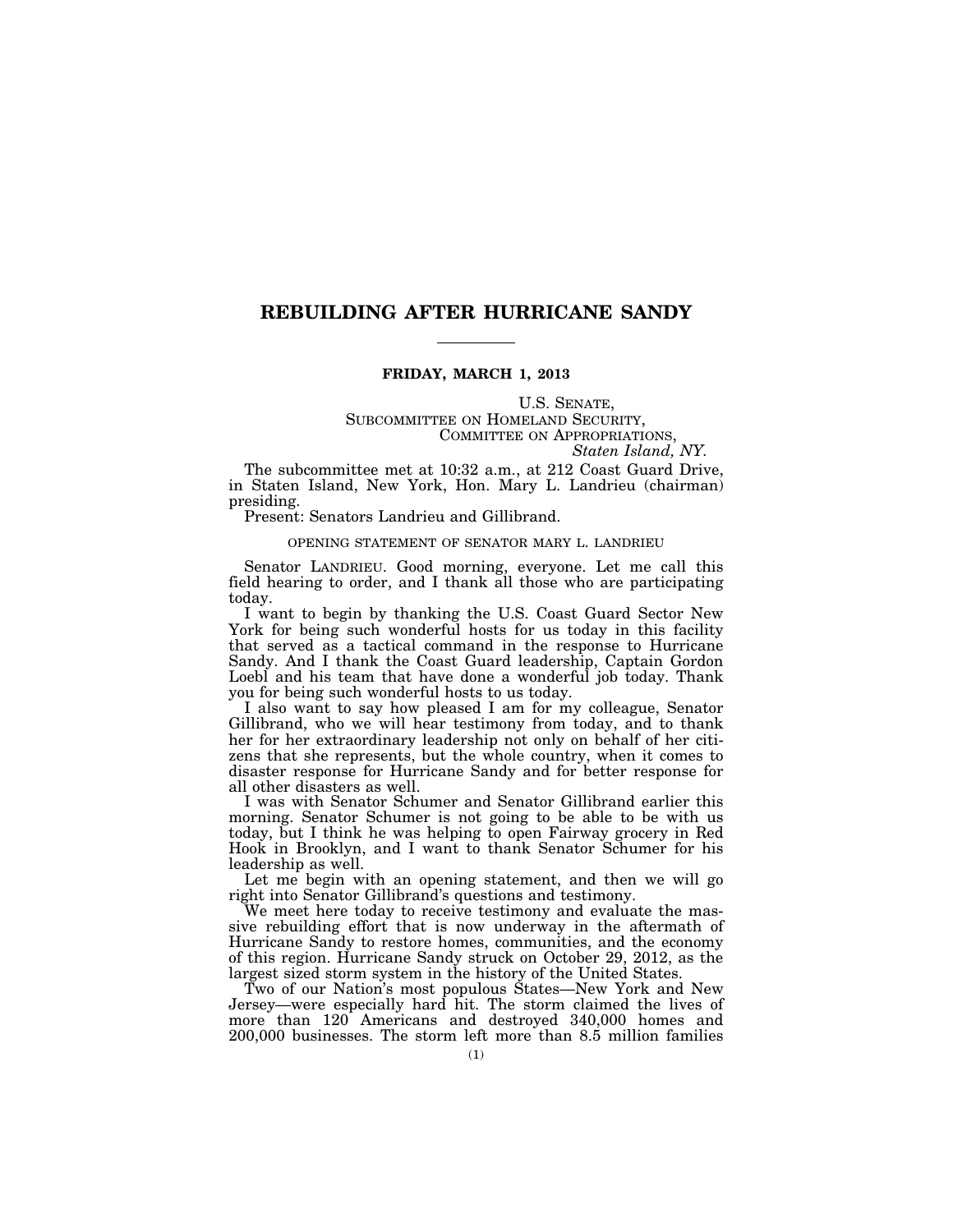without power, heat, or running water for weeks—in some communities, much longer.

The National Hurricane Center estimates that Hurricane Sandy will be, when all costs and estimates are in, the second costliest in our Nation's history, only behind Hurricane Katrina, which devastated New Orleans, the region, and the gulf coast almost 8 years ago.

The scale of this disaster has created significant housing and transportation challenges, and the successful rebuilding will require a sustained and coordinated effort at the Federal, State, and local government level, along with significant help from the private sector and voluntary organizations.

Unfortunately, thousands and thousands of my constituents in Louisiana know exactly what our friends here along the east coast are going through in their efforts to recover from this devastating storm. Substantial Federal support was delivered to the gulf coast after Hurricanes Katrina and Rita in 2005, but navigating the Federal bureaucracy to access that help was, at times, maddening.

Homeowners had to wait for years before repair and elevation grants became available. Insurance companies refused to pay thousands of legitimate claims. Business owners were denied emergency loans by the Small Business Administration (SBA). Local officials were forced to painstakingly document every iota of damage and negotiate with frequently rotating, poorly trained staff that lacked proper experience in damage assessment.

Work was delayed by lengthy and duplicative environmental reviews. Federal agencies argued with one another for years over the responsibility for rebuilding public housing, removing waterway debris, and filling the void in mental health service delivery systems, as families waited, as neighborhoods atrophied, and as hope dissipated.

As a result of these hard lessons from Hurricanes Katrina and Rita, I worked closely with the delegation members from New York and New Jersey, including this extraordinary Senator, Senator Gillibrand, Senator Schumer, Senator Lautenberg, Senator Menendez, Congressman King, Congresswoman Lowey, and Congresswoman Slaughter, in particular, to include many of the reforms in the \$50.5 billion Hurricane Sandy relief bill that passed the Congress in January.

#### FEMA REFORMS

For example, the Federal Emergency Management Agency (FEMA) can provide debris removal and infrastructure repair grants in advance now, on a fixed, reasonable estimate, instead of forcing communities to carry out the work at their own expense and submit an exhaustive volume of paperwork in order just to seek Federal reimbursement.

Projects can be consolidated, which was not available before, to ensure that schools, police stations, and fire stations are strategically rebuilt where they are needed.

In other words, this recovery should be about building the future, not rebuilding the past.

This act helps us to have a smarter recovery. The act also established a dispute resolution process, which we used very regularly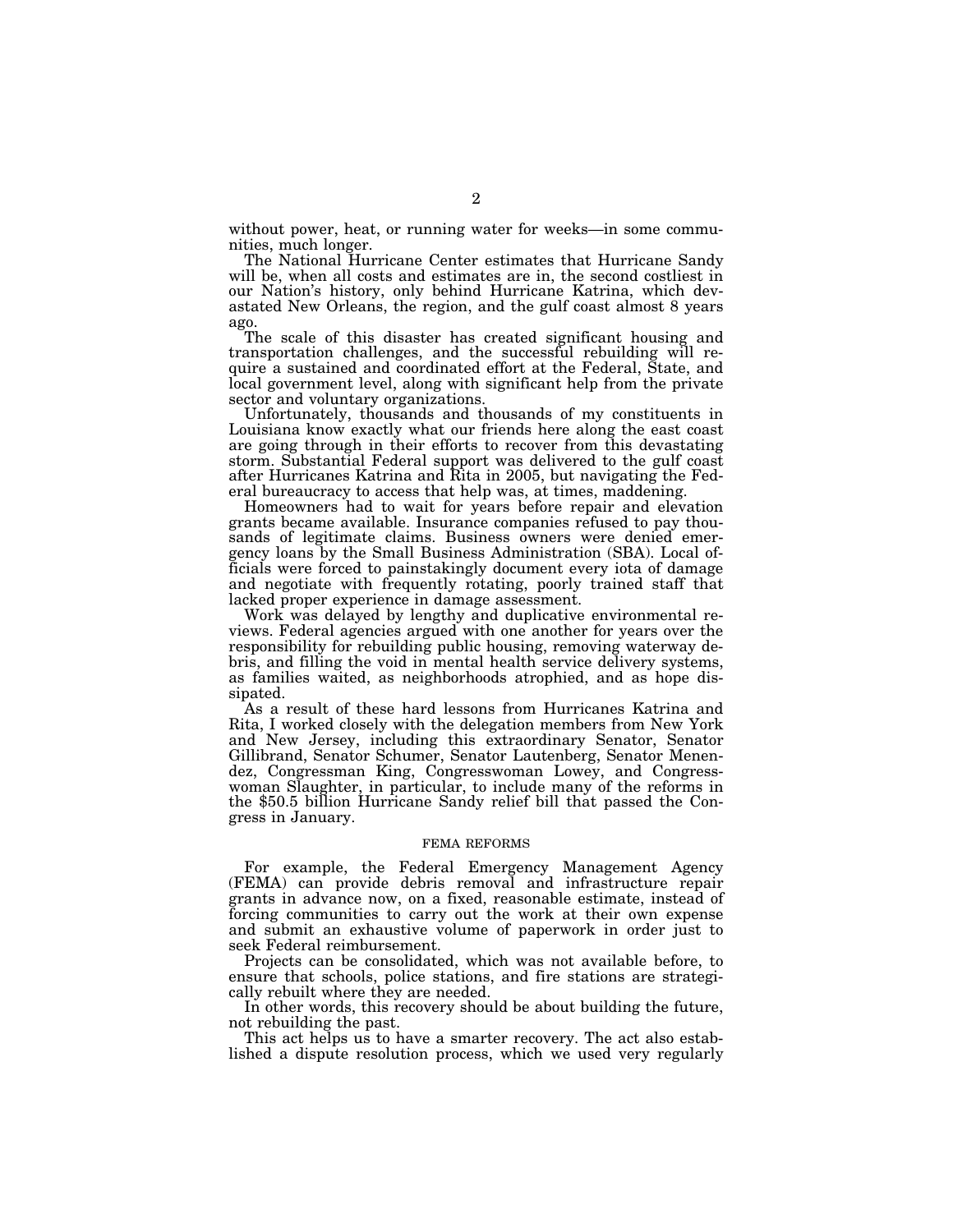during Hurricanes Katrina and Rita to resolve disputes between the local, State, and Federal Government about how much a project costs. There was no end to that debate, and, of course, it lengthened considerably the time of recovery. We hope we have solved that problem.

One other example of the many improvements in the act is the requirement for the President to establish a unified and expedited environmental review process, which should substantially expedite the rebuilding of neighborhoods and public infrastructure while respecting the environment.

I believe these reforms will free FEMA to become a smarter, more efficient agency that can act quickly to cut through the unnecessary red tape while ensuring the appropriate stewardship of taxpayer funds.

I look forward to learning how FEMA will be implementing these new authorities and utilizing them for the benefit of the people here on the east coast that need our best efforts right now.

Another of the most important tools included in the Hurricane Sandy relief is the \$16 billion for flexible community development block grants (CDBGs). I am particularly interested in learning how affected communities are planning to use these funds to support their recovery.

There are ample examples of planning for safer, stronger and smarter disaster communities since Hurricane Katrina, through an initiative—I am going to give you just a few examples—called Louisiana Speaks, established in the aftermath of our storms by Governor Blanco, long-term community planning to build better levees, restore barrier islands and wetlands, design sustainable neighborhoods, enhance local economies, and modernize transportation options were initiated.

In addition, Harvard stepped up through their Kennedy School of Government and did a first-of-its-kind study on one of the dozens of neighborhoods that were destroyed in the New Orleans region named Broadmoor. It happens to be my neighborhood; that is not why they chose it. But they have done some wonderful tracking in efficiency of methods that were deployed to rebuild that neighborhood. And those lessons are readily available for communities here in the Northeast corridor.

This information and study is now available to serve as a guide to disaster-affected communities. I hope the leaders here will tap into that and other resources that are available.

And finally, as the record will reflect, President Obama established the Hurricane Sandy Rebuilding Task Force on December 7, 2013, and designated Shaun Donovan, Secretary of the Department of Housing and Development, to chair it, consistent with the principles of the new interagency recovery framework that was also issued by this administration to try to get this right.

Secretary Donovan, as you all know, is a native New Yorker with extensive housing and community development experience working with both the public and private sector.

I cannot think of a more capable, more experienced, or more passionate leader to spearhead the Federal Government's efforts here in this region.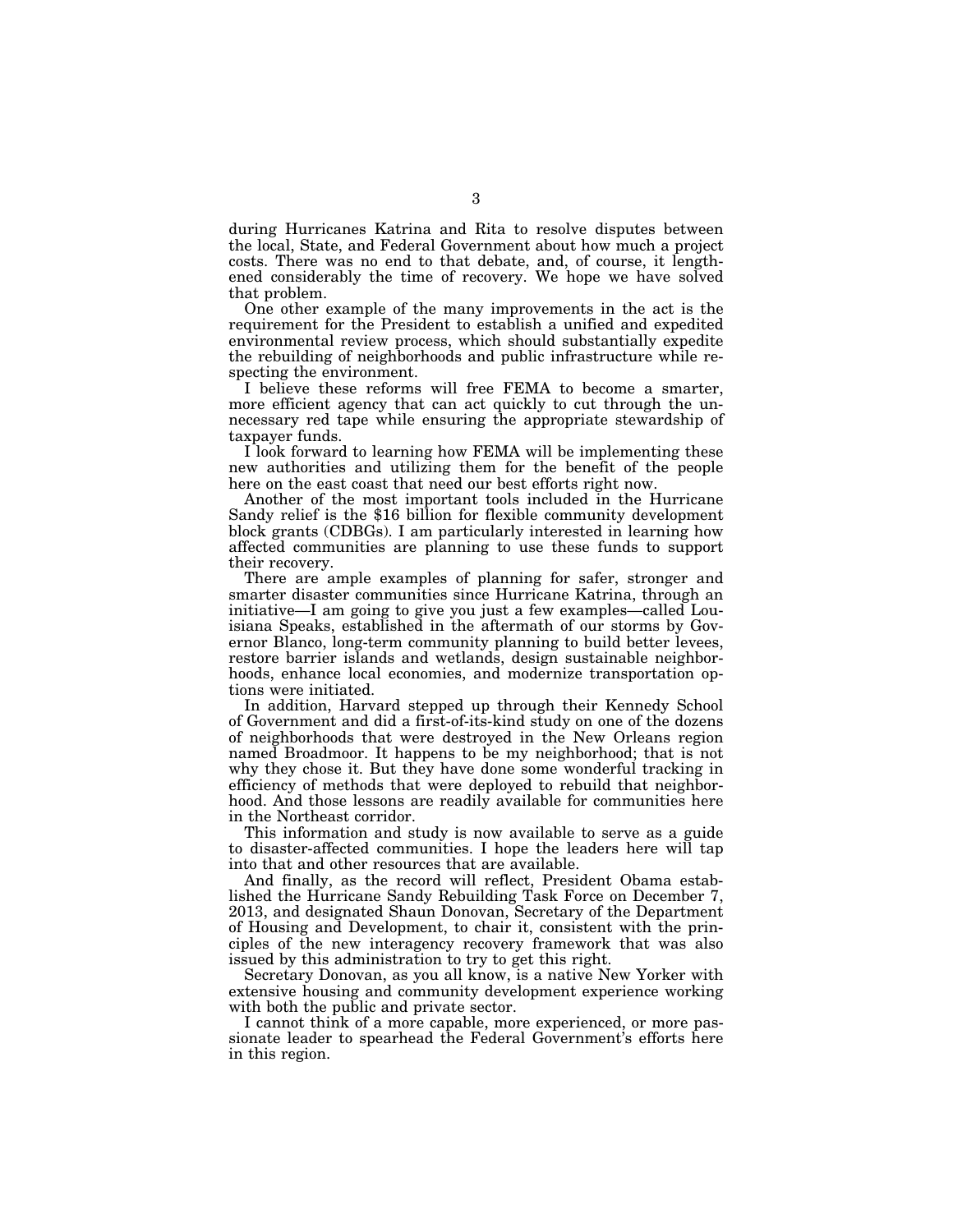The President has directed his task force to convene Federal agencies with a role in recovery to eliminate stovepipe operations. The task force is busily at work developing a strategy. We will hear about that strategy today.

And finally, I think it is important to take a moment this morning to reflect that the Department of Homeland Security was officially established on this day 10 years ago in the aftermath of a horrific and unprecedented attack on the World Trade Center here in New York.

Over the last decade, this Department has been organized, stood up, restructured on several occasions, subject to multiple new laws, under tremendous pressure, and has experienced a steady increase in funding until 2010 where this funding has been leveled off due to the gridlock in Washington. Yet, under the able leadership of Janet Napolitano, the Secretary, the Department has really been stretched lately to meet the ever-evolving threats and challenges, both manmade and natural disasters. That work continues. That is what our work is about today.

As part of this new Department, FEMA has experienced significant change in the last 8 years after a shameful response to Hurricane Katrina with a lot of hard work, particularly by Craig Fugate, who is with us this morning. FEMA has been reconstituted, professionalized. And the Congress, thanks to Kirsten Gillibrand and others, has provided substantial resources to restore it to a higher level of competency and performance, doubling its workforce, dramatically augmenting its capabilities.

However, we know there are still gaps. We know there are still challenges. We know that communities are having difficulty as they recover from this catastrophic event. So that is what this hearing is about, to hear what is working, to hear what is not working, and to continue to improve.

# PREPARED STATEMENT

With that, I would like to introduce our first witness. We will hear from Senator Gillibrand who has fought tirelessly and effectively on behalf not only of the constituents she represents but the entire region to jumpstart this recovery.

And on our next panel, we will hear from two Federal agencies leading the recovery process. And on the final, most important panel, we will hear from local officials who are on the ground trying to make sense of the damage they see with their eyes, the heartbreak they feel with their hearts in trying to help their communities recover and get back to normal.

So, Senator Gillibrand, we welcome your testimony this morning, and thank you for being such a smart and compassionate leader for this region.

[The statement follows:]

#### PREPARED STATEMENT OF SENATOR MARY L. LANDRIEU

We meet today to hear testimony and evaluate the massive rebuilding effort that will be required in the aftermath of Hurricane Sandy, and a subsequent nor'easter that struck the region. Hurricane Sandy struck on October 29th as the largest sized storm system in United States history. Two of the Nation's most populous States— New York and New Jersey—were especially hard hit. The storm claimed the lives of more than 120 Americans, destroying over 340,000 homes and 200,000 busi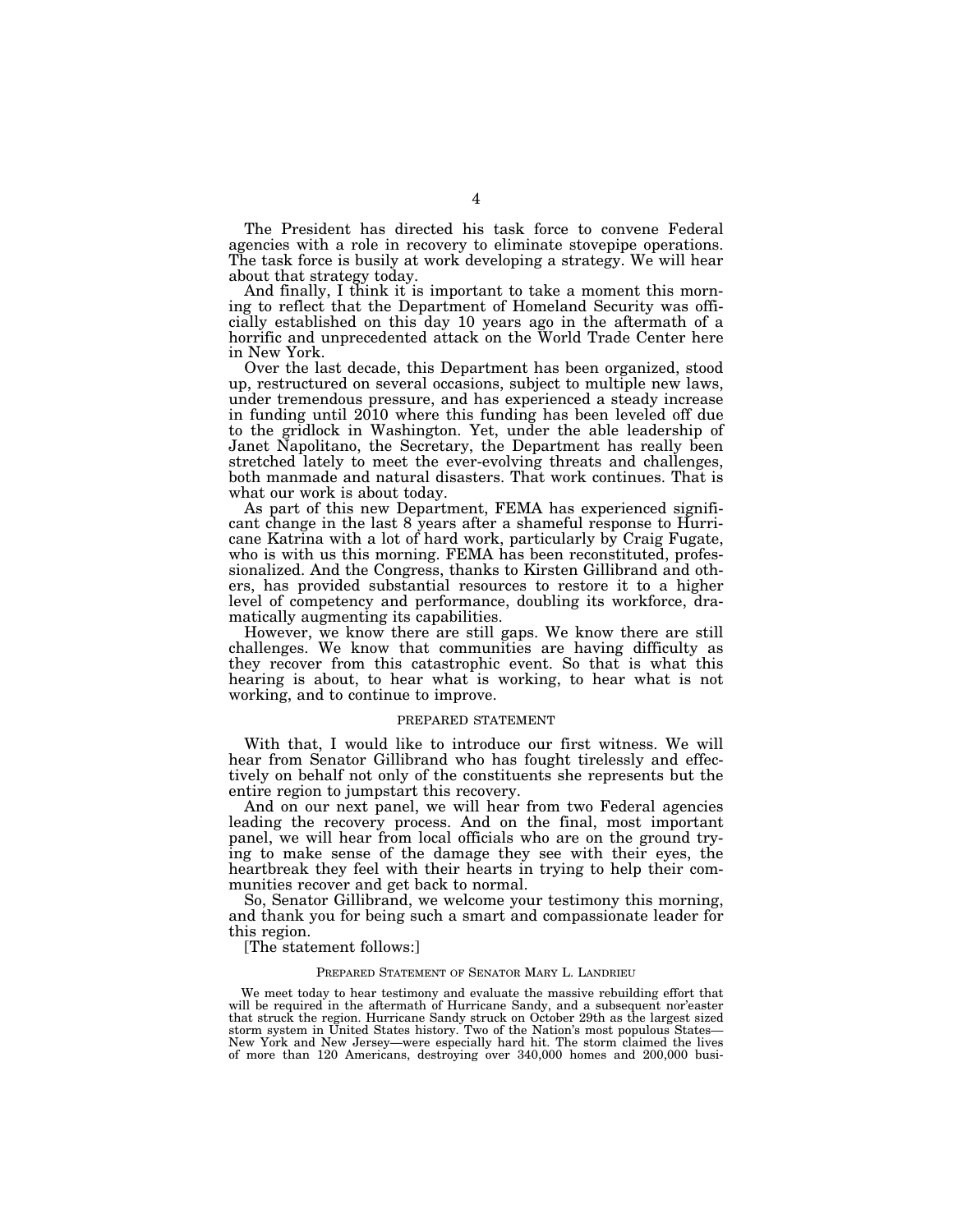nesses. This left more than 8.5 million families without power, heat, or running water. The National Hurricane Center estimates that Hurricane Sandy will be the second costliest in our Nation's history behind Hurricane Katrina. The scale of this disaster has created significant housing and transportation challenges, and successful rebuilding will require sustained effort at the Federal, State and local level, from government, private businesses, and voluntary organizations.

Unfortunately, my home State of Louisiana knows exactly what the States trying to recover from Sandy are facing. When Hurricane Katrina struck in August of 2005 it laid waste to 90,000 square miles, killing more than 1,800 people. Federal support was critical, but navigating the Federal bureaucracy was an exercise in frustration. Homeowners had to wait over a year before repair and elevation grants became available, insurance companies refused to pay thousands of legitimate claims, busi-nesses owners were denied emergency loans by the Small Business Administration, local officials were forced to painstakingly document every iota of damage, and negotiate with frequently rotating poorly trained bureaucrats who lack construction experience in order to get funding for school, hospital and road repairs. Work was de-layed by lengthy environmental reviews. And Federal agencies argued with one another for years over who was responsible for rebuilding public housing, removing waterway debris, and filling the void in mental health service delivery.

As a result of the lessons learned from the Hurricane Katrina experience, I worked to include Stafford Act reforms in the Hurricane Sandy relief bill that passed the Congress in January. It was a tough battle to secure the needed extra funding for the Federal agencies most engaged in supporting the recovery such as the Federal Emergency Management Agency (FEMA), the Department of Housing and Urban Development (HUD), and the Corps—but we finally educated enough Congressmen on the criticality of the funding to get the \$50.5 billion supplemental appropriations act passed and signed into law. Also included in the supplemental legislation is the Sandy Recovery Improvement Act which makes significant changes to the way FEMA can deliver disaster assistance. For example, FEMA can provide debris removal and infrastructure repair grants based on a reasonable fixed estimate instead of waiting for months to jump through unnecessary bureaucratic<br>hoops. Projects can also be consolidated to ensure schools, police stations, and fire<br>stations are strategically rebuilt where they are needed. Th dispute resolution process which we used during Hurricanes Katrina and Rita to resolve disputes over project eligibility cost between FEMA and the affected communities. One other example of the many improvements in the act is the requirement for the President to establish a unified and expedited environmental review process. These new authorities are drawn from legislation that I worked on with Senator Cochran from Mississippi. I believe they will free FEMA from an antiquated process and cut unnecessary red tape, and I look forward to hearing how FEMA will be implementing these new authorities.

We do have successful examples of planning for a safer, stronger and smarter future. Through an initiative called Louisiana Speaks, long-term community planning to build better levees, restore barrier islands and wetlands, invest in sustainable neighborhoods, diversify the economy, provide a job attracting education system, and modernize transportation options was completed. The effort was designed to focus on rebuilding with the whole region in mind and the plan was developed as a guide for years to come. In addition, Harvard's Kennedy School of Government did a case study on the Broadmoor neighborhood which demonstrated that citizens pulling together a dynamic plan for their own neighborhood is often critical for survival.

While these success stories are real, the time it took to implement recovery and rebuilding plans was a challenge—in fact work is still on-going. That is why I incorporated lessons learned into the Post-Katrina Emergency Management Reform Act. Through this legislation we established recovery offices to expedite progress in States hit hard by Katrina. Further, I fought to ensure adequate resources were included in subsequent appropriations acts to develop and implement the National Disaster Recovery Framework which led to improving the recovery planning process at all levels of government. The framework focuses on how best to restore, redevelop and revitalize the health, social, economic, natural and environmental fabric of the community and build a more resilient Nation. All levels of government must participate, and plans are made prior to disaster striking to quicken the pace of rebuilding. The recovery framework was fully deployed after Hurricane Isaac hit Louisiana in August 2012. It has been activated for Hurricane Sandy as well, and I look forward to hearing about how it is going from the witnesses. We still have work to do on the recovery planning front. The National Preparedness Report found that States

are less than halfway to achieving their recovery-focused core capabilities. The President established the Hurricane Sandy Rebuilding Task Force on December 7, 2012, and designated Secretary Donovan of the Department of Housing and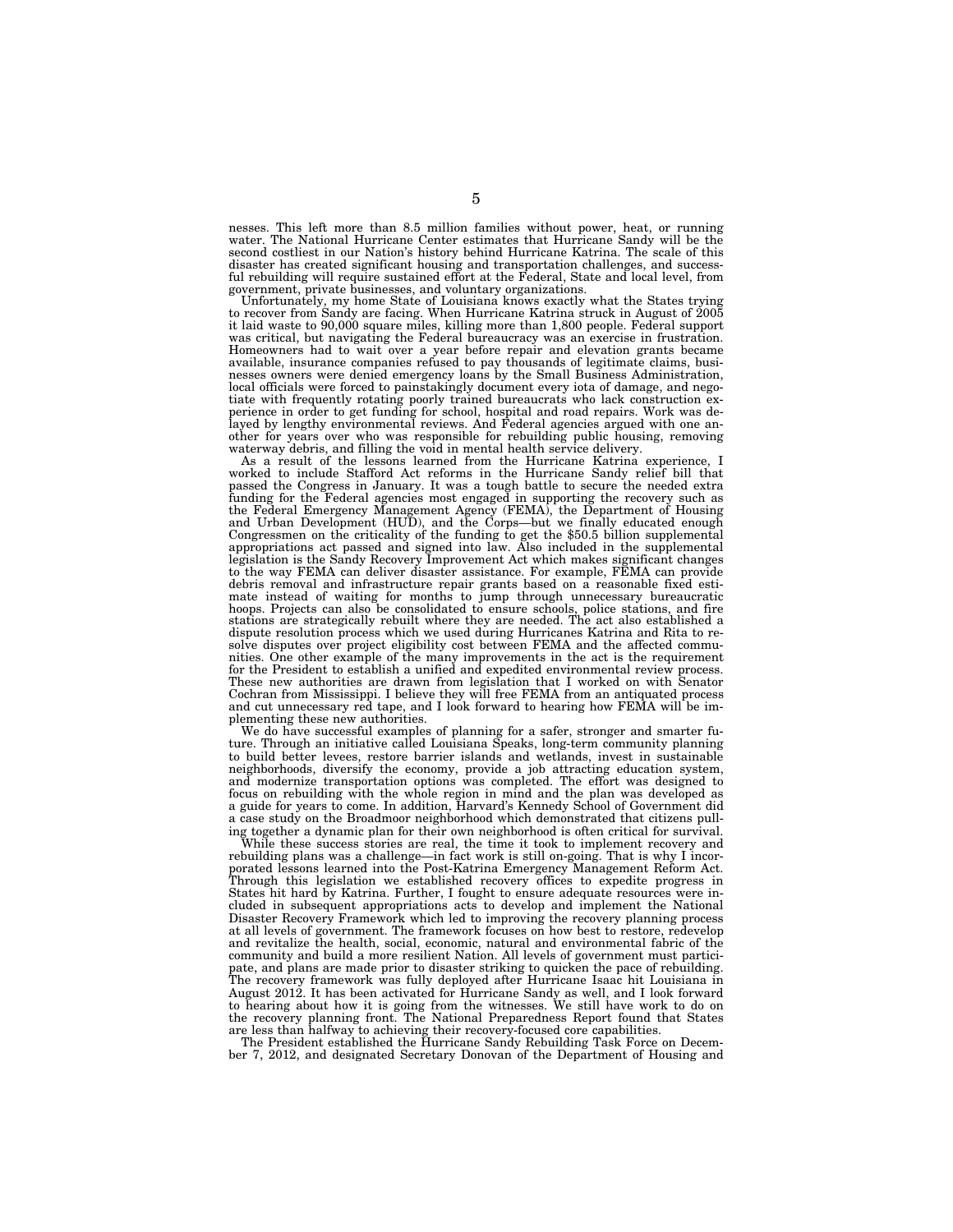Urban Development to chair it consistent with the principles of the recovery framework. The task force is directed to convene Federal agencies with a role in the recovery to reduce obstacles and promote an efficient recovery. By early August this task force is required to develop a strategy that includes specific outcomes, goals, and actions, and a process for monitoring progress. I look forward to hearing more about the status of that effort today.

#### **SEQUESTER**

Holding this hearing today is significant for a couple of reasons. First, a dire costcutting measure, known as sequestration, takes place for the Federal Government. I am disappointed that we could not reach agreement on a thoughtful way forward to reduce the deficit. A disproportionate share of our Nation's debt and deficit reduction has come from spending cuts as opposed to increased revenues. The reality is that our deficit reduction so far has been completely lopsided—72 percent has come from spending cuts and only 28 percent has come from new revenues. We have already cut \$1.5 trillion from discretionary spending over the next 10 years, and before this cut, revenues into the Federal Government as a percentage of the GDP were at the lowest level since before the Eisenhower administration—15.1 percent. I am very concerned about the impact sequestration will have on the Nation and in particular the Hurricane Sandy rebuilding effort. Chairwoman Mikulski from the State of Maryland is actively leading the Senate Appropriations Committee to be a part of the solution to our Nation's fiscal situation and I look forward to continuing to work with her and others.

#### 10-YEAR ANNIVERSARY OF THE DEPARTMENT OF HOMELAND SECURITY

Second, the Department of Homeland Security was officially established on this day 10 years ago. The creation of DHS brought together 22 Federal agencies after the September 11, 2001, terrorist attacks in an effort to better defend against our threats. Over the last decade, the Department has been reorganized, subjected to new laws, and has experienced a steady decrease in overall funding since fiscal year 2010. Under the leadership of Secretary Napolitano, the Department has been stretched to meet ever evolving threats in a strained economy and we have kept terrorists at bay and responded well to natural disasters. The work does not stop.

As a part of the Department, the Federal Emergency Management Agency has experienced significant change, too. After a failed response during Hurricane Katrina, FEMA has been reconstituted, professionalized, and Congress has provided the necessary resources to have a competent Agency, including doubling the size of its workforce since 2005.

With that I would like to introduce our witnesses. First, we will hear from Senator Gillibrand who has fought tirelessly to secure resources needed by Hurricane Sandy-affected communities. On the next panel, we will hear from the two Federal agencies leading the recovery process. On the final panel, we will hear from local officials whose communities are heavily engaged in recovery efforts. State officials are obviously critical to the recovery effort but due to the heavy workload and time pressures representatives were unable to make it on short notice.

Senator Gillibrand we welcome your testimony.

[Gillibrand testimony]

Thank you Senator Gillibrand. Our next panel will speak to the Federal role in Hurricane Sandy recovery. FEMA Administrator Craig Fugate will testify first. Then we will hear from Laurel Blatchford, the Executive Director of the Hurricane Sandy Rebuilding Task Force. Administrator Fugate.

[Fugate and Blatchford testimony. Questions to witnesses]

Our final panel consists of State and local witnesses who represent areas where the detailed rebuilding effort will be planned and implemented. If you would, please introduce yourselves at the beginning of your testimony.

[Testimony from Joseph H. Mancini, Mayor, Township of Long Beach, New Jersey; Scott Mandel, City Council President, Long Beach, New York; Brad Gair, Director of Housing Recovery Operations, New York City, New York. Questions to witnesses.]

# STATEMENT OF SENATOR KIRSTEN E. GILLIBRAND

Senator GILLIBRAND. Well, thank you, Madam Chairman, for holding this hearing. I can't tell you how much the families, small businesses, communities, and leaders appreciate you holding this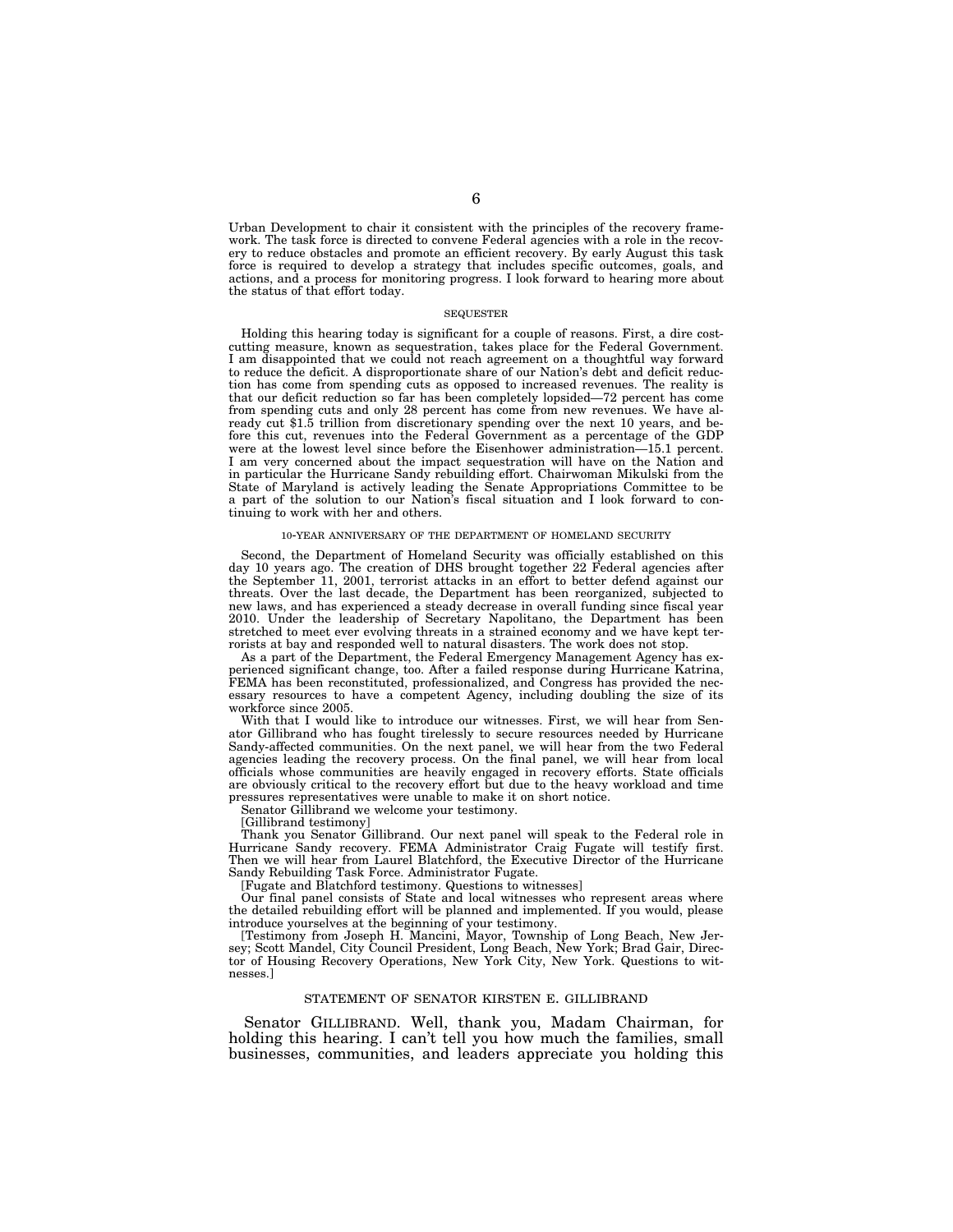hearing in New York, here in Staten Island, to give a voice to what happened here and to give a voice to what we can do better.

And I just cannot thank you for your leadership. People don't know this but you have been such a stalwart in fighting for New York and New Jersey and the region. Your expertise with what took place with Hurricane Katrina could not be matched by anyone in the Senate. And so your ability to advocate effectively for the resources we need has been such a tremendous asset. And I just cannot thank you enough on behalf of all New Yorkers for your dedication to helping our families.

When Superstorm Sandy hit just over 4 months ago, our State suffered unimaginable losses. More than 300,000 homes were damaged or destroyed. More than 250,000 businesses were affected, and many of them still have not been able to open their doors today.

Tragically, 60 New Yorkers lost their lives, and too many of our neighborhoods and communities have been left scarred by these heartbreaking losses.

In Staten Island, perhaps in the most devastating moment for me when I first came to Staten Island, I met with law enforcement who were trying to recover the bodies of two children who were literally whisked out of their mother's arms because of flooding waters, and who drowned.

I met with a woman on the trip who came up to me in tears, saying I am going to die if I don't get help.

That is how this community was so badly damaged, so badly hurt.

But I also met so many New Yorkers who, even though a boat crushed their restaurant because of the flooding tides, they said, I am from here, I am going to rebuild, and it is going to be better than it was before.

So we saw these great stories of sadness and horror, but also many stories of courage and strength.

Flooding left damage in Lower Manhattan and Red Hook all the way into the Bronx and into Westchester. The hardest hit in New York City were our most vulnerable coastline neighborhoods like Staten Island's South Shore, Coney Island, Breezy Point, and the Rockaways.

And the nature of this storm was so severe that even areas outside the mandatory evacuation zone, like Gerritsen Beach and Howard Beach, were absolutely devastated by the storm.

On Long Island, I toured communities like Lindenhurst and Massapequa, and saw homes that were destroyed and washed away.

The power of the storm was so great that it knocked some buildings clear off their foundations, left both boats and vehicles dislodged into homes and strewn across people's yards.

In Long Beach, the shore was destroyed beyond recognition. On Fire Island, the barrier island that took the brunt of the storm for Suffolk County, communities are still trying to clean up the debris.

Across the region and right here on Staten Island, many residents have been displaced, and many people are still not able to return to their homes. They are waiting for the additional assistance that the Government can provide to fill the gaps.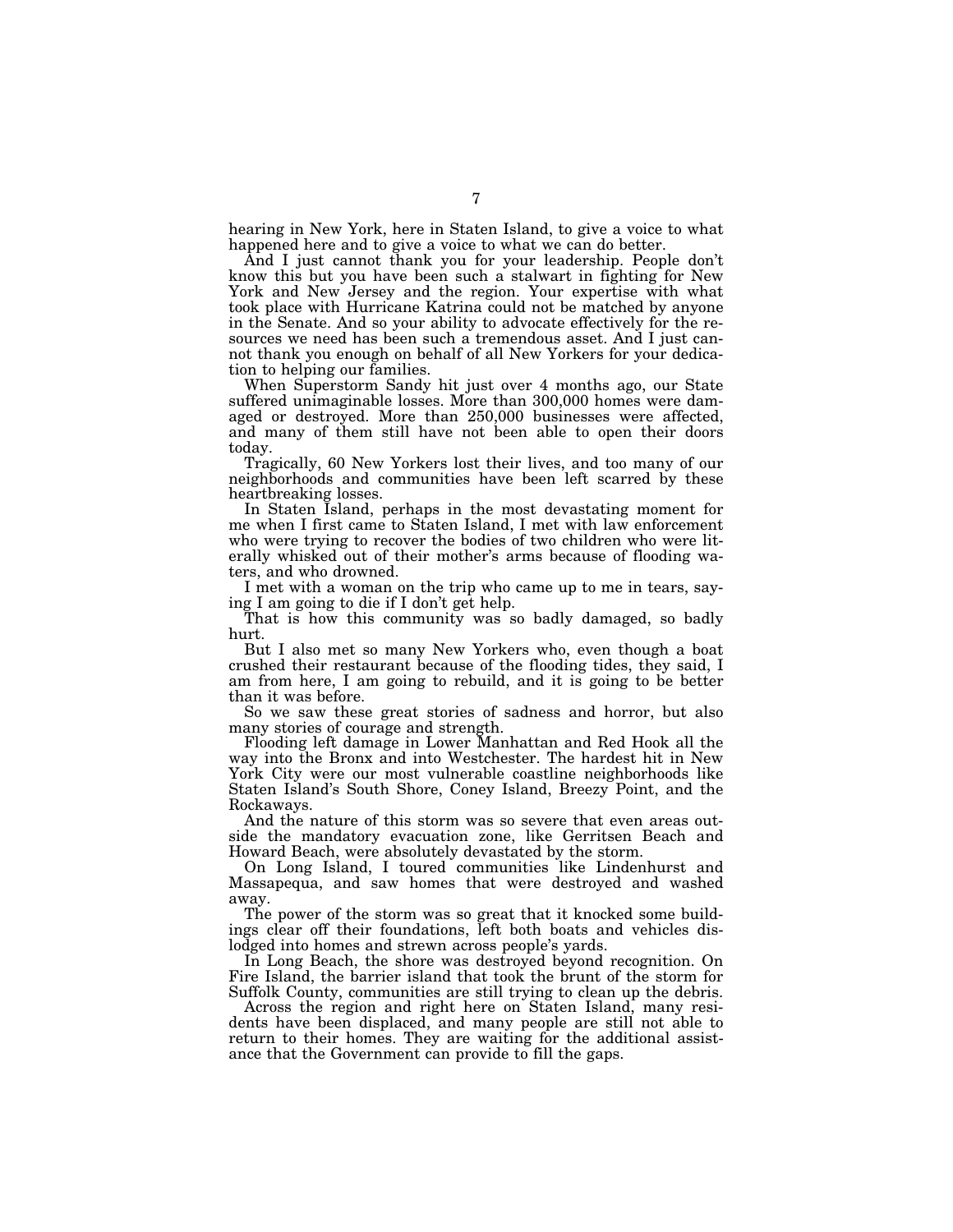They need our help. And the longer they have to wait, the more they are confronted with additional problems, like mold in their homes, rodent infestation, and other complicating factors for rebuilding.

An issue I believe that we could fix is the reoccurring 2-week extension for temporary FEMA assistance, which basically compounds the worries that families face when they don't know if it is going to be there after a week or after another week. So I am urging FEMA to extend temporary assistance for 120 days to eliminate that worry and anxiety.

Now, for too many of our families, the trauma of the storm, the aftermath, has been exasperated by the continuing struggle just to navigate the maze of Federal bureaucracy. Insurance companies, mortgage lenders are all slow in the claims process, and, in too many instances, are holding insurance claims in escrow.

My office alone has been contacted by more than 1,000 households and businesses asking for our direct assistance in the recovery. And each day, more and more are still reaching out for the help they desperately need.

So I am so grateful for today's testimony from leaders on the ground who can provide some of the insight as to how we can ensure this rebuilding process is done as efficiently and as quickly as humanly possible.

Last, we all know that we are seeing the storm of the century over and over again, every single year. So we have to be better prepared for the next, and rebuild not just better but smarter and more resilient.

So one piece of legislation I am working on, hopefully, with your help and support, will be a study requiring the Federal Government to develop a national resiliency strategy to improve access to information, so that all levels of government have the tools they need to make smarter decisions and do the work that is necessary to actually protect our coastlines.

# PREPARED STATEMENT

So I look forward to hearing from my colleagues. I am so grateful, again, Madam Chairman, for you being here. Thank you for the opportunity to speak on behalf of New Yorkers.

[The statement follows:]

## PREPARED STATEMENT OF SENATOR KIRSTEN GILLIBRAND

On behalf of the families and small business owners throughout New York City still suffering from the effects of Superstorm Sandy, I would like to give a warm welcome to Chairwoman Landrieu and the members of the subcommittee to Staten Island. Your being here, in one of the borough's that was hardest hit by the storm to ensure that we have the Federal response in place to rebuild quickly... shows your deep commitment to standing by New York in our time of need.

I also want to especially thank Senator Landrieu for her extraordinary leadership on this subcommittee. She helped us literally every step of the way in passing the critically needed \$60 billion in Federal emergency aid. Having lived through Hurricane Katrina, she didn't wait a minute to extend her hand to help our region in any we should could. She is not just a friend to me... she is a friend to all New Yorkers. Thank you for your leadership.

When Superstorm Sandy hit our shores just over 4 months ago, our State suffered unimaginable losses. 305,000 homes were damaged or destroyed, many due to extreme flooding. More than 256,000 businesses were affected, and many are still un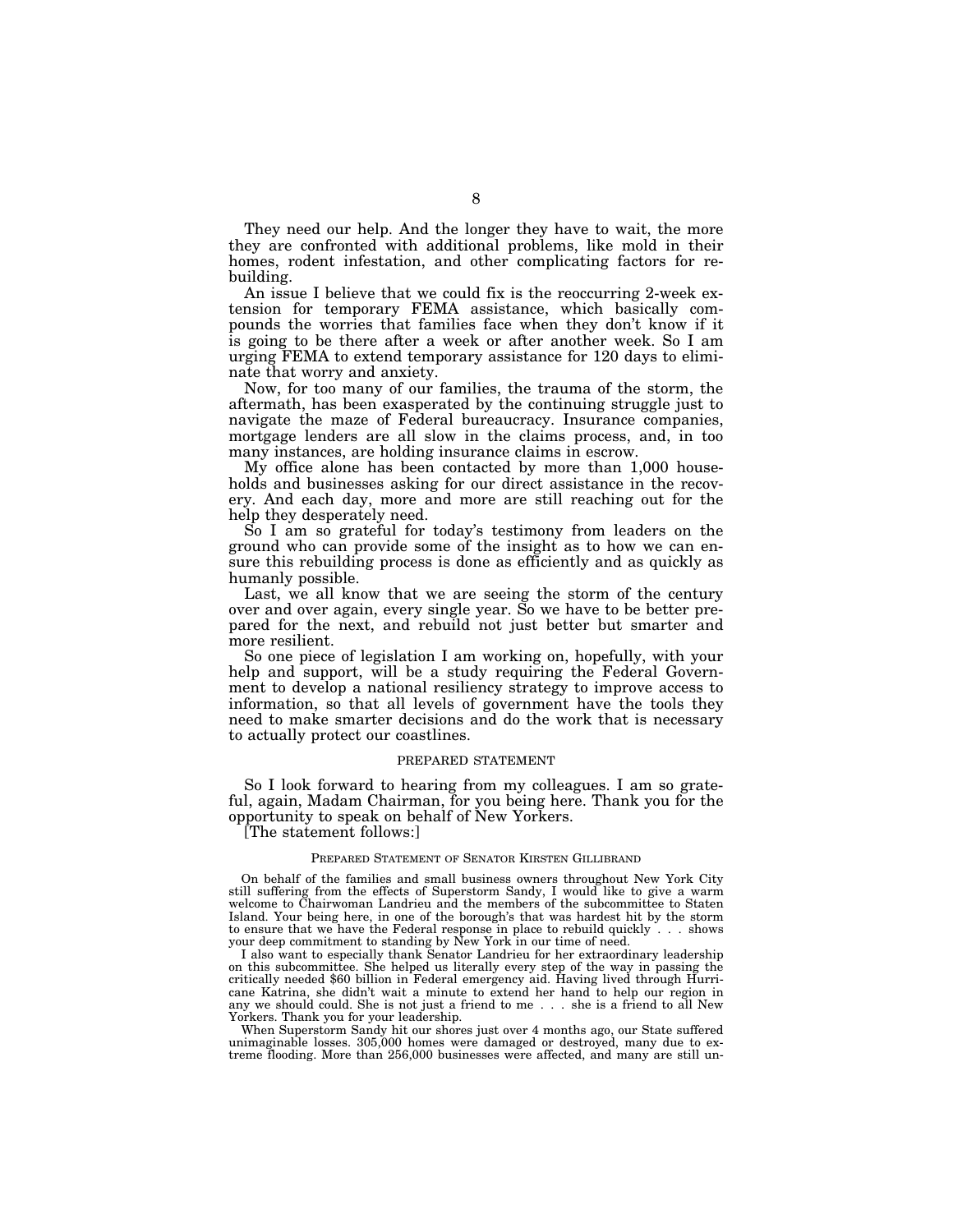able to open their doors. Tragically, 60 New Yorkers lost their lives, and too many of our neighborhoods and communities are left scarred by heartbreaking loss.

Just a few miles from here on Staten Island's south shore, I witnessed an NYPD scuba team carry out a rescue and recovery mission of two young boys who had drowned in the floodwaters. I met one woman who was so desperate she literally sobbed to me, "I am going to die." I saw boats from the marina washed into restaurants.

Flooding left damage in lower Manhattan and Red Hook all the way north into the Bronx and Westchester. And hardest hit in New York City were our most vulnerable coastal neighborhoods like Staten Island's south shore, Coney Island, Breezy Point, and the Rockaways.

The nature of this storm was so severe that even areas outside of the mandatory evacuation zones like Gerritsen Beach and Howard Beach were devastated by this storm.

On Long Island, I toured communities like Lindenhurst and Massapequa and saw homes that were nearly washed away. The power of the storm was so great that it knocked some buildings clear off of their foundations and left boats and vehicles lodged into homes and across strewn yards.

In Long Beach, the coastline was destroyed beyond recognition. On Fire Island, the barrier island that took the brunt of the storm in Suffolk County, the community is still trying to clean up the debris left by the storm.

Across this region, and right here on Staten Island, many residents are still displaced. They are waiting for additional assistance that the government can provide to help fill in the gaps. They need our help... and the longer that they have to wait . . . the more they are confronted with the additional problems of mold and rodent infestation, among other complicating factors.

An issue that I believe we can and should fix is the reoccurring 2-week extensions for temporary FEMA assistance which compounds the worries of families trying to get through this crisis. I encourage  $FEMA^*$  to extend temporary assistance to 120 days and eliminate that worry for families.

For too many families, the trauma of the storm and its aftermath has been exacerbated by a continuing struggle to navigate the maze of Federal bureaucracy, insurance companies and mortgage lenders that are slow to process claims, or in too many instances, are holding insurance claims in escrow.

My office alone has been contacted by well over 1,000 households and business asking for our direct assistance in their recovery and each day more and more are still reaching out. I hope today's testimony from leaders on the ground will help provide us with valuable insight for how to ensure this rebuilding process is done as efficiently and quickly as humanly possible.

Lastly, we all know we are seeing the storm of the century over and over again. We have to be better prepared for the next storm... and rebuild not just better... but smarter... and more resilient.

I will be introducing legislation later this year requiring the Federal Government to develop a national resiliency strategy, and improve access to information so that all levels of government have the tools they need to make smart decisions and better protect our coastlines. I look forward to working with my colleagues on the subcommittee on this legislation.

Thank you again, Chairwoman Landrieu, for the opportunity to testify today.

Senator LANDRIEU. Thank you so much, Senator Gillibrand.

I don't know how much your time will allow. I just maybe would like to ask one question, and then I know you probably have to slip out.

What are you hearing from your local officials that really resonated with you about their plans for recovery? Are they encouraged, are they anxious, a combination of both? What do they tell you about some of the difficulties that they might be having in trying to get their plans for recovery in place?

Senator GILLIBRAND. Well, different local officials will have different challenges, depending on how they were hit.

But the stories that I hear most from residents is the runaround, it is the constant runaround from their insurance agent who doesn't want to reimburse until they get recovery money here. The number of denials they get. First they will be denied over and over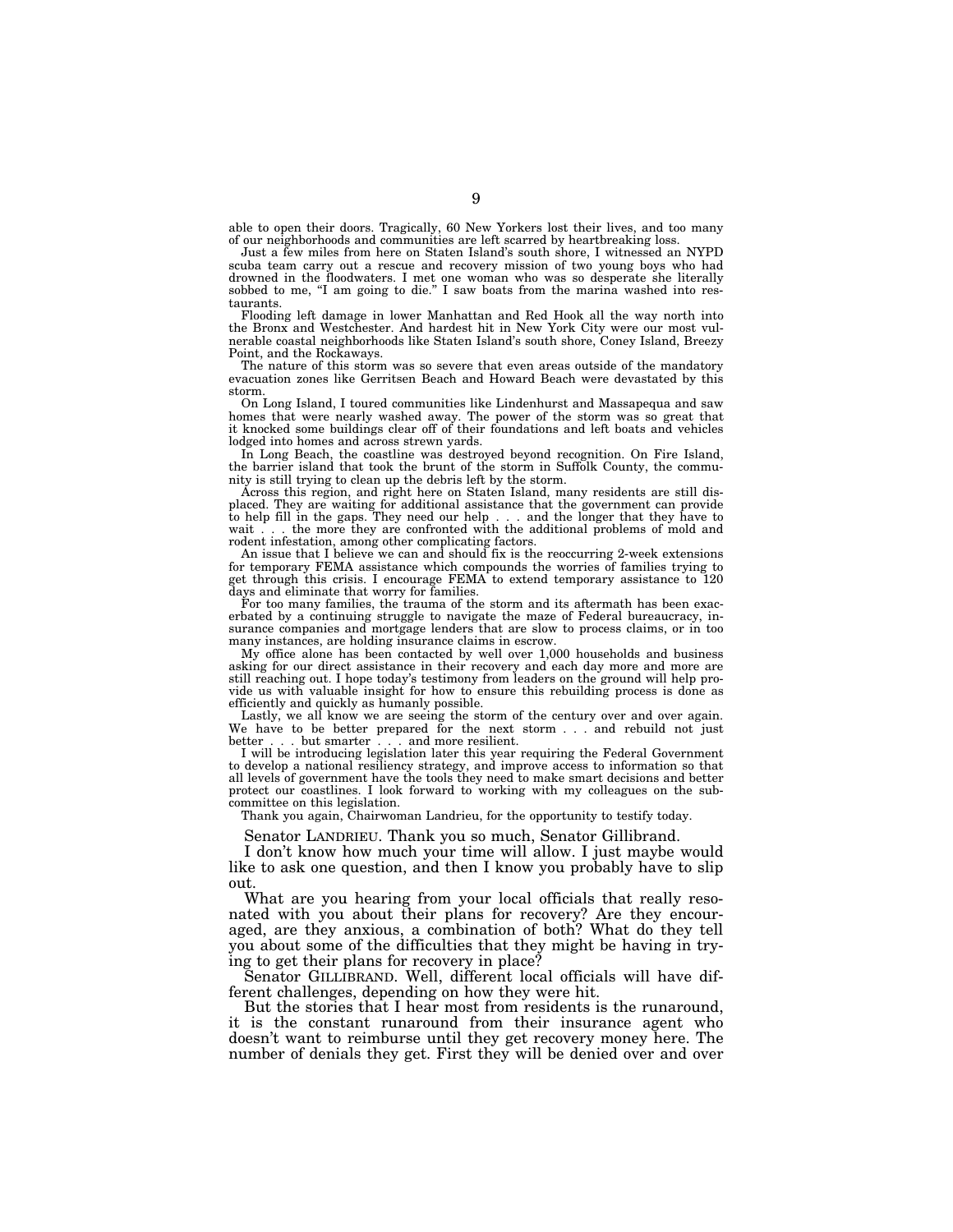and over again, because there is a typo or a piece of information that is missing. Just a lack of information and understanding of how they will possibly rebuild.

# FLOOD INSURANCE

Most of the FEMA money certainly can't cover the loss. A lot of people have insurance, but that is not going to cover the full loss. Some people have some flood insurance, but that doesn't cover the full loss.

And so the reality of New York is it is a very expensive State to rebuild. And for a lot of these families, they are just not getting the money they need to do the work. So there is a lot of delay, and there is a lot of runaround.

So what we need to do, and I know this was a challenge in Hurricane Katrina as well, how do you streamline these operations? How do you make them more efficient? How do we get the funds flowing that are so desperately needed?

Those are the challenges I think most communities are facing: getting the funds flowing, getting the right amount of funds for the real severity of the problems these communities are facing.

Senator LANDRIEU. And I would just like to underscore that I think this was one of the successes of your advocacy and the team from this region, to advocate for the \$50 billion—actually, we were hoping for \$60 billion, as you know, and had to take some compromises to get it. But to get that money so that the local communities know what they can count on.

There were some that suggested that dribbling out \$5 billion here, \$10 billion there, because, of course, all the money is not going to be spent in the next 6 months. But what people have to realize is, you can't do very efficient or effective planning, unless you have that lump sum that you know you can count on, and then operate over the next 2, 3, 4, 5 years for recovery.

So we have won that battle, but I am not sure we have completely resolved that argument. And I hope people will see, despite the fact that there is still a lot of bureaucracy and red tape, that getting a significant contribution toward this effort to give the local officials and local communities some hope to come up with a plan that may work is better than dribbling it out over time.

Senator GILLIBRAND. And I think this hearing is such an important component to that, because not only are you going to hear from the Federal representatives, but you are going to hear from some local leaders to begin to create a record of what has to be done going forward to streamline current operations, but also to fix future operations.

Senator LANDRIEU. Well, I just want to assure you that I know from personal experience that it is not just the money. It is how the money comes, under what categories, and with what flexibility. And I am going to continue to work with you every step of the way until the rebuilding is done.

Senator GILLIBRAND. Thank you, Madam Chairman.

Senator LANDRIEU. Thank you very much.

If panel two will come forward?

And thank you again, Senator Gillibrand.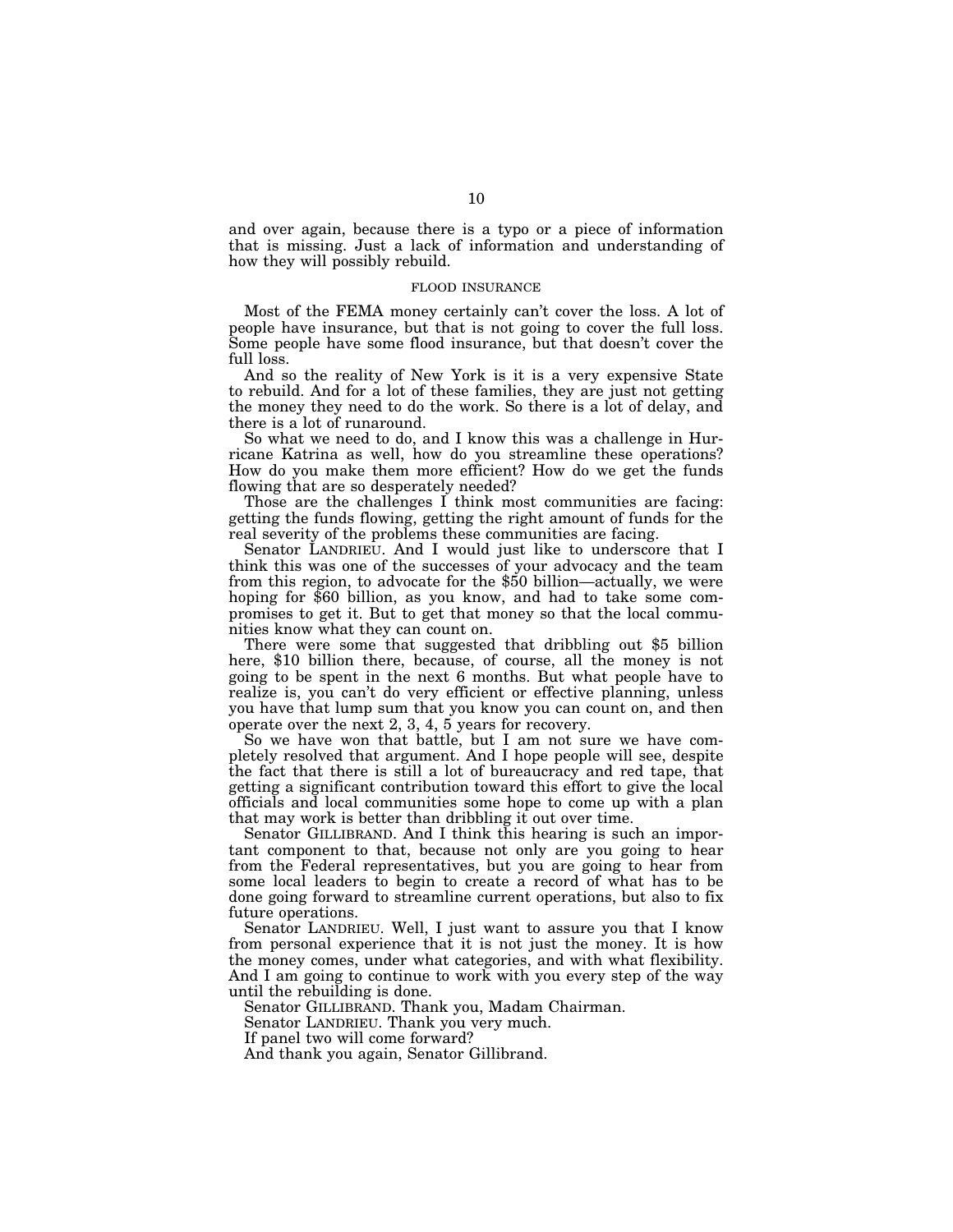Our next panel will speak to the Federal role in Hurricane Sandy recovery. FEMA Administrator Craig Fugate will testify first. Then we will hear from Laurel Blatchford, the Executive Director of Hurricane Sandy Rebuilding Task Force.

Let me say that Administrator Craig Fugate comes with outstanding credentials to serve in the important position that the President has tapped him to serve. Having years of experience with disaster recovery, most specifically, I guess, with the State of Florida, leading their efforts through multiple storms in very difficult circumstances.

So, Mr. Fugate, let me just thank you for your leadership, for being the kind of innovative leader that I think that taxpayers are looking for, as well as the survivors of storms. And I really appreciate you and your team sticking with it until we get it right.

Administrator Fugate.

# **STATEMENT OF HON. CRAIG FUGATE, ADMINISTRATOR, FEDERAL EMERGENCY MANAGEMENT AGENCY**

Mr. FUGATE. Thank you, Madam Chairman.

You have outlined the severity and the size and the scope of Hurricane and then Superstorm Sandy. I want to back up a little bit, though.

Why our response worked the way it did has a lot to do with your efforts and the efforts of others after Hurricane Katrina to address known shortfalls. I want to give some examples, because I think in the legislation you introduced and passed as part of the supplemental, we are able even to move further. But let's start with the Post-Katrina Emergency Management Reform Act.

# FEMA'S EARLY RESPONSE

One of the big concerns in Hurricane Katrina was the State had to be overwhelmed before the Federal Government could provide assistance. We know in a large-scale disaster, that slows everything up. Given the authority that you invested in FEMA, we were able to move supplies and a personnel team, and had more than 1,000 people deployed throughout the risk area.

Again, we now know that New Jersey and New York took the brunt of this and were ground zero for Superstorm Sandy. But at the time, before it made landfall, the concern was anywhere from the Delmarva Peninsula, including Washington, DC, all the way to Maine. And as we saw with Hurricane Irene, there were inland impacts, and for the first time in my career, the National Hurricane Center had a blizzard warning for West Virginia. So over a larger area, we were preparing for those impacts.

The night of the landfall, another provision that had been implemented was the ability to more rapidly do expedited disaster declarations.

President Obama, in conversations with Governors of both New York and New Jersey, concurred with our recommendation and declared major presidential disaster declarations based upon the verbal requests of both Governors—again, something that was enabled through this.

Our ability to respond was part of the budget agreement that, if you remember in Hurricane Irene, we went into immediate needs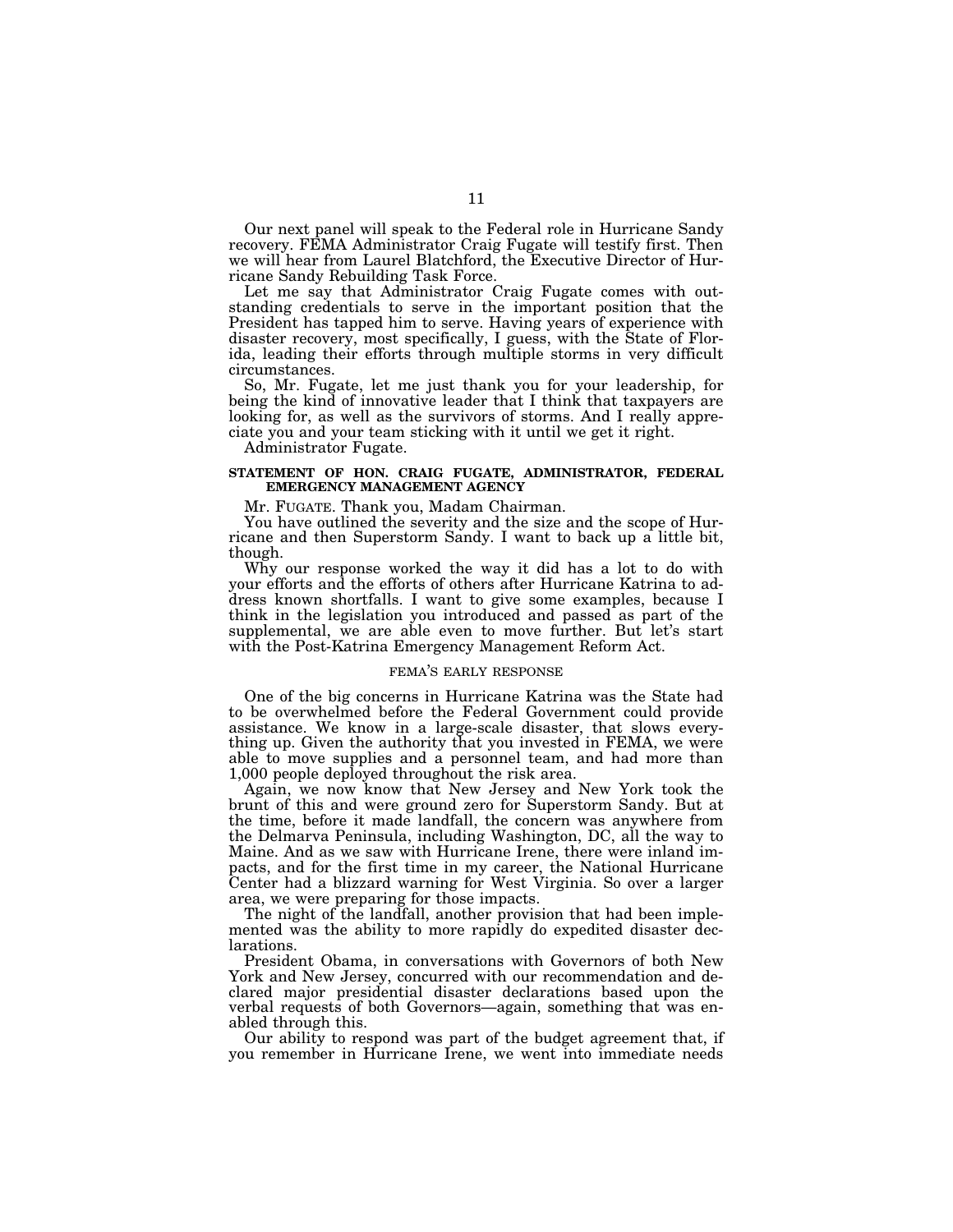funding, because the Disaster Relief Fund, the mechanism by which we prepare for and provide assistance and recovery, had almost run out at the end of that fiscal year.

This year, we were both adequately funded to continue our work on existing disasters, most recently Hurricane Isaac in your home State and Mississippi, as well as prepared.

But the size and gravity of Superstorm Sandy definitely pointed to the limitations of FEMA's programs, as designed in many cases, and the need for additional funds.

And again, we thank you for your work, Senator Gillibrand, Senator Schumer, and everybody else who got the supplemental, and understanding that our job at FEMA does not make people whole. That is why our partnership with the Department of Housing and Urban Development (HUD) and other Federal agencies is so key for the long-term recovery.

We have implemented the National Disaster Recovery Framework, which was, again, directly from the Post-Katrina Reform Act. But we also felt, and the President directed, that because this was going to involve such large rebuilding efforts in multiple States, the President wanted a Cabinet-level official who had local knowledge and expertise. And as you pointed out, he has asked Secretary Donovan to lead the long-term recovery of implementing all of the Federal programs that go beyond the FEMA programs that are most immediate and deal with the immediate impacts, and focus on a lot of the pre-existing and longer term conditions that will be required for successful recovery.

So the response, while challenging, didn't end when the power came back on for far too many residents that are still dealing with this. We still have more than 1,400 families, as Senator Gillibrand pointed out, in temporary or transitional shelters. Those are hotel and motel rooms. And we worked very well with the State in trying to find longer term solutions, because we realize those are not good places to be for long periods of time. Yet, in many cases, the availability of rental properties, and other suitable locations, limits our ability to rapidly move people out. But we continue to work with our State partners to find long-term housing and work with the States on that.

# CLIMATE CHANGE

The last piece I want to give to you, though, was something you brought up, and it is something that the President has directed us to look at. Although many people have debated climate change, the President's direction to us is we need to be looking at climate adaptation; the term "100-year storm event" seems to lose its meaning if we are having 100-year events every couple of months.

And so looking at rebuilding, our normal way that we look at cost-benefit, and how we determine a good investment for mitigation strategies, is oftentimes based upon the value of the structure and the insured loss. We want to take a different approach and look at what is the function of that critical facility and look at applying mitigation both for the known and for the unknown.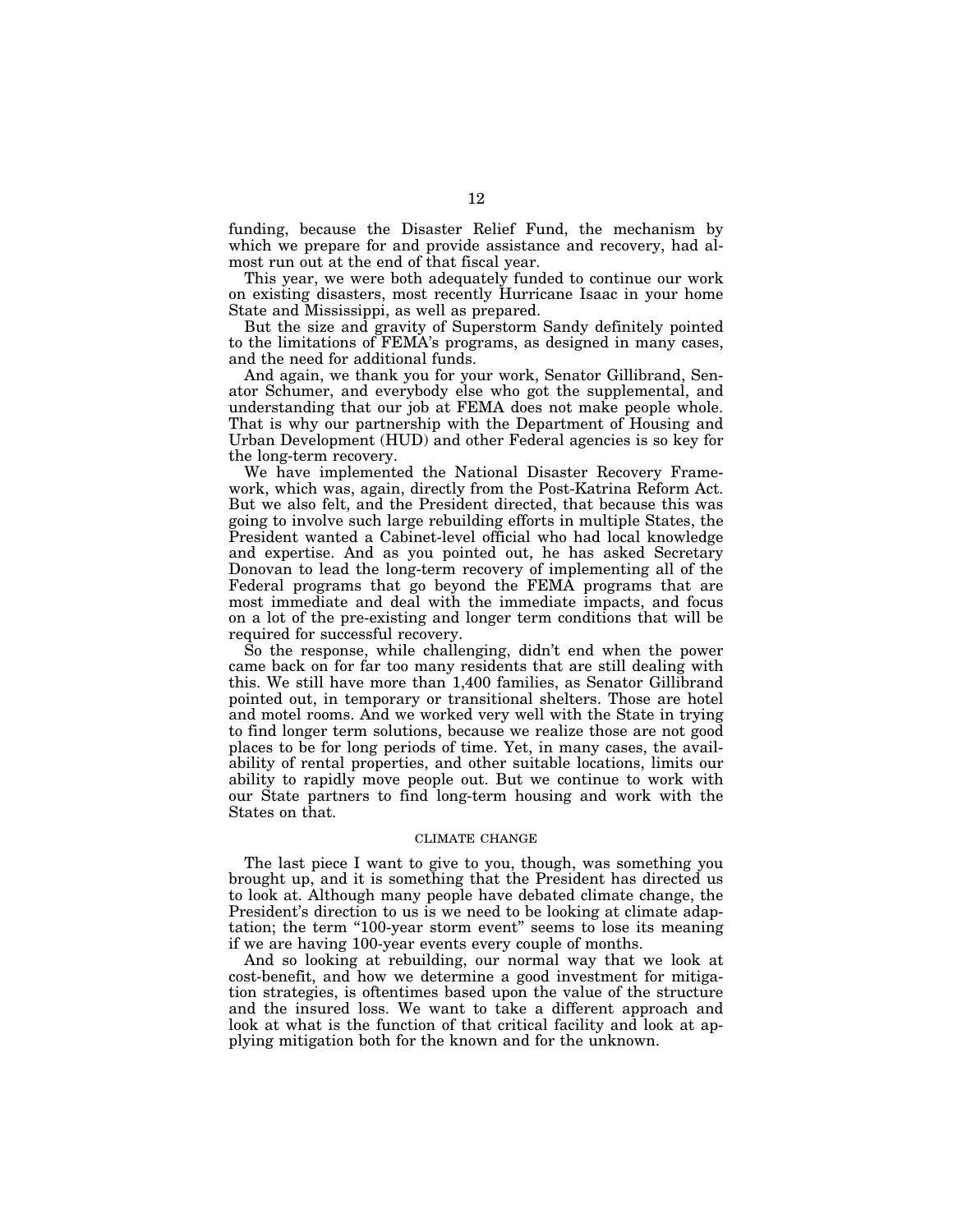# PREPARED STATEMENT

We think it is more appropriate to look at enhancing our mitigation for certain types of critical facilities beyond those we have normally looked at, because it does not seem like that these storms are going to slack. And I don't see a need to rebuild a fire station only to be flooded out in the next hurricane because we did not build it for the future.

Thank you, Madam Chairman.

[The statement follows:]

# PREPARED STATEMENT OF HON. CRAIG FUGATE

#### INTRODUCTION

Good morning, Chairwoman Landrieu, Ranking Member Coats, and other distinguished members of the subcommittee. I am Craig Fugate, the Administrator of the Federal Emergency Management Agency (FEMA), and I am grateful for the opportunity to speak here today.

I look forward to discussing the coordinated response that was undertaken in the immediate aftermath of Hurricane Sandy and the ongoing recovery efforts.

Prior to Hurricane Sandy making landfall, FEMA worked with our partners at all levels of government as well as within the private sector to assist our citizens and first responders as they prepared for the storm. As a result of these efforts, at the request of State and local officials the Agency was able to support a prompt, coordinated response that brought to bear the full resources of Federal, State and local government, in conjunction with our private sector partners. The multifaceted coordination that took place on the front end provided our team with a keen understanding of the challenges that lay ahead, which allowed for planning for the recovery phase to begin before the storm even made landfall.

Over the past several years, FEMA's regional offices have worked closely with the State, local and tribal governments across the country—including those directly in Sandy's path—to develop catastrophic, worst case scenario plans that are flexible and scalable for incidents of all magnitudes. FEMA's ongoing partnership with States allows coordination and collaboration with the whole community to plan and prepare for a range of disaster events.

#### IMMEDIATE RESPONSE OPERATIONS

On October 28, 2012, the President authorized emergency declarations for Connecticut, the District of Columbia, Maryland, Massachusetts, New Jersey, and New York. The following day, the President authorized emergency declarations for Delaware, Pennsylvania, Rhode Island, and Virginia. Initially, these declarations authorized FEMA to provide direct Federal assistance for emergency protective measures. The President later authorized major disaster declarations for Connecticut, Delaware, Maryland, New Hampshire, New Jersey, New York, Rhode Island, Virginia, and West Virginia. These declarations provide declared counties and States assistance with emergency work and debris removal as well as access to FEMA programs, most notably Individual Assistance, Public Assistance, and the Hazard Mitigation Grant Program which provide assistance to individuals and local and State governments following a disaster.

Hurricane Sandy also represented one of the largest personnel deployments in FEMA's history. By Sunday, October 28, there were 1,032 FEMA personnel deployed in anticipation of Sandy's impacts. Approximately 1 week after the storm made landfall, there were 5,384 FEMA personnel deployed. Furthermore, at the peak of the response, more than 17,000 Federal personnel, and over 11,000 national guardsmen were on the ground assisting with response efforts. This included the historic activation of the Department of Homeland Security Surge Capacity Force totaling 1,100 volunteers.

Before the storm made landfall, FEMA and its emergency management partners facilitated the establishment of shelters, disaster recovery centers (DRCs), points of distribution (PODs), and joint field offices (JFOs) in the affected areas. At peak, 716 shelters were open with a population of 26,913 in 16 States. FEMA, in collaboration with our interagency partners, moved to transition survivors out of shelters into long-term housing solutions as quickly as possible. As of February 22, 2013, only two shelters remain open in New York, with an aggregate population of less than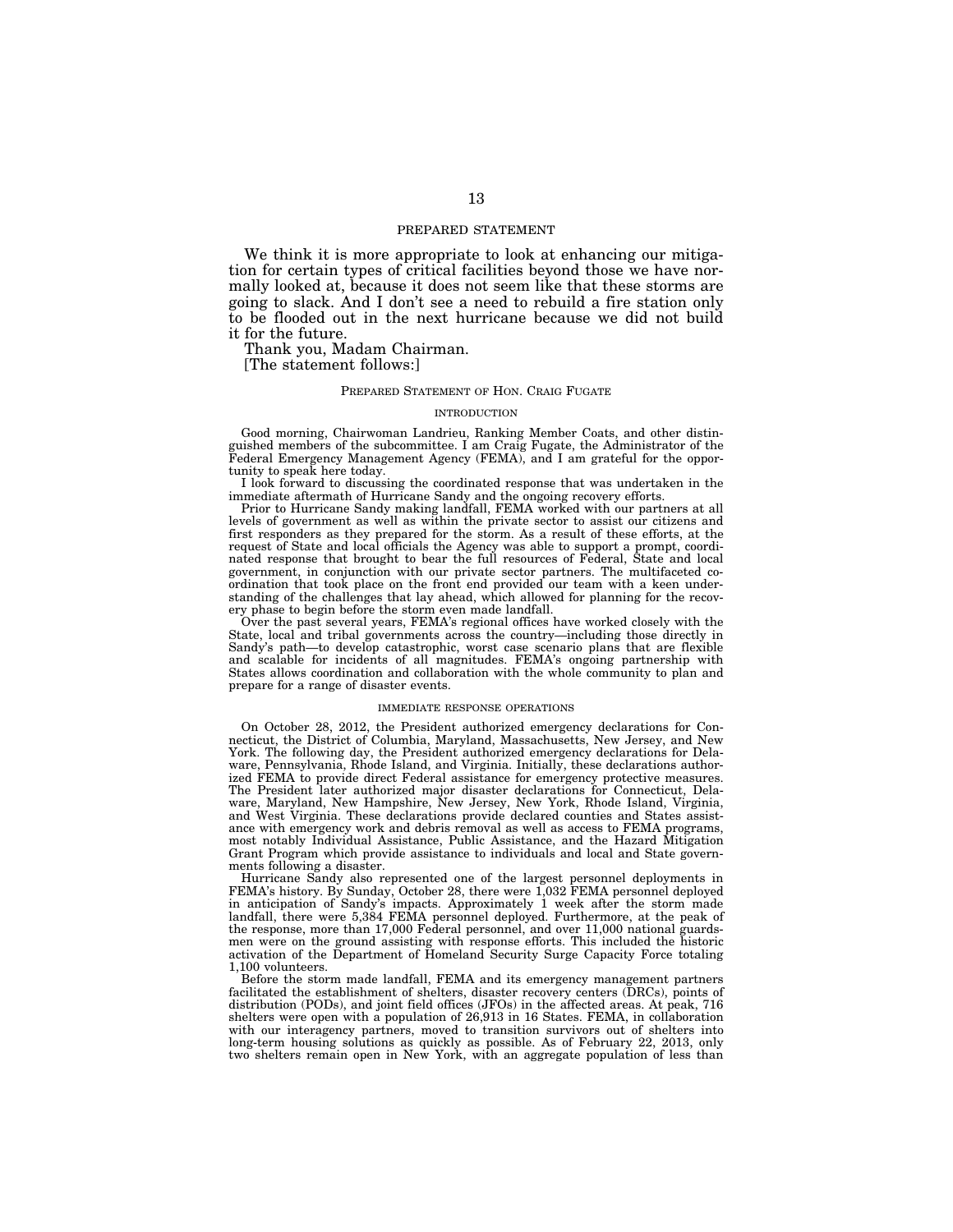100. FEMA continues to work with our partners to help disaster survivors who remain in shelters find permanent housing solutions.

#### DISASTER RELIEF FUND AND DISASTER RELIEF APPROPRIATIONS ACT OF 2013

The Disaster Relief Fund (DRF) provides funding for eligible response and recovery efforts associated with domestic major disasters declarations that overwhelm State, local and tribal resources. Through the DRF, FEMA funds Federal disaster support activities as well as eligible State, territorial, tribal, and local actions, such as providing emergency protective measures, individual and housing assistance, and debris removal. The DRF also funds: the repair and rebuilding of qualifying disaster-damaged infrastructure, hazard mitigation initiatives and other assistance to eligible disaster survivors.

FEMA was appropriated \$7.1 billion for the DRF in fiscal year 2012—\$700 million for non-major disaster declaration funding and activities authorized under the Stafford Act, and \$6.4 billion exclusively for major disasters. The fiscal year 2013 short-<br>term continuing resolution (CR), H.J. Res. 117, sustains this funding level until<br>March 27, 2013. The CR provided FEMA with the resour territorial, and tribal governments to recover from ongoing catastrophic and non-catastrophic events that took place prior to Hurricane Sandy and respond to other major and non-major disasters during fiscal year 2013.

Hurricane Sandy ravaged communities along the east coast from Maine to West Virginia leading to 13 major presidential disaster declarations. Given the scope of the damage wrought by the storm, Congress passed the Disaster Relief Appropria-tions Act of 2013, which the President signed into law on January 29, 2013. The bill provides an additional \$11.49 billion for the DRF along with critical funding for FEMA's interagency partners who will be leading efforts to help rebuild infrastructure, modernize flood control systems and revitalize damaged housing. The appro-priation will allow the recovery from Sandy to move forward while ensuring that

ongoing operations from previous disasters continue. As of February 7, approximately \$3.5 billion has been obligated from the DRF for

FEMA's response and recovery operations stemming from Sandy. I want to thank the members of this committee for working to include several key changes to the Stafford Act within the broader Sandy appropriations measure. The provisions include significant reforms to the Agency's recovery and mitigation programs which will help FEMA lower costs while helping improve services to disaster survivors. Furthermore, a provision was also included that allows federally recognized Native American tribes direct access to Federal disaster relief. FEMA has strong, long-standing relationships with tribal governments, and they are essential members of the emergency management team. Fully implementing this historic provision will require consultation with tribes and other stakeholders, particularly as FEMA develops the administrative and programmatic requirements and procedures necessary to execute the law.

Given the current discussion on the Hill, I will note that if the impacts of sequestration are not addressed, the Disaster Relief Fund (DRF) would be reduced by nearly \$1 billion, potentially affecting survivors recovering from Hurricanes Sandy and Isaac, the tornadoes in Tuscaloosa and Joplin, and other major disasters across the Nation, as well as the economic recoveries of local communities in those regions. Sequestration cuts could also require FEMA to implement immediate needs funding restrictions during what is historically the season for tornados, wild fires, and hurricanes, which would limit funding for new projects in older disasters.

### RECOVERY—WORKING AS A TEAM

Federal assistance is an important step in helping disaster survivors recover from events like Hurricane Sandy, but is not the only option. State and local governments have robust capabilities to respond to and recover from natural and manmade disasters. In addition, the wide and diverse numbers of nonprofit and voluntary agencies provide an extraordinary amount of disaster relief and recovery resources to affected communities. As I highlight throughout this testimony, FEMA also works with many other Federal and State agencies, such as the Small Business Administration (SBA) and the Department of Housing and Urban Development (HUD), to assist disaster survivors. Finally, we rely on the whole community's participation, including the help of the public to prepare for disasters.

#### INDIVIDUAL ASSISTANCE

In response to the Hurricane Sandy recovery efforts, the Individuals and Households Program (IHP) has provided monetary assistance to over 170,000 disaster survivors in New York, New Jersey, and Connecticut. Assistance available through IHP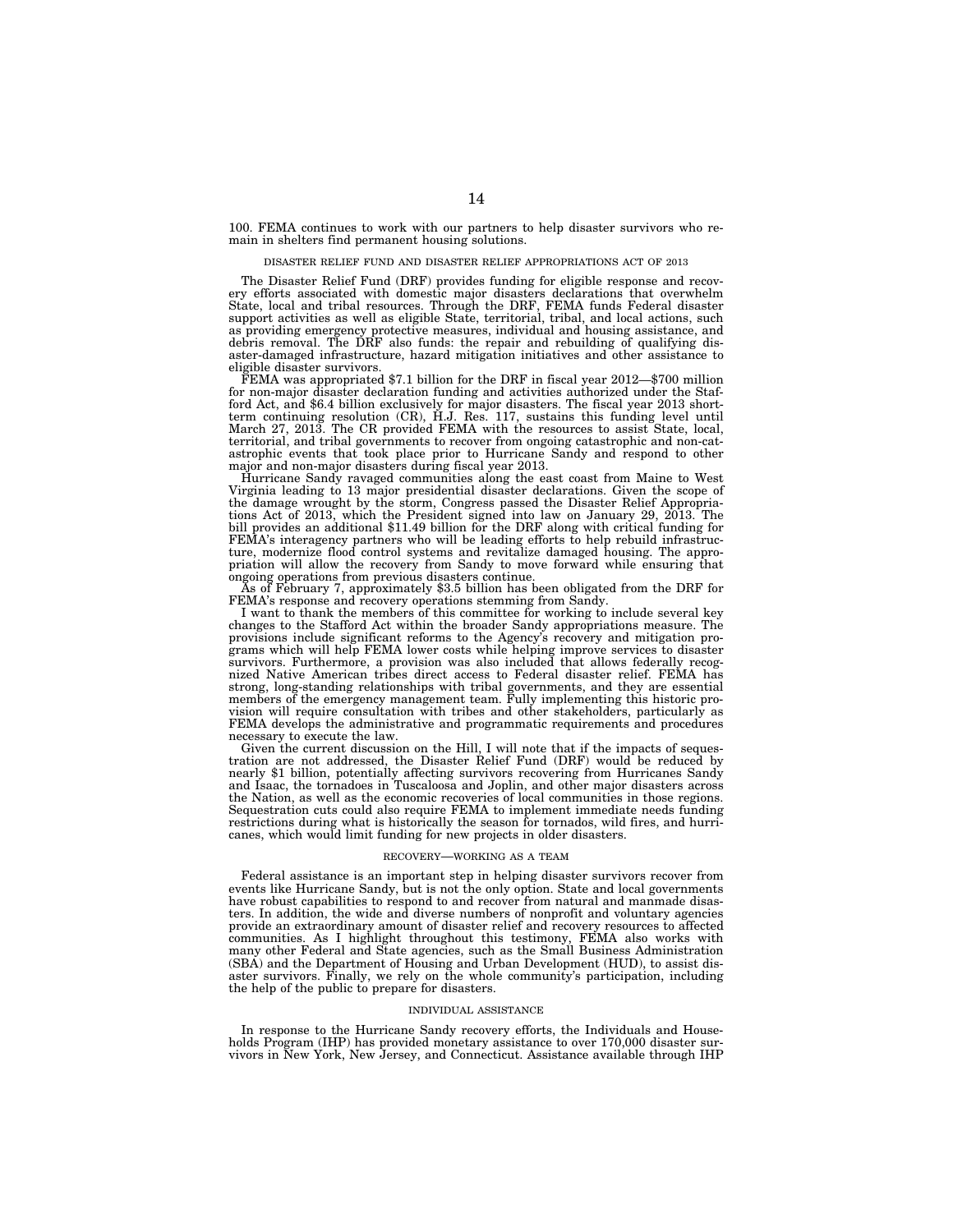includes housing assistance, such as temporary housing, repair, and replacement, and assistance for other serious and necessary expenses, such as personal property, medical and funeral needs caused by the disaster.

As of February 25, FEMA, along with our partners at the U.S. Small Business Administration (SBA), who assist by providing low-cost loans to cover uninsured property losses and for business owners, have approved more than \$1.7 billion for Hurricane Sandy survivors in New York. Under IHP, FEMA has approved over \$900 million including more than \$789 million for housing assistance and nearly \$123 million in assistance for other needs.

In New Jersey, disaster survivors from 21 counties have been awarded more than \$360 million including \$314 million for housing assistance and more than \$47 million in assistance for other needs. Our partners at the SBA are also working diligently to help New Jersey businesses and families get back on their feet by approving nearly \$470 million in low-interest loans.

#### PUBLIC ASSISTANCE

In New York, over 1,700 requests for Public Assistance have been submitted and nearly \$670 million has been obligated. Given the significant structural damage that Sandy left in its wake, debris removal, which is funded under FEMA's Public Assistance program, is a paramount factor in getting hard hit communities on the road to recovery as quickly as possible.

In addition to assistance for emergency protective measures and debris removal, Public Assistance provides funding for the repair, restoration, reconstruction, or replacement of infrastructure that is damaged or destroyed by a disaster. Eligible applicants include State, local and tribal governments. Certain private nonprofit (PNP) organizations that provide governmental services may also receive assistance.

I am pleased to report that as of the beginning of February, debris removal efforts are nearing completion. More than 95 percent of the debris has been removed within 95 days of the storm hitting New York. That includes everything from fallen trees to vehicles, boats, drywall, furniture, washers, dryers, and insulation amounting to 5.25 million cubic yards of debris.

In New Jersey, over 1,600 requests for Public Assistance have been submitted and nearly \$153 million has been obligated. FEMA obligated \$29 million to the New Jersey Department of Human Services for providing temporary housing and resources for electrical crews working to restore power. Additionally, FEMA has approved 465 projects to help remove hurricane debris and restore disaster-damaged roads, bridges and other infrastructure. Among the largest grants to date was \$11.2 million to the Passaic Valley Sewerage Commission for emergency repairs to a wastewater treatment plant that serves 48 communities and treats 330 million gallons of sewage daily.

FEMA is working closely with its partners to proceed to project formulation and project worksheet preparation to address damage caused by Sandy. Through expedited payments, FEMA can reimburse local governments more quickly in order to help the local communities recover from the disaster. These are commonly referred to as expedited project worksheets (PWs). FEMA will obligate a portion of the Federal share of the estimated cost of work under category A (debris removal) and category B (emergency protective measures) as estimated during the preliminary damage assessment.

# HAZARD MITIGATION GRANT PROGRAM AND NATIONAL FLOOD INSURANCE PROGRAM

The Hazard Mitigation Grant Program (HMGP) assists in implementing longterm hazard mitigation measures following major disaster declarations. Funding is available to implement projects in accordance with State, tribal, and local priorities. HMGP funds may be used for projects that will reduce or eliminate losses from future disasters. Projects must provide a long-term solution to a problem, for example, elevation of a home to reduce the risk of flood damages as opposed to buying sandbags and pumps to fight the flood. In addition, a project's potential savings must be more than the cost of implementing the project. Funds may be used to protect either public or private property or to purchase property that has been subjected to, or is in danger of, repetitive damage. Eligible applicants include State, local and tribal governments as well as certain nonprofit organizations. Individual homeowners and businesses may not apply directly to the program; however a community may apply on their behalf.

In both New York and New Jersey, FEMA mitigation staff has met and continues to work closely with the State hazard mitigation officers to discuss the States' priorities, types of projects available, and how best to proceed within that framework.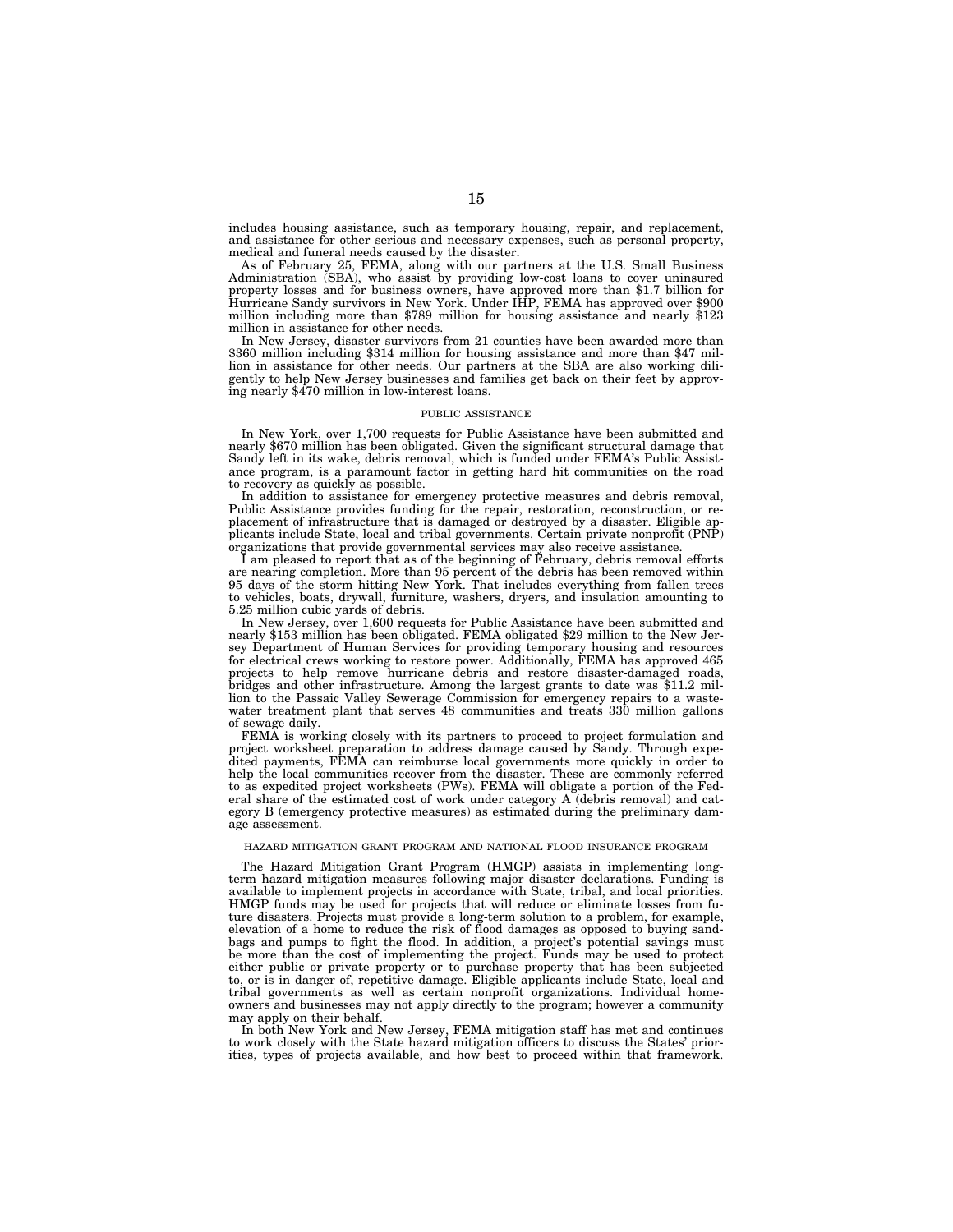FEMA recognizes that mitigation is an essential component to national preparedness and emergency management. Working closely with the whole community, before, during and after a disaster allows States and communities to plan and invest wisely into critical projects that save not only money, but most critically, lives. As I will discuss in an upcoming section on the National Disaster Recovery Framework (NDRF), the Agency is urging our State and local partners to take concrete steps to mitigate against future events as they work to help their communities recover from Sandy.

In terms of the National Flood Insurance Program (NFIP), Hurricane Sandy has generated more than 143,000 claims in New Jersey, New York and elsewhere. Since that time, the NFIP has paid out more than \$5 billion to our policyholders. In New Jersey, there were over 73,000 flood insurance claims made and to date, over 51,000 have been closed. Congressional passage of H.R. 41, a bill which temporarily increased FEMA's borrowing authority under the NFIP, insured that the payment of claims has continued uninterrupted.

#### HOUSING

Housing in many communities was significantly impacted due to the widespread effects of Sandy. FEMA convened the Hurricane Sandy Catastrophic Disaster Housing Task Force on November 6, 2012, to address housing issues in support of State and field operations.

As all disasters are local, each community and State faces different challenges. The State-led disaster housing task forces in New York and New Jersey involve a collaborative approach to addressing the temporary housing and long-term needs of the disaster survivors, including the collection of available rental resources, projecting housing needs and exploring other options. Task forces include representatives from State, local and voluntary agencies, and Federal partners including FEMA, the Department of Housing and Urban Development (HUD), the United States Army Corps of Engineers, the Small Business Administration (SBA), the Department of Veterans Affairs (VA) and the United States Department of Agriculture (USDA). The teams are working together to ensure they are making the greatest use of existing housing resources (such as apartments and rental units), enlisting voluntary agencies to make minor repairs so survivors can remain in their homes, and investigating other temporary housing options suitable for the area.

In both New York and New Jersey, FEMA has completed over 99 percent of all requested housing inspections. If a home cannot be repaired easily to safe and sanitary conditions, then local rental resources are the preferred first choice for housing disaster survivors as they recover. To address the difficulty in finding suitable rental properties at HUD fair market rent (FMR), FEMA temporarily raised the rental assistance amount provided to eligible disaster survivors in New York and New Jersey and Connecticut to 125 percent of FMR. This increase was implemented immediately after the disaster and will continue as survivors are recertified for temporary housing assistance for up to 18 months. In addition, through the FEMA Housing Portal, eligible individuals and families who have been displaced by Hurricane Sandy can search for available rental units in their area that have been provided by Federal agencies such as HUD, U.S. Department of Agriculture, U.S. Veterans Administration, the Internal Revenue Service, as well as by private organizations and individuals.

As a particularly densely populated area, New York presents FEMA with many housing challenges. The Agency—along with the State, Federal partners and voluntary organizations—has been working to implement housing solutions that will best serve Hurricane Sandy survivors in New York. A committee composed of FEMA, HUD, the State, and other agencies convened to specifically address longterm housing solutions for survivors in New York. A similar committee was also convened in New Jersey. Both committees discussed the implementation of housing assistance strategies to address the unique needs of disaster survivors in each State.

On November 3, 2012, FEMA activated the Transitional Shelter Assistance Program (TSA) in both New York and New Jersey. The program allows survivors to stay in area hotels while FEMA, the State and voluntary agencies assist them with their long-term housing plans. Since its activation in New York, the TSA program assisted nearly 6,000 survivors. On February 21, 2013, FEMA extended the TSA program at the request of the State of New York for an additional 14 days. The extension was approved to help those applicants still eligible for the program to remain in hotels as FEMA and its State and local partners work to identify longer term housing solutions.

In New Jersey, FEMA and the State temporarily sheltered more than 5,500 individuals and families through TSA, enabling survivors to work on longer term hous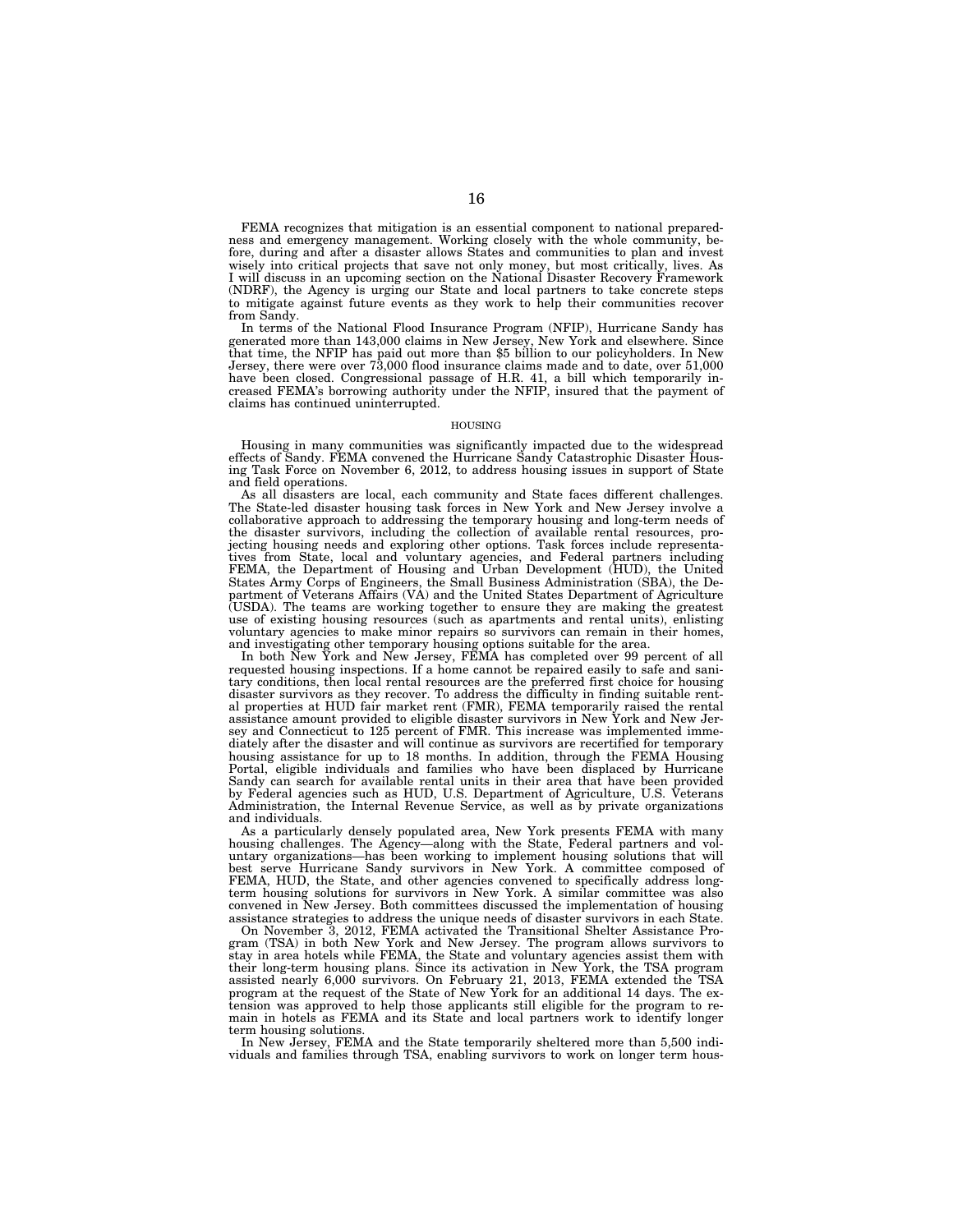ing solutions. On February 20, 2013, FEMA extended the TSA program at the request of the State of New Jersey for an additional 14 days. FEMA also coordinated housing mission that included HUD, the New Jersey Department of Community Affairs and the U.S. Army Corps of Engineers, which used \$3.3 million to refurbish 115 housing units at Fort Monmouth, New Jersey.

On November 15, 2012, the President announced that Housing and Urban Development Secretary Shaun Donovan will lead the Sandy Rebuilding Task Force. In this capacity, the Secretary will work closely with Governors, mayors and local officials in New Jersey and New York as they begin the process of identifying redevelopment plans for affected communities. HUD is already an integral partner in the response and recovery of areas affected by disasters. As I noted, we work closely with HUD to identify housing resources, provide the best housing support to disaster survivors, and serve as a crucial base of knowledge and guidance in disaster housing missions. FEMA looks forward to supporting Secretary Donovan in his mission and HUD's continued support of FEMA as we respond to and recover from Sandy.

#### NATIONAL DISASTER RECOVERY FRAMEWORK

This National Disaster Recovery Framework (NDRF) is a guide that defines how the whole community will work together following a disaster to best meet the recovery needs of individuals and families, communities and States. The framework is based on the principle that all of our partners, including the private sector, nonprofit organizations and individual citizens, and local, State, tribal, and Federal Government agencies have a role to play in the recovery process.

The NDRF introduces six new recovery support functions (RSF) that are led by designated Federal coordinating agencies. In addition to FEMA's established stakeholders, recovery support functions involve partners in the local, State and tribal governments and private and nonprofit sectors that traditionally have not been involved in emergency support functions but are critical in disaster recovery. Each RSF has a designated coordinating agency along with primary agencies and supporting organizations with programs, resources or focus relevant to the functional area. The six RSFs and their coordinating agencies are: Community Planning and Capacity Building (DHS/FEMA), Economic (Department of Commerce), Health and Social Services (Department of Health and Human Services), Housing (Department of Housing and Urban Development) Infrastructure Systems (United States Army Corps of Engineers), and Natural and Cultural Resources (Department of Interior).

As the level of response activities declines and recovery activities accelerate, the Federal disaster recovery coordinator (FDRC) will engage with the RSF agencies to organize and coordinate Federal recovery assistance. As we saw in the aftermath of Hurricane Sandy, during this early recovery phase, the FDRC and the RSF coordinators are working closely with emergency support function (ESF) leads to share information about impacts and assistance provided and working to foster relationships at all levels.

As we move into the long-term recovery phase for areas affected by Hurricane Sandy, the benefits of working collaboratively under the NDRF are being demonstrated. The FDRC for New York initiated a Beach Infrastructure Task Force which brings together stakeholders from the Federal, State and local level to identify key damage areas and prioritize recovery efforts. Through a mission assignment, the task force utilized the technical expertise of the U.S. Army Corps of Engineers (USACE) to complete assessment of damages for emergency shoreline repair and compile environmental data related the sand sources.

Through the use of the mitigation advisor, the NY FDRC convened an Advisory Base Flood Elevation/Mitigation Task Force to ensure senior management and partners at the Federal, State and local level had visibility on the development and release of flood advisory data that could significantly influence rebuilding and restoration decisions. Comprised of FEMA program offices that administer Stafford Act programs, representatives across all RSFs, and FDRC staff, the task force is working in conjunction with State and local partners to identify and address the impacts of advisory data on insurance rates, building codes, and other intermediate and permanent efforts to recover.

In New Jersey, the FDRC has recruited and hired 10 local community recovery assistance specialists with local community expertise to provide redevelopment and planning technical assistance in impacted communities. These personnel, who will focus solely on Sandy recovery operations in the State, come from diverse professional backgrounds including community planning, economic development, finance, transportation, architecture, civil engineering, and municipal management.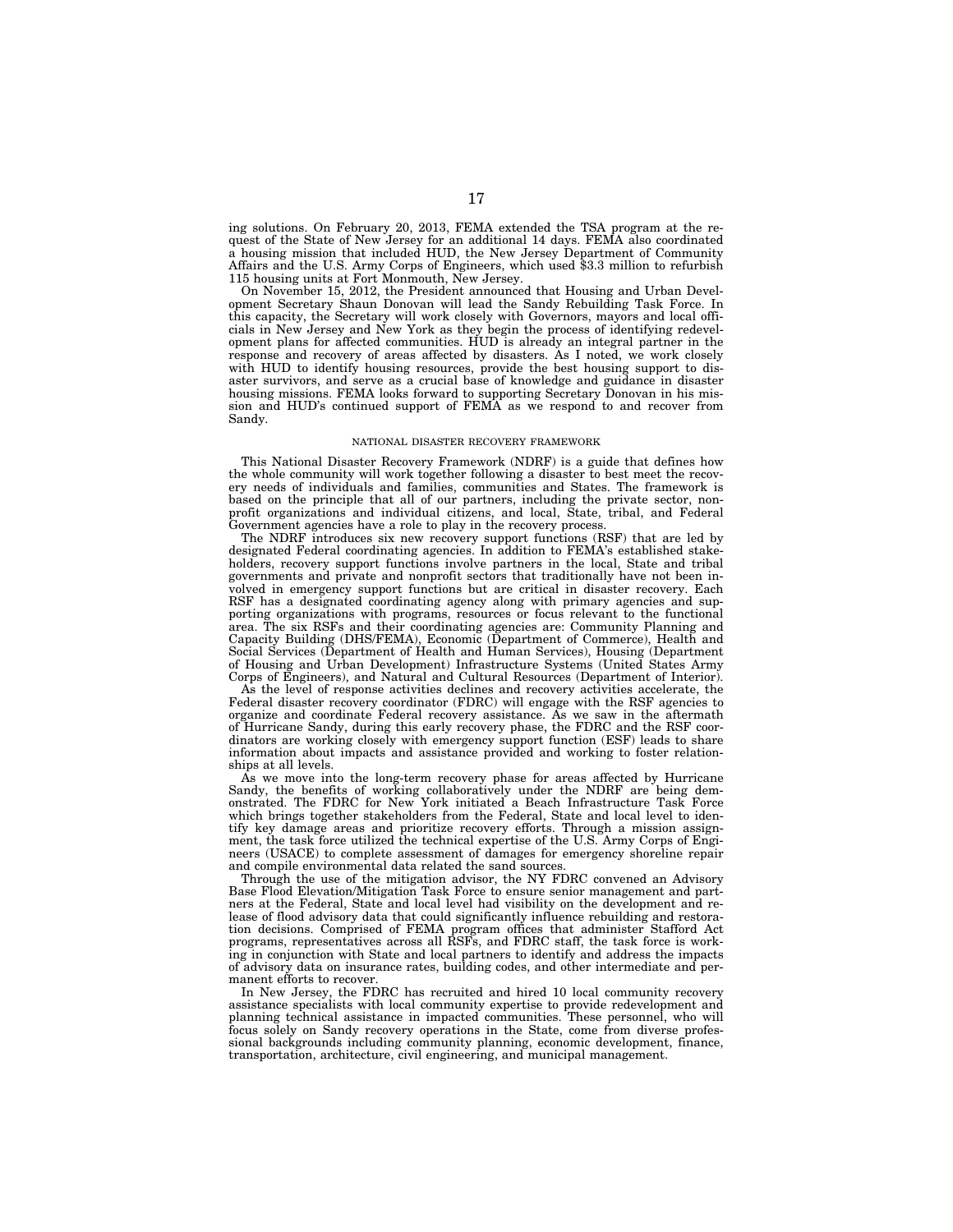In support of local disaster leadership, the Community Planning and Capacity<br>Building RSF worked with local philanthropic organizations to identify funding<br>sources for long-term recovery planning and capacity building. Thi Future is a citizen-based, nonprofit, nonpartisan group that promotes smart land use policy; they will use the funds to hire a local disaster recovery manager to support recovery in at least three New Jersey communities.

In partnership with the New Jersey Department of Labor and Workforce Develop-ment, the Economic RSF in New Jersey developed an economic Data Sharing Task Force and established three working groups focusing on small business recovery, tourism, and marine and aquaculture industries. In coordination with the New Jer-sey Department of Economic Development, the Economic RSF sponsored three business forums for over 100 stakeholders to identify financial resources for small busi-ness recovery and facilitated Access to Capital forums throughout the State to communicate business funding and networking opportunities for struggling businesses. Participants of the forums included lending institutions, Chambers of Commerce, local economic development officials, freeholders, mayors, and businesses.

#### PROCUREMENT

Before concluding, I wanted to touch upon the role of FEMA's Office of the Chief Procurement Officer (OCPO) in the context of our disaster operations. OCPO partners with FEMA's program offices to establish prepositioned disaster response contracts. These contracts, used to provide much needed commodities, resources and services to devastated communities, are put in place well before disaster strikes, ensuring competitively awarded contracts with firm fixed prices, and reduced risk to the government. Presently, there are dozens of prepositioned contracts available to those managing the response to Presidentially declared disasters and emergencies.

Following Hurricane Sandy's landfall, FEMA's Disaster Acquisition Response Team (DART) was deployed to the States of New York and New Jersey. The DART focuses on providing high-level disaster contracting and quality assurance support, contract oversight and quality assurance monitoring and timely closeouts of disaster contracts. The DART provided initial contracting support to Hurricane Sandy in New Jersey and will continue this contracting support through the close of this disaster.

On another note, the Industry Liaison Program (ILP), which includes our local business transition teams (LBTT), is the single point of entry for vendors seeking to do business with FEMA. Our industry liaison also maintains an enterprise-wide repository—used to supplement market research for contracting officers—of vendors who contact the Agency. Staffed with a help desk, the program processes and routes vendor profile data to the appropriate FEMA program offices, including the Small Business Office, for follow-up.

To date, the ILP/LBTT has responded to approximately 6,000 phone and e-mail inquiries providing vendors with information on how to do business with FEMA in support of Hurricane Sandy. LBTTs were deployed to Connecticut, New York, and New Jersey, where they conducted vendor business outreach and provided acquisition support for acquisitions targeted for local buying.

#### **CONCLUSION**

FEMA will continue to work closely with the whole community, including our State, local and tribal government partners, Secretary Donovan, HUD and other Federal partners as long-term recovery efforts move forward. FEMA recognizes that we must look to local, tribal and State leaders, as well as the whole community, to ensure the Agency is able to help locally driven efforts to rebuild impacted communities better and stronger than they were before Sandy made landfall.

Thank you Chairwoman Landrieu for providing me this opportunity to appear before you today to discuss our ongoing recovery operations and the work that remains. I look forward to answering questions you or other members of the subcommittee may have.

Senator LANDRIEU. Thank you. And I really am going to revisit with you on this smarter rebuilding, because it may be shocking to the audience to know that literally in Hurricane Katrina, under the rules that were mandated by the Congress, that it was actually illegal to build smarter, and you received a penalty for doing so. If you moved the fire station and didn't rebuild it exactly the way it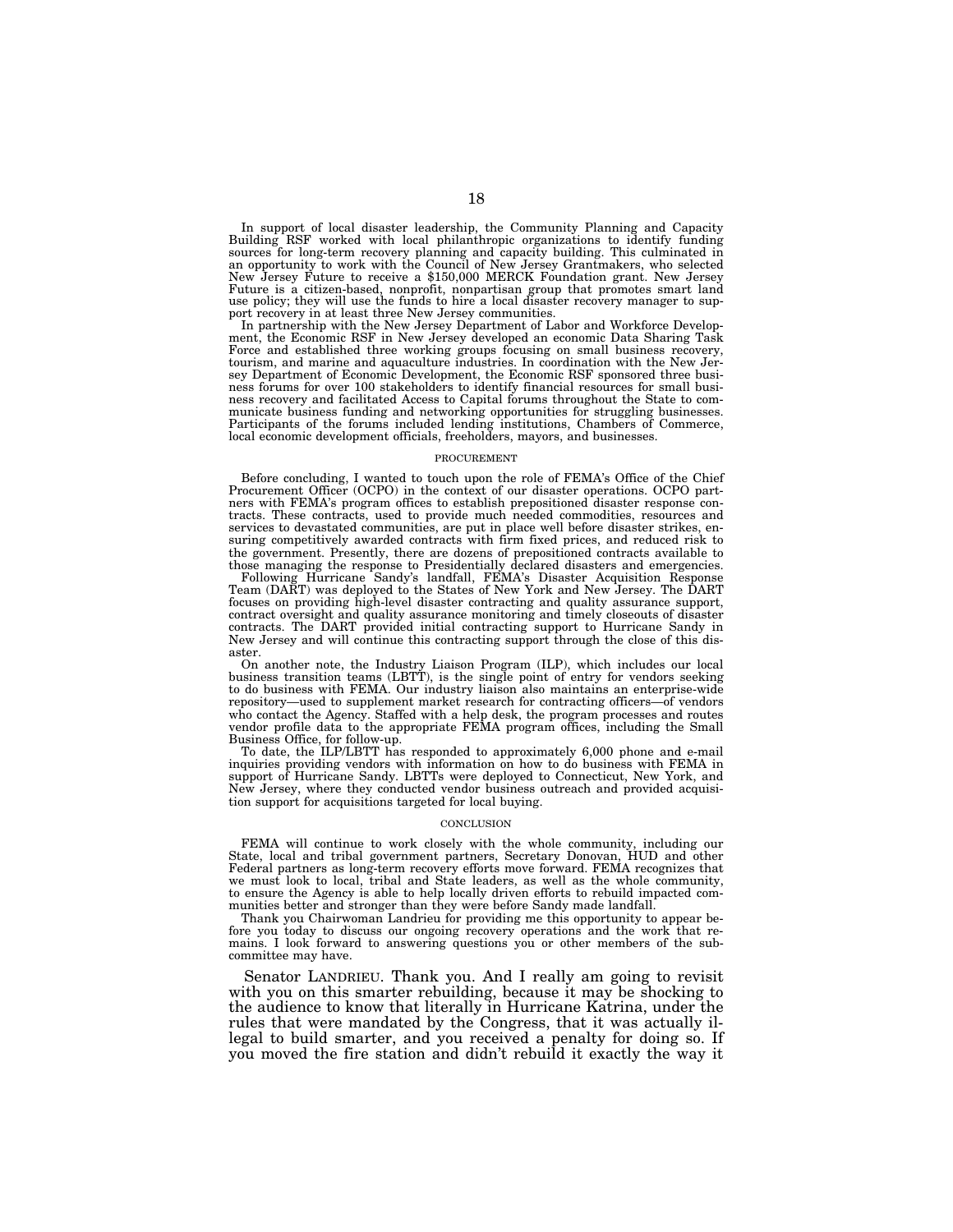was, you would get a 25-percent penalty, which really didn't make any sense. And, of course, that has been corrected. But there are many more things like that that need to be done to really make everybody put their oars in the water at the same time, moving in the same direction, to spend taxpayer money smartly, again rebuilding these communities for the future, not rebuilding past communities, which, I think, everybody would be appreciative.

So we will have some questions to follow up.

Laurel, and I know you will start. We have read your testimony. But if you could really focus on what your role is, because I think it is a new—well, relatively new role under the new framework plan. And if you could make sure that we get that into the record and then go into your testimony.

### **STATEMENT OF LAUREL BLATCHFORD, EXECUTIVE DIRECTOR, HUR-RICANE SANDY REBUILDING TASK FORCE**

Ms. BLATCHFORD. Thank you again, Madam Chairman, for having me here today. This is really an honor to be here to testify regarding the ongoing effort to rebuild the region.

And thank you too Senator Gillibrand and the rest of the delegation for their support as well.

I currently serve as the Executive Director of Hurricane Sandy Rebuilding Task Force established by President Obama, as you know, and chaired by Housing and Urban Development Secretary Shaun Donovan.

Hurricane Sandy and the nor'easter that followed had immense impacts in New York, New Jersey, Connecticut, Rhode Island, Maryland, and a number of other States. And as you know well, the storm caused tens of billions of dollars in damage and was the second most costly storm in American history, damaging or destroying thousands of small businesses and tens of thousands of homes.

The administration's primary focus remains on addressing the region's most pressing needs and, as Administrator Fugate has discussed, the administration's coordinated Government-wide approach to response and near-term recovery.

But as we learned from Hurricane Katrina and other past disasters, planning for long-term rebuilding must began even as response activities are underway. That is why the President created the Hurricane Sandy Task Force to deliver the same level of government wide coordination and responsiveness to help communities as they make decisions about long-term rebuilding.

# HURRICANE SANDY TASK FORCE

The task force does not seek to impose a one-size-fits-all approach to rebuilding. While the Federal Government has a very important leadership role to play, State and local governments must rebuild based on their own visions.

We are working to support States and local communities within the National Disaster Recovery Framework. The task force complements the National Disaster Recovery Framework, by building on the unprecedented coordination that has already taken place among Federal, State, local, and tribal authorities during the response and ongoing recovery efforts to date. And we seek to carry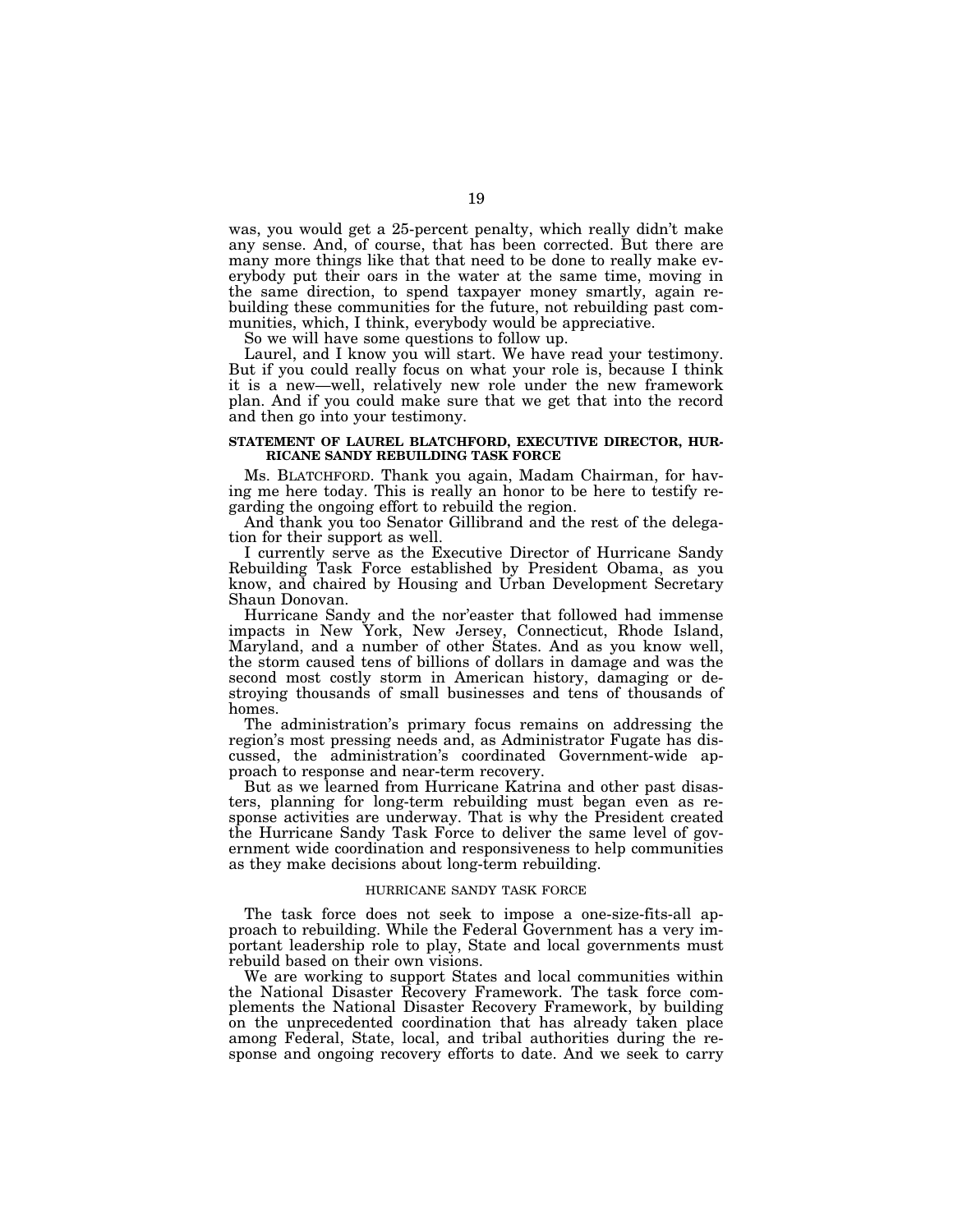this coordination forward as the recovery and rebuilding phase begins.

With expertise of virtually the entire Cabinet represented, we are actively helping communities with their long-term rebuilding efforts in five key ways: First, by coordinating with all stakeholders to support cohesive rebuilding strategies and develop a comprehensive, locally driven regional plan within 6 months of our first meeting; second, by identifying and removing obstacles to effective rebuilding efforts and reducing regulatory burdens; third, by helping to coordinate the flow of Federal recovery funds and ensuring that the resources the Federal Government provides are informed by local priorities; fourth, by monitoring progress in rebuilding efforts to enhance accountability at every level, as well as prevent waste, fraud, and abuse; and finally, the task force will work with member agencies to ensure that the Federal Government is lending critical support to those on the ground so they can realize their respective visions for rebuilding and redevelopment.

As you know, the task force is a short-term entity by design. Building on lessons learned from Hurricane Katrina and other disasters, the President asked the task force to convene early in the recovery process to ensure the principles for Federal investment are aligned, so there is less confusion down the road.

Supporting local rebuilding efforts through financial means is a key part of the Federal role, and on January 29, 2013, President Obama signed the Disaster Relief Appropriations Act of 2013. Federal agencies and departments have already begun the process of making this money available.

In addition to the work that FEMA has done, the Department of Transportation made available \$2 billion through the Federal Transit Administration's new emergency relief program to repair and rebuild public transit equipment and facilities. And as you know, HUD has also announced the first round of allocations of the CDBG Disaster Recovery Program, totaling \$5.4 billion, and HUD plans to make additional allocations very quickly, as quickly as it can in the coming months.

The task force's role is not to supplant the agencies that have received appropriations at all, but to work with them to find ways to maximize the impact of these dollars and help support communities' redevelopment priorities, for example, by working with the SBA to find opportunities for data sharing that will help us identify areas of unmet need more quickly and more effectively.

We will also help impacted communities use this funding to mitigate future risk from storms that science tells us will have intensity and severity increase in the future.

As you know, mitigation is sensible and cost-effective, offering a \$4 return on each \$1 invested by preventing future damage.

### PREPARED STATEMENT

We look forward to continuing our work with this subcommittee and others in the Congress and the Federal family and our State and local partners to help communities rebuild in a way that makes them stronger, more economically sustainable, and better prepared.

Thank you.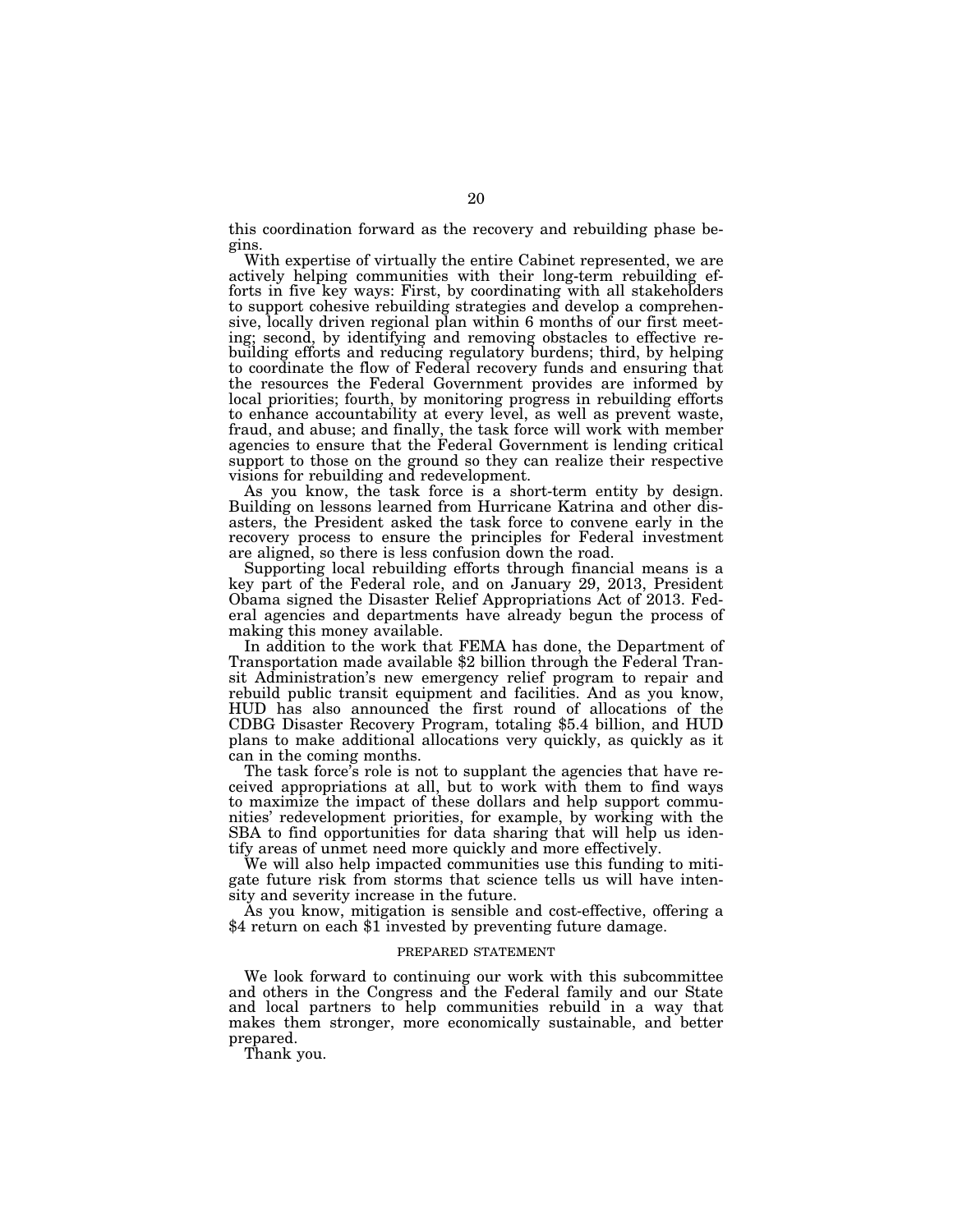# [The statement follows:]

#### PREPARED STATEMENT OF LAUREL BLATCHFORD

Chairman Landrieu, Ranking Member Coats, and members of the subcommittee, thank you for the opportunity to testify today regarding the ongoing effort to rebuild in the region impacted by Superstorm Sandy. I currently serve as Executive Director of the Hurricane Sandy Rebuilding Task Force established by President Obama and chaired by Housing and Urban Development (HUD) Secretary Shaun Donovan. The President established the task force by Executive order in December and charged us to ''work to ensure that the Federal Government continues to provide appropriate resources to support affected State, local, and tribal communities to improve the region's resilience, health, and prosperity by building for the future.''

With that mission in mind my testimony today will cover three subjects: (1) an assessment of the damage caused by Superstorm Sandy; (2) lessons learned from Hurricane Katrina and how we are applying those lessons to this rebuilding effort; and (3) a brief background on the formation and role of the Hurricane Sandy Rebuilding Task Force and the supplemental funding provided by Congress.

#### THE IMPACT OF AND DAMAGE CAUSED BY SUPERSTORM SANDY

Superstorm Sandy and the nor'easter that followed have had immense and varied impacts in New York, New Jersey, Connecticut, Rhode Island, Maryland, and a number of other States. Within the United States, the storm caused 162 fatalities, major flooding, structural damage, and power loss to over 8.5 million homes and businesses, directly affecting more than 17 million people as far south as North Carolina, as far north as New Hampshire, an as far west as Indiana. Sandy caused tens of billions of dollars in damage and is estimated to be the second most costly storm in American history.

Especially hard hit were New York and New Jersey, which employ 12.7 million workers. Combined, they export about \$90 billion in goods annually, accounting for about 7 percent of such exports, and contributed \$1.4 trillion to our gross domestic product (GDP) in 2011, accounting for more than 11 percent of GDP.

The widespread damage from Superstorm Sandy impacted communities in a variety of ways. Hundreds of small businesses and tens of thousands of homes were damaged or destroyed. State, local and tribal governments must address damage to roads, bridges, mass transit and other essential infrastructure, including electrical and water treatment facilities, public hospitals, and shorelines.

#### ONGOING RESPONSE AND RECOVERY EFFORTS AND LESSONS LEARNED FROM HURRICANE KATRINA

Before I describe the task force's activities, it is important to note the unprecedented cooperation that is taking place among Federal, State, local, and tribal authorities. HUD, the Federal Emergency Management Agency (FEMA) and other parts of the Department of Homeland Security (DHS), as well as the Departments of Transportation, Health and Human Services, Interior, Commerce, andAgriculture, plus the Small Business Administration and the U.S. Army Corps of Engineers (USACE) and other agencies are all working together. For example, as a result of coordination under the National Response Framework (NRF), within a week after Sandy hit there were almost 11,000 National Guard and 17,000 Federal responders on the ground from FEMA, the Department of Defense, USACE, HUD, Department of Transportation, Department of Energy, and HHS, as well as tens of thousands of utility workers from across the Nation. In addition, in the weeks since the storm, FEMA has approved approximately \$3.5 billion in emergency assistance and has paid over \$5 billion in flood insurance claims to help those insured rebuild their lives. We are all coordinating our work with State, local and tribal officials, who are doing a truly Herculean job on the response and recovery. The private sector has been deeply involved as well. This unprecedented level of cooperation and partnership will help us continue to deliver recovery resources with speed and provide related assistance to the most affected areas.

Early in his first term, President Obama recognized that our experience during Hurricane Katrina and other previous disasters highlighted the need for additional guidance, structure, and support to improve how we as a Nation address disasterrelated recovery and rebuilding challenges. In September 2009, President Obama charged the Departments of HUD and Homeland Security to work on this effort and to establish a Long Term Disaster Recovery Working Group, composed of more than 20 Federal agencies. HUD, DHS, and theWorking Group consulted closely with State, local and tribal governments as well as experts and stakeholders, and worked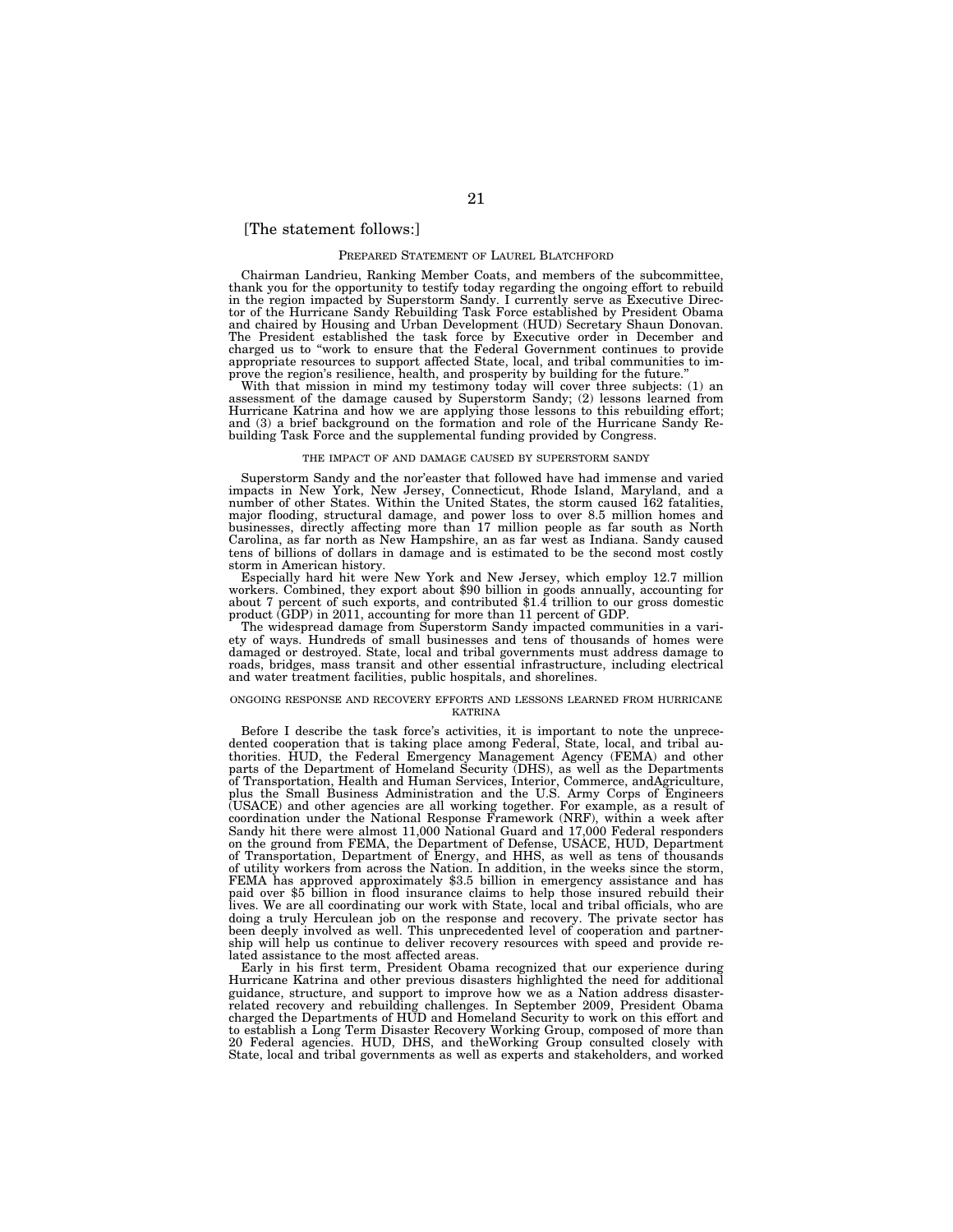to improve the Nation's approach to disaster recovery and to develop operational guidance for recovery efforts.

In September 2011, FEMA published the National Disaster Recovery Framework (NDRF). The NDRF addresses the short, intermediate, and long-term challenges of managing disaster-related recover and rebuilding. It sets forth flexible guidelines that enable Federal disaster recovery and restoration managers to operate in a unified and collaborative manner and to cooperate effectively with State, local, tribal, and territorial governments. The NDRF defines core recovery principles; roles and responsibilities of recovery coordinators and other stakeholders; flexible and adaptable coordinating structures to align key roles and responsibilities and facilitate coordination and collaboration with State, local, tribal, and territorial governments and others; and an overall process by which communities can take advantage of opportunities to rebuild stronger, smarter, and safer after a disaster.

The NRF and the NDRF contributed to the Federal Government's ability to respond to and initiate recovery from the enormity of the devastation caused by Hurricane Sandy with a massive, multi-agency, multi-State coordinated response in support of State and local efforts.

There are three primary lessons that are guiding our efforts to support local community rebuilding efforts.

First, it is vitally important that both near and long-term recovery and rebuilding efforts start immediately following a disaster and that the Federal Government takes a coordinated regional approach to the delivery of assistance to its State and local partners. To ensure this happens, the Hurricane Sandy Rebuilding Task Force will fill this regional role, working in coordination with the Federal disaster recovery coordinators under the NDRF, and focusing on rebuilding.

Second, this must be an all-of-nation approach to rebuilding. While the Federal Government has a key role to play in recovery, State, local and tribal governments must be key partners in this effort. Third, the recovery effort must include rebuilding in a more resilient fashion rather than simply recreating what was already there so that we are prepared for current and future disasters.

#### THE ROLE OF THE HURRICANE SANDY REBUILDING TASK FORCE

Because Sandy was one of the most devastating and costly natural disasters in our history, the President recognized that the response required an additional focus on rebuilding efforts coordinated across Federal agencies and State, local and tribal governments in order to effectively address the enormous range of regional issues.

On November 15, President Obama announced that HUD Secretary Donovan would provide coordination in support of our rebuilding efforts, and issued Executive Order 13632 on December 7, 2012, providing that Secretary Donovan would serve as chair of the Hurricane Sandy Rebuilding Task Force.

The Secretary's responsibilities in this role occur in coordination with the NDRF and involve cooperating closely with FEMA and the 20 other agencies already involved in recovery efforts. The focus of the task force is on coordinating Federal support as State, local and tribal governments identify priorities, design individual rebuilding plans, and over time begin implementation. The Secretary is the Federal Government's primary lead on engaging with States, tribes, local governments, the private sector, regional businesses, nonprofit, community and philanthropic organizations, and the public on long-term Hurricane Sandy rebuilding.

Secretary Donovan has explained that the task force does not seek to impose a one-size-fits-all solution on localities. Instead, drawing on expertise across the Federal Government, it provides leadership and connections that actively support local visions and rebuilding efforts. It has five major responsibilities:

—First, and most important, the task force coordinates with all stakeholders to support cohesive rebuilding strategies and develop a comprehensive regional plan within 6 months of its first meeting.

—Second, the task force works to identify and remove obstacles to effective rebuilding efforts and reduce regulatory burdens.

- —Third, the task force is working to coordinate Federal recovery resources and to make sure that the resources the Federal Government provides are informed by local priorities.
- —Fourth, the task force will develop a plan for monitoring progress in rebuilding efforts.
- —Finally, the task force provides coordination in rebuilding efforts, including with respect to technical assistance and capacity building tools.

The task force officially commenced its efforts on February 5. Secretary Donovan and I have been in constant contact with Federal, State, local, and tribal officials to help identify areas where the task force can be particularly helpful, and we both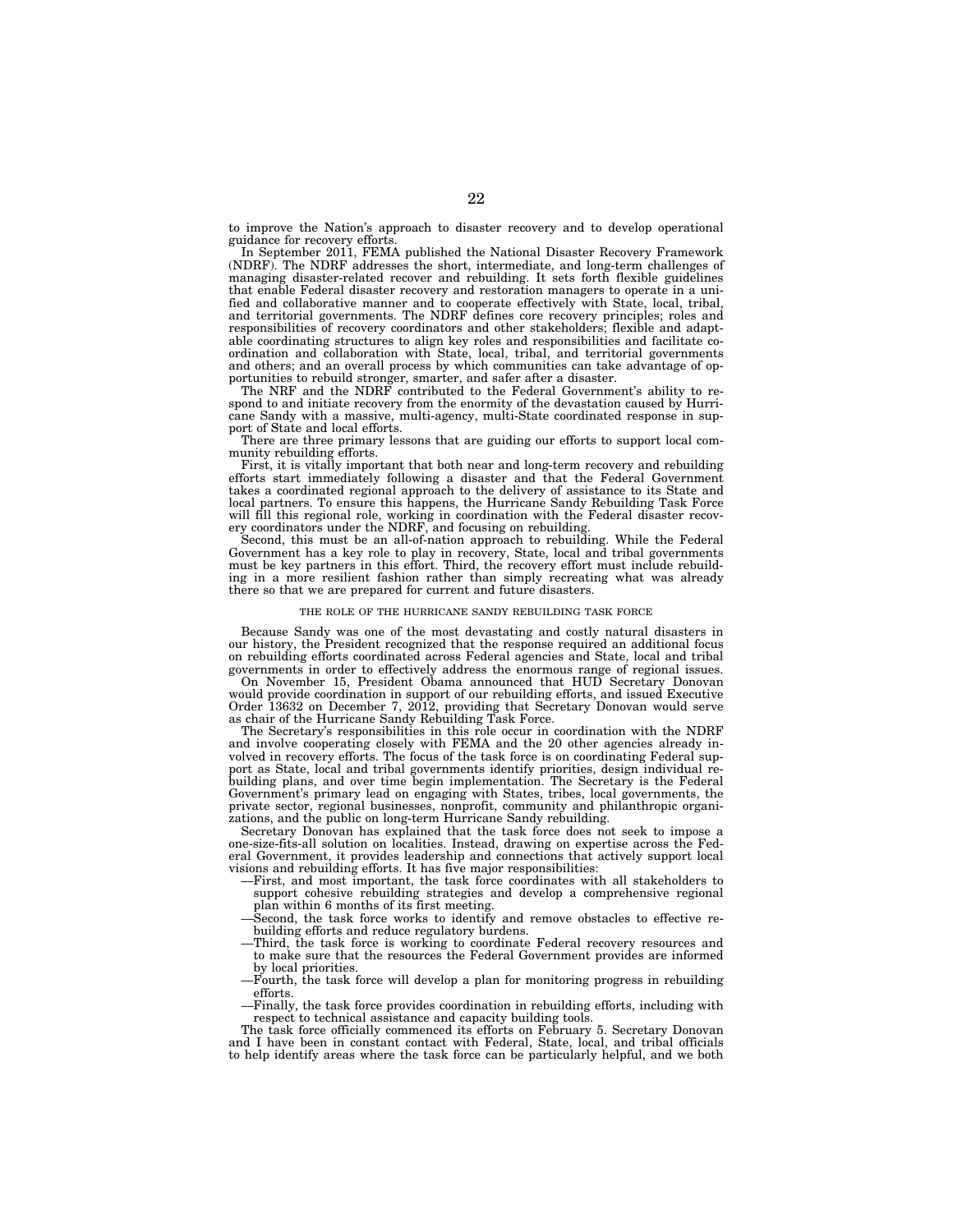look forward to working with this subcommittee and other Members of Congress on this important effort.

#### THE TASK FORCE AND SUPPLEMENTAL FUNDING

Rebuilding must be a community-driven effort, with a community-based vision at its heart. But supporting that vision through financial means is a key part of the Federal role—one that has consistently been provided by the Federal Government for communities experiencing disaster.

On January 29, President Obama signed the Disaster Relief Appropriations Act of 2013. The supplemental funding bill included funds for FEMA and USACE projects, transportation, support for the Small Business Administration and its disaster loan program, Community Development Block Grant–Disaster Recovery (CDBG–DR), funds to be provided to communities, and funding for a range of other critical priorities.

Federal agencies and departments have already begun the process of making this money available to State, local and tribal governments in the region. On February 4, the Department of Transportation made available \$2 billion through the Federal Transit Administration's (FTA) new Emergency Relief Program to help protect, repair, reconstruct, and replace public transit equipment and facilities that were badly damaged by Hurricane Sandy. The Federal Highway Administration has also made over \$2 billion available to rebuild roads and bridges damaged by Sandy and other disasters. In addition, HUD has also announced the first round of allocations of CDBG–DR funding, totaling \$5.4 billion. This represents the fastest ever allocation following the signing of an appropriations bill.

The task force's role is not to dictate how this funding is used—instead, it is to find ways to leverage and maximize the impact of these dollars and to help communities access this funding and use it to support their development priorities. An example of the task force's efforts to date is working toward a data-sharing arrangement that will allow SBA and HUD to provide State, local and tribal governments with general information on small business disaster loan applications in areas impacted by Sandy.

In addition to providing the necessary resources to continue ongoing response and recovery efforts, the Disaster Relief Appropriations Act also provides funding to help impacted communities effectively mitigate future risk of disaster to prevent losses of this magnitude from recurring.

Science tells us that extreme weather events are likely to be more intense in the future, so it is vital that communities rebuild in a way that mitigates the risks posed under future conditions as well as current storms.1

We look forward to continuing to work with this subcommittee, others in Congress and our Federal, State, local, and tribal partners to help make local rebuilding visions a reality—and to support communities that are rebuilding in a way that makes them stronger, more economically competitive and better prepared to withstand the next storm.

Thank you again for the opportunity to testify today. I am happy to answer any questions you may have.

#### SANDY RECOVERY IMPROVEMENT ACT

Senator LANDRIEU. Thank you very much.

Let me begin, Administrator Fugate, with you, if you could elaborate.

The Sandy Recovery Improvement Act, which you helped us through your good testimony to design, passed in January. It gave you some additional authorities, some of which you mentioned. One in particular to make awards in advance based on past estimates.

I understand that you are currently right now planning on issuing guidance to applicants in mid-April, just about 2 months, 1.5 months from now. Can you talk a bit about FEMA's collecting

 $^1$  NOAA's fact sheet at http://www.nrc.noaa.gov/plans\_docs/ $\,$  SoS\_Fact\_Sheet\_Hurricanes\_and\_Climate\_FINAL\_May2012.pdf: "Studies available for the Atlantic basin suggest increased hurricane intensity, hurricane rainfal and intense hurricane numbers in particular have relatively large uncertainty and further re-search is needed to increase understanding.''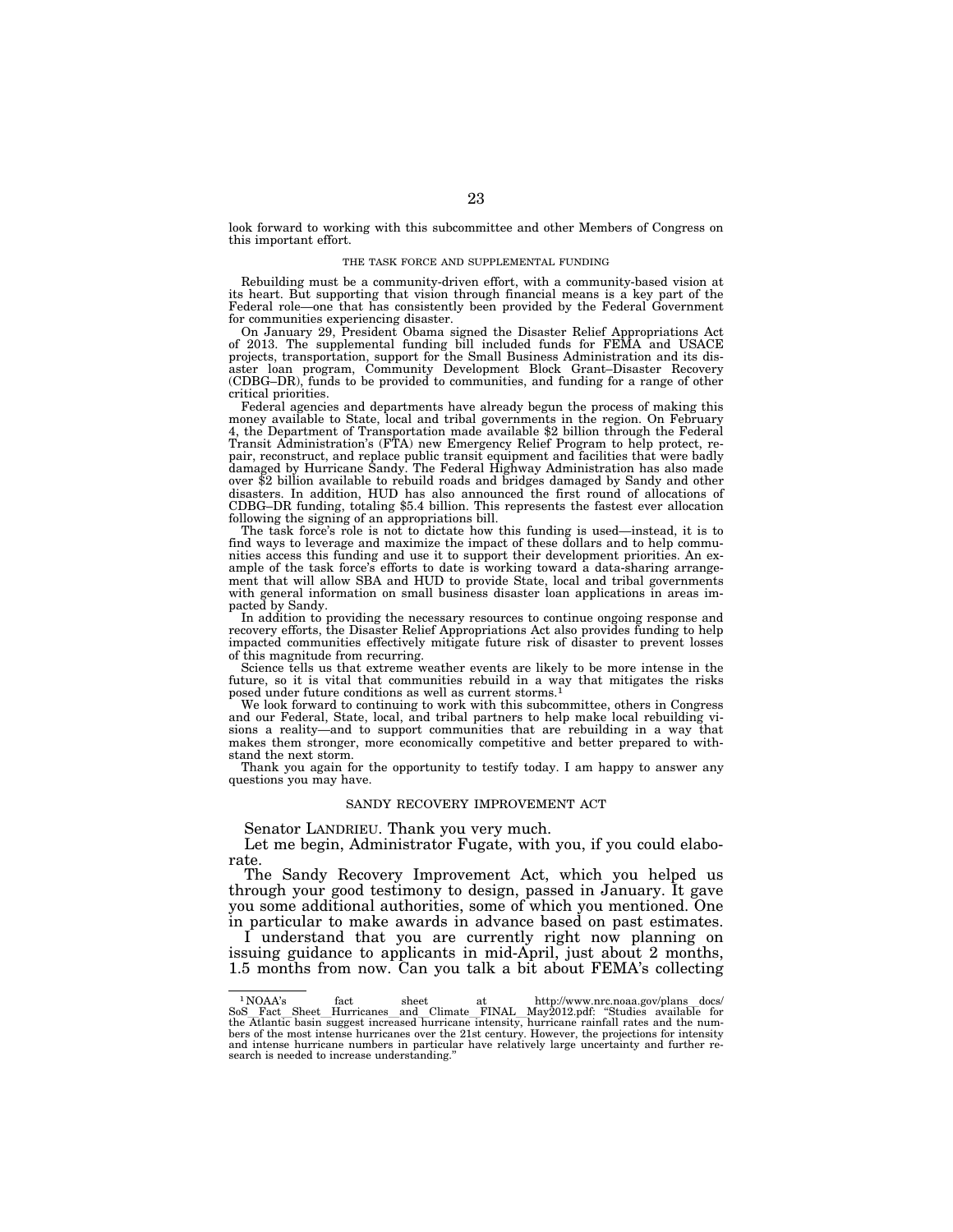the guidance it needs to ensure estimates are done in a fair and reasonable manner? Are you tracking the savings that FEMA might garner from this new approach? And if no, I would like to ask you to consider thinking about that.

But give us a little bit more detail, because I think this is really key to the recovery of how we are going to do this a little differently to get this recovery going more quickly.

Mr. FUGATE. Yes, Madam Chairman.

Although the legislation passed, it will require extensive rulemaking to implement. And rulemaking, as you know, can take years. We are going to implement this under pilot programs to apply some of the things we had already been working on, but with your legislation, it now allows us to move forward.

I want to give an example. We well know the tragedy of Charity Hospital, but then the tragedy of not being able to come to resolution and going to arbitration and delaying for years. When I came on board, as you well know, we had not even resolved charity, which meant, for that community, a hospital had not even begun construction to rebuild.

Here in New York, we are talking more than nine hospitals. I have been in the basements of Bellevue Hospital. I have been in the basement of New York University. I have been at Coney Island.

What you have given us is the ability to do this: bring in their experts and their engineers, tell us what the damages are, do the reviews, come up with the design, tell us what the repairs are, and certify them. Our goal is to have a professional engineer or licensed architect of that State of record certify those damages.

I don't need my experts to go look at the damages if they are going to have a professional engineer tell me that more than 50 percent requires substantial improvement. Give us your estimate as you would design to build this, and we will provide initial grant dollars to do that. But once we have the finished design and you know what your estimates are, we want to be able to write a worksheet that says we will obligate the full amount, allowing them to go forward and build and not wait for reimbursements or for us to monitor each individual piece.

# REGULATORY FLEXIBILITY

The other advantage is, as you point out, what if they choose to make an alternative decision? We have penalized that before. The legislation eliminates that penalty.

The other piece of this, though, that you touched on, and that we really want to focus on, is we don't want to rebuild it in such a way that we have known vulnerabilities. And there is a great example of this at Bellevue Hospital.

Bellevue Hospital, after Hurricane Irene, mitigated its oxygen storage tanks based upon the 100-year flood risk. The problem with that 100-year flood risk was Hurricane Sandy overtopped it.

So we know that in mitigating, we have to go beyond our traditional tools. And this flexibility allows us to look more at the function vs. the mere insurance cost value of repair or replacement.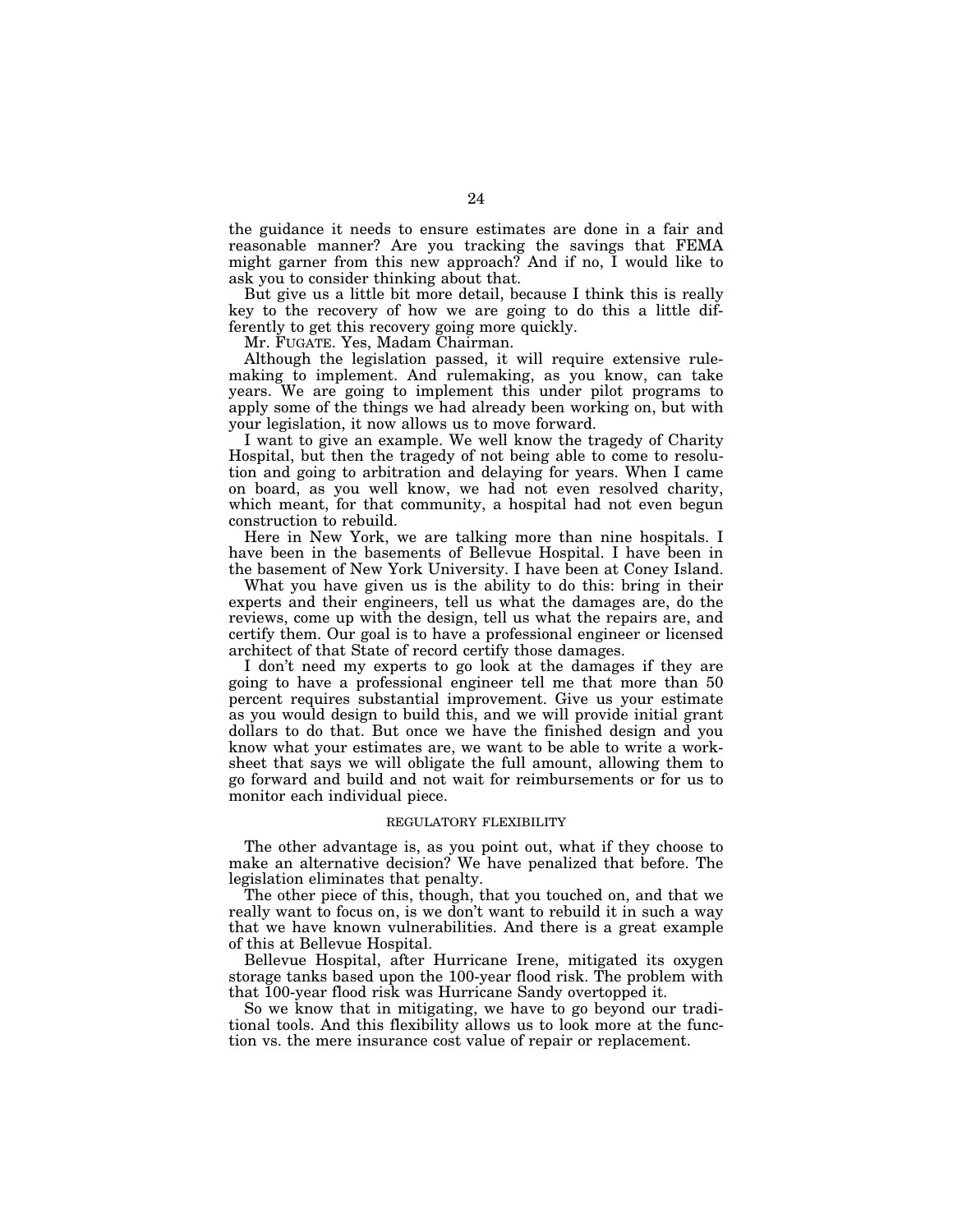# INSURANCE SHORTCOMINGS

Senator LANDRIEU. Well, I am very excited to hear that. And I don't know if the local officials realize what a great benefit this is to you all that we did not have in Hurricanes Katrina and Rita, and the difference that it could possibly make.

So, I thank you for getting the rules done quickly. Thank you for initiating the pilot. And we are really going to be focused to make sure that this pilot is effective. And if there are additional authorizations that you need, let me know.

Administrative Fugate, would you comment for 1 minute or 2 on the shortcomings of insurance, because a lot of critics of what I am doing say the Federal Government has no role or a limited role. They want to pull back the Federal role in disasters, claiming that if everyone was just fully insured, that after a disaster, there would be nothing really for State or local governments to do. The private insurance market would step up.

Could you explain a little bit to us why that really is not possible?

Mr. FUGATE. As you ask me the question, I go back and I ask people another question: How many people right now check their home mortgages and have replacement value? In most cases, your insurance is now only covering your exposure to your mortgage. And when you have owned your home for a number of years, you may not even have a mortgage anymore. Your insurance oftentimes does not cover the replacement cost for your homes.

So we find people, when we say upside down on their mortgages, they are upside down on their insurance coverage. And they can't afford to have that kind of replacement cost.

So oftentimes we do find that people, even if they are insured, are actually underinsured for the rebuilding costs.

And then when we talk about Government, the cost for Government to insure—again, many of them have become self-insured but don't maintain sufficient reserves. And again, if the commercial insurance was affordable and was available, I think it would be something that you could suggest we could do.

But even our own flood insurance program, as designed by the Congress and as we operate it with a new authorization, is going to become more expensive, but continues to focus on protecting the mortgages and limited contents, not providing, necessarily, full replacement value. And there are limits on the total amount of flood insurance you can purchase.

So, particularly in those areas that are very expensive, as we know here in New York, it is oftentimes not even possible to purchase enough insurance to cover what replacement costs you would have.

Senator LANDRIEU. And, listen, I am not underestimating the importance of responsible insurance. It is a system that the United States uses. To my surprise, the Netherlands does not use it at all. The Netherlands does not have private insurance. Their government funds completely their flood insurance. Instead of people making premium—I am not suggesting this, but just to say that there are different models in the world—instead of all the premiums that go to insurance companies, all of that money goes to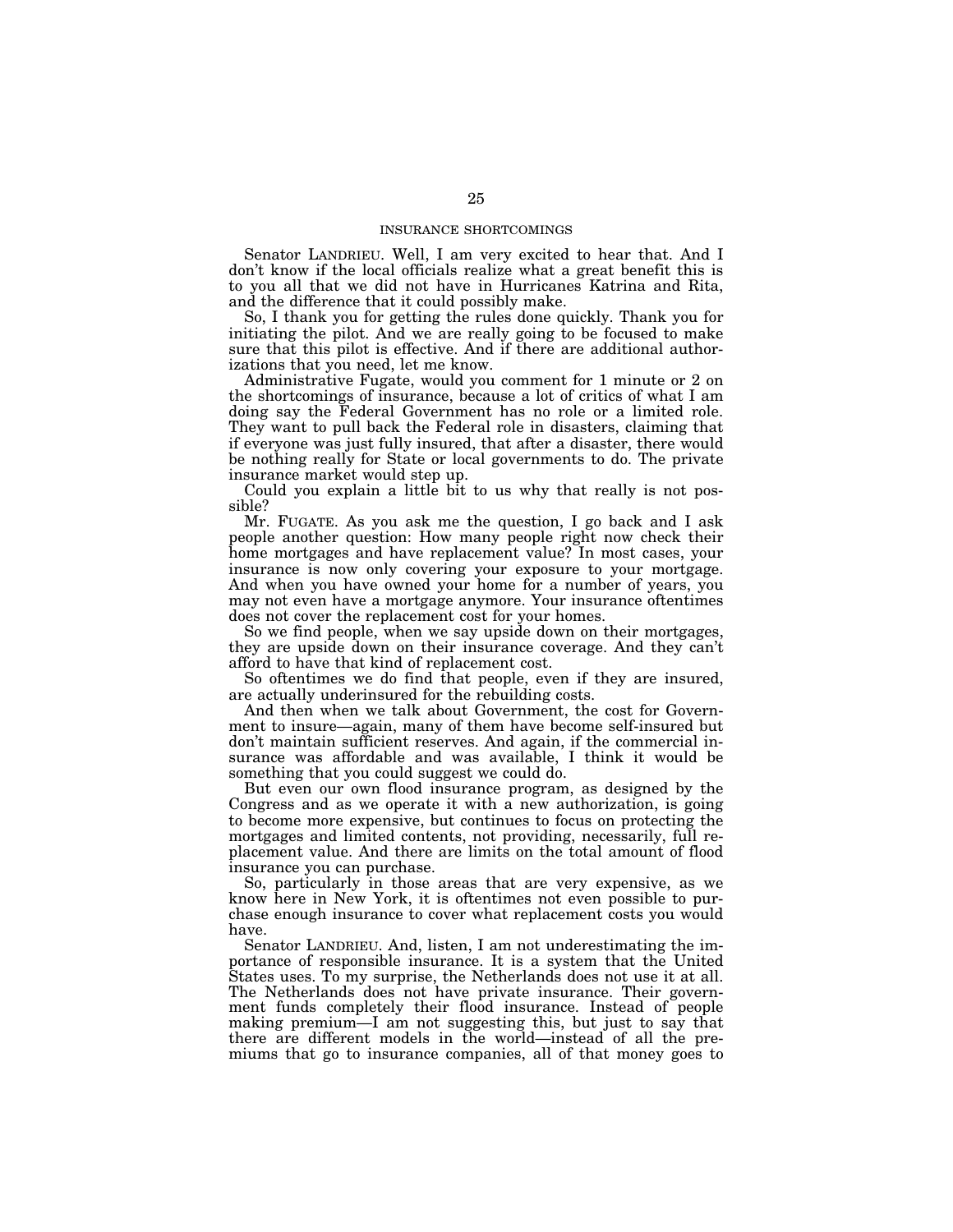the local government to build levees that don't fail, to build barrier islands that protect.

Now, that is a different model. It is not one I am suggesting. But I do think that we have got to have a little bit more thought in this country, if we are going to have an insurance partnership with the Government, what people need to do a little bit better, what governments need to do a little bit better, because what is true, the Federal Government can't continue to pick up more and more and more. We are going to do our part, but we really have to focus on this, particularly for communities that are vulnerable. And frankly, I think there is not a community in the United States that is not vulnerable from something, whether it is a hurricane or a nor'easter or an earthquake or a fire or a flash flood. I mean, think about it.

That is, I think, a concept that Americans have to really understand, that we are all at risk, particularly with the climate change and weather patterns changing.

Laurel, let me ask you, please elaborate a little bit more on this flexible CDBG, because this was a great victory. We fought very hard.

And to underscore this for the press here, in the past, the most flexible Federal program that we could quickly get to local governments was the CDBG program. The CDBG program was not designed to respond to disasters. It was designed to build communities in the future. There is a big difference in the urgency of both of those tasks and the intensity.

You can take your time building for the future. You can't take a lot of time rebuilding immediately what needs to be rebuilt. So we fought very hard to get a more flexible program—I even wanted to call it something different but was rebuffed. I wanted to call it the disaster recovery grant, but that was a bridge too far for people. So we called it the same thing, but made it more flexible.

Please tell us, for the record, how you believe that you can use this money, what difference does that flexibility make, if any?

# FLEXIBLE COMMUNITY DEVELOPMENT BLOCK GRANT

Ms. BLATCHFORD. Well, first of all, thank you for your advocacy and support. I think you are right. It is an enormously valuable tool.

And based on the lessons learned from Hurricane Katrina and other disasters, this is a program that has basically emerged for HUD in the last 10 years. I think a lot of what you and your partners in the Congress put into the legislation codifies the kinds of directions we want to go and we think are best for flexibly responding to disaster.

A couple things I would highlight. We—''we'' meaning HUD have gotten the first third of the initial \$16 billion out the door. We have been working closely with the local communities as they assess their needs, in partnership with FEMA and other agencies. Our understanding is that they are planning to use that first tranche for a whole set of needs that will really follow on the first round, if you think of it, of Federal investment as well as insurance payments.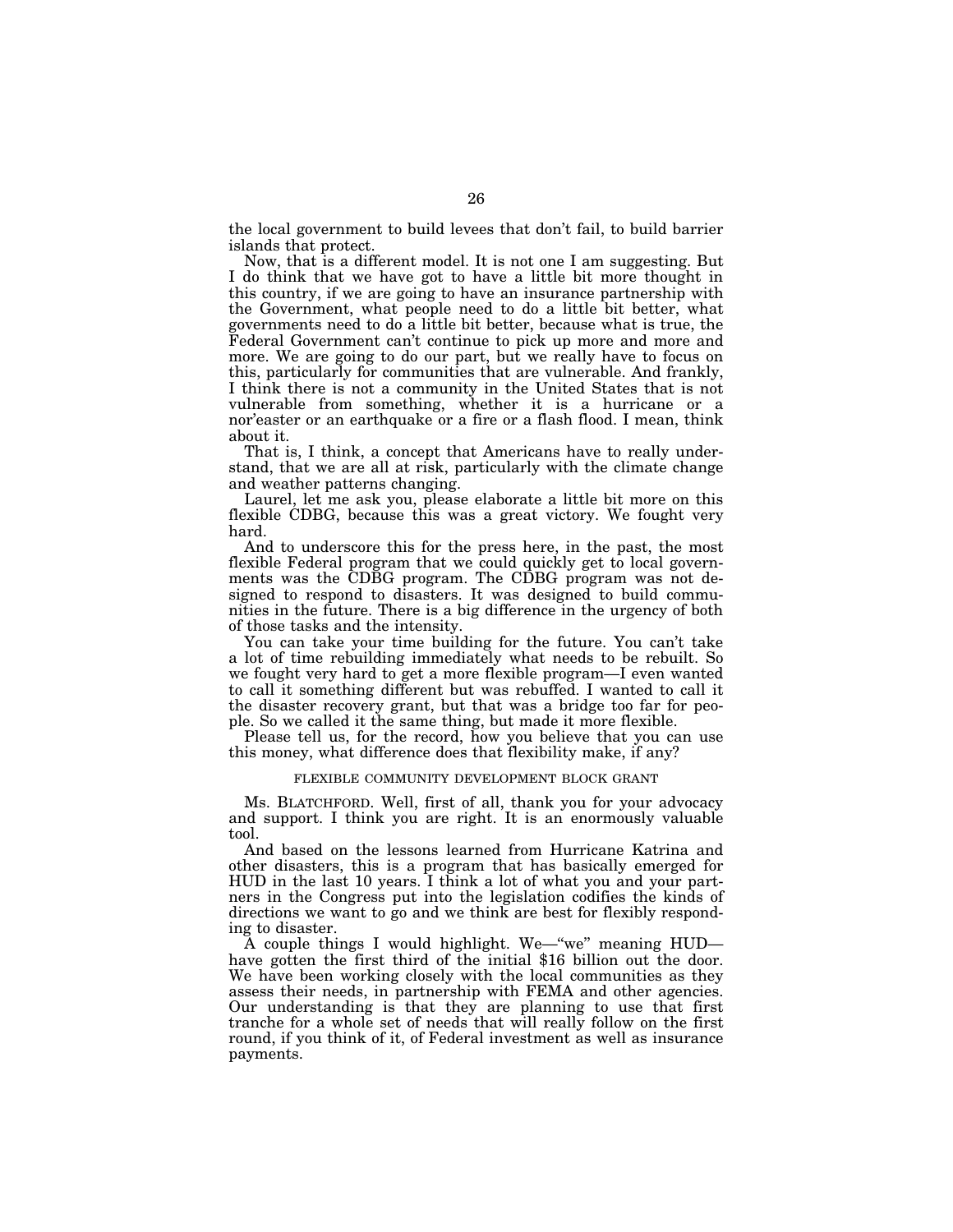So the idea here is that flexibility can support what might not be covered under FEMA's programs and the first set of caps that people may have already reached.

Senator LANDRIEU. Which is about \$30,000, right?

Ms. BLATCHFORD. Yes, that is correct.

So it is designed to follow on that.

The second two-thirds, we are working with HUD on that. And my guess is there will be a notice of allocations in the coming months. And that is also—as you know, people's assessments of needs change. Things develop as rebuilding plans form. So we will be working closely with the grantees in the region to understand how they want to use those longer term investments in things like mitigation, elevation, other kinds of innovative programs, not just for housing, but for small businesses and other entities in the region.

So I really think it is that kind of flexible tool that works with, again, the Federal family of programs, but is designed to complement them and really supplement them.

Senator LANDRIEU. We are going to get more testimony on the third panel, but have you gotten any mitigation requests that come to your mind that you would like to share with us that really makes some sense to you? Or is it too early for you to have received that information?

#### REBUILDING SMARTER

Ms. BLATCHFORD. So we are still working with the grantees. As you know, Governor Cuomo has recommended the possibility of buyouts. That is the kind of strategy that is allowable under the program in certain cases. We have not approved—to be clear, we have not approved this particular plan. But it is the kind of plan that I think, if it is done right, at the community level, and it is done thoughtfully and doesn't lead to blight or other problems, and communities really want that, it is the kind of longer term solution that could be really innovative.

I also think there are so many things, whether it is from the gulf coast region or the Netherlands or other parts of the country, innovative technologies and other things that can be used to help rebuild, for example, places I have seen on the New Jersey shore, houses that were rebuilt and renovated most recently before the storm look fine. And there is no better demonstration to people of how those kinds of building codes and different materials can help. So that is the kind of thing we are working with the region to think about.

Senator LANDRIEU. Smarter designs, better materials can withstand some of these storms up to 150, sometimes 200-mile-an-hour winds. And if you are building higher, they can withstand the water.

If you are going to live in a coastal area, it is a smart way and probably the only way to rebuild.

Let me ask a few more questions. In the past, it was difficult, Ms. Blatchford, to do collective oversight of Federal expenditures because there was no aggregate tally across all the agencies. Senator Cochran and I have introduced legislation that requires the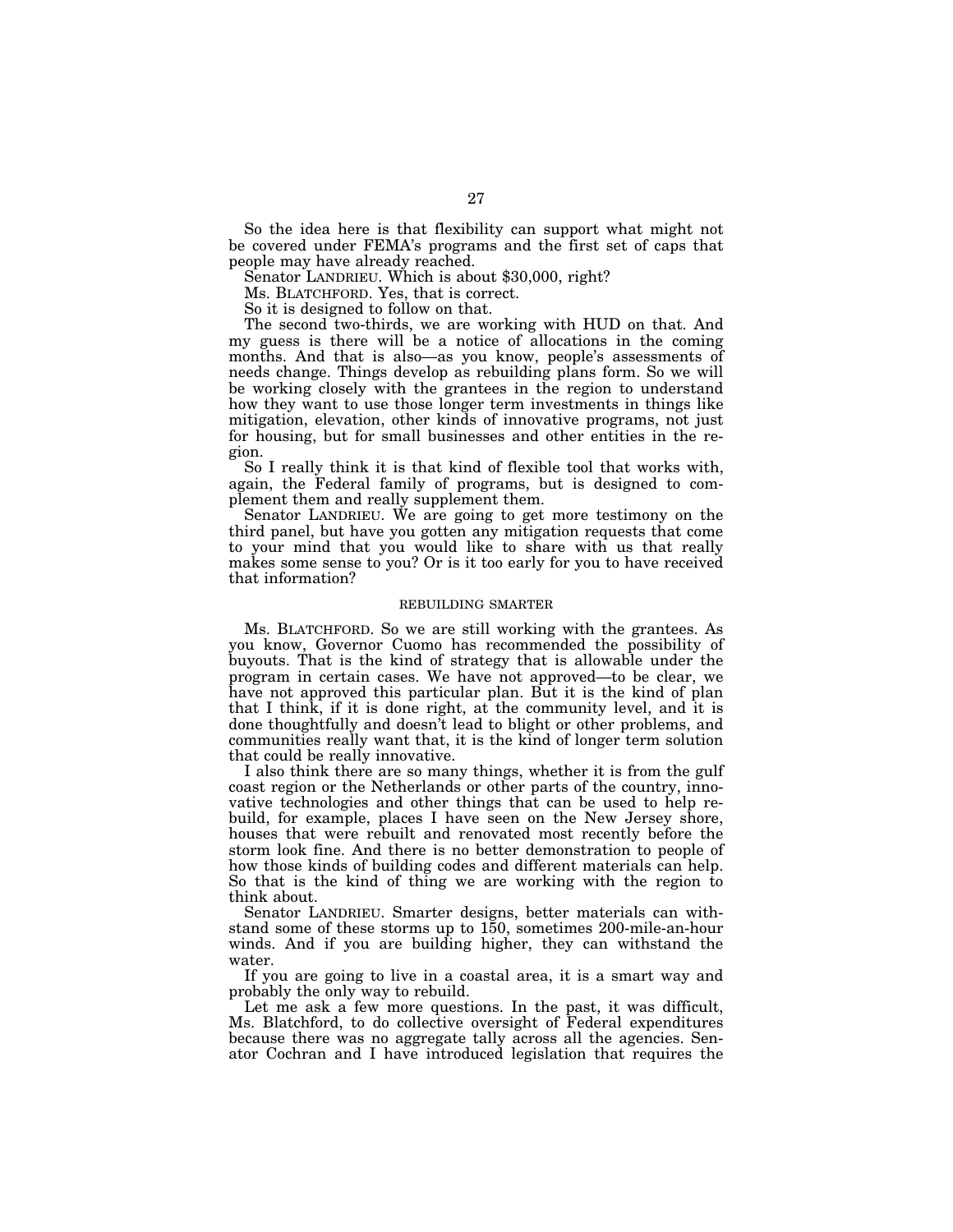Federal Government to comprehensively track spending for catastrophic disasters across agencies. It is not just FEMA.

Will your task force begin to do this? And how are the plans for this coming along?

Ms. BLATCHFORD. Yes, we will. One of the interesting things that is coming into play for us, are lessons learned from the Recovery Act. As you know, that was a stimulus program in 2009. Agencies like HUD learned a lot about how to track money as soon as it left our doors. So understanding what grantee performance was.

#### OVERSIGHT/TRANSPARENCY

So we borrowed from that model and created a project management office. Again, as you know, the task force is a short-term entity. Part of what we are going to do is stand this up, working very closely with the Office of Management and Budget, which works with the chief financial officers of each agency that has supplemental appropriations, as well as the inspector general and oversight community, as well as the Recovery Act Transparency Board, which was put into effect in the Recovery Act, to kind of work as a team to understand a catalog of performance metrics to communicate performance and spending, to provide transparency.

And as I said, I think the longer term goal will be to institutionalize that. We are not sure exactly where, but we are really charged, at this point, with standing it up, so as to set the tone for that kind of performance management and transparency from the beginning.

# SEQUESTRATION'S EFFECT ON DISASTER REBUILDING

Senator LANDRIEU. Administrator Fugate, the Congress, as you know, provided \$11.5 billion in needed FEMA funding for response and recovery for Hurricane Sandy and other ongoing disasters. People in this region may be interested to know there were 47 Presidential declared disasters in 2012. And I believe that 2011 was a record year of 14, as I remember, disasters of more than \$1 billion, which was unprecedented and the first in history.

In 2011, there were 99 Presidential declared disasters in total. Every State in the Nation has a pending disaster recovery project now open with FEMA.

You have testified that sequestration, which is technically going into effect as we speak, will reduce the total amount available in the FEMA disaster fund to help rebuild communities by \$1 billion. Is it true that a sequester of \$1 billion could result in FEMA having to shut down some disaster rebuilding processes or other disasters as early as August? Would you comment about the probability or possibility of that?

Mr. FUGATE. Yes, Madam Chairman.

# FUTURE DISASTER FUNDING

What will happen is we won't run out of money, but we are going into peak hurricane season, and in the fiscal year, we will be in the final quarter. We will get to, potentially, a budget amount that will require us to look at and ensure we have sufficient funds to continue immediate needs funding, which is for the families. We don't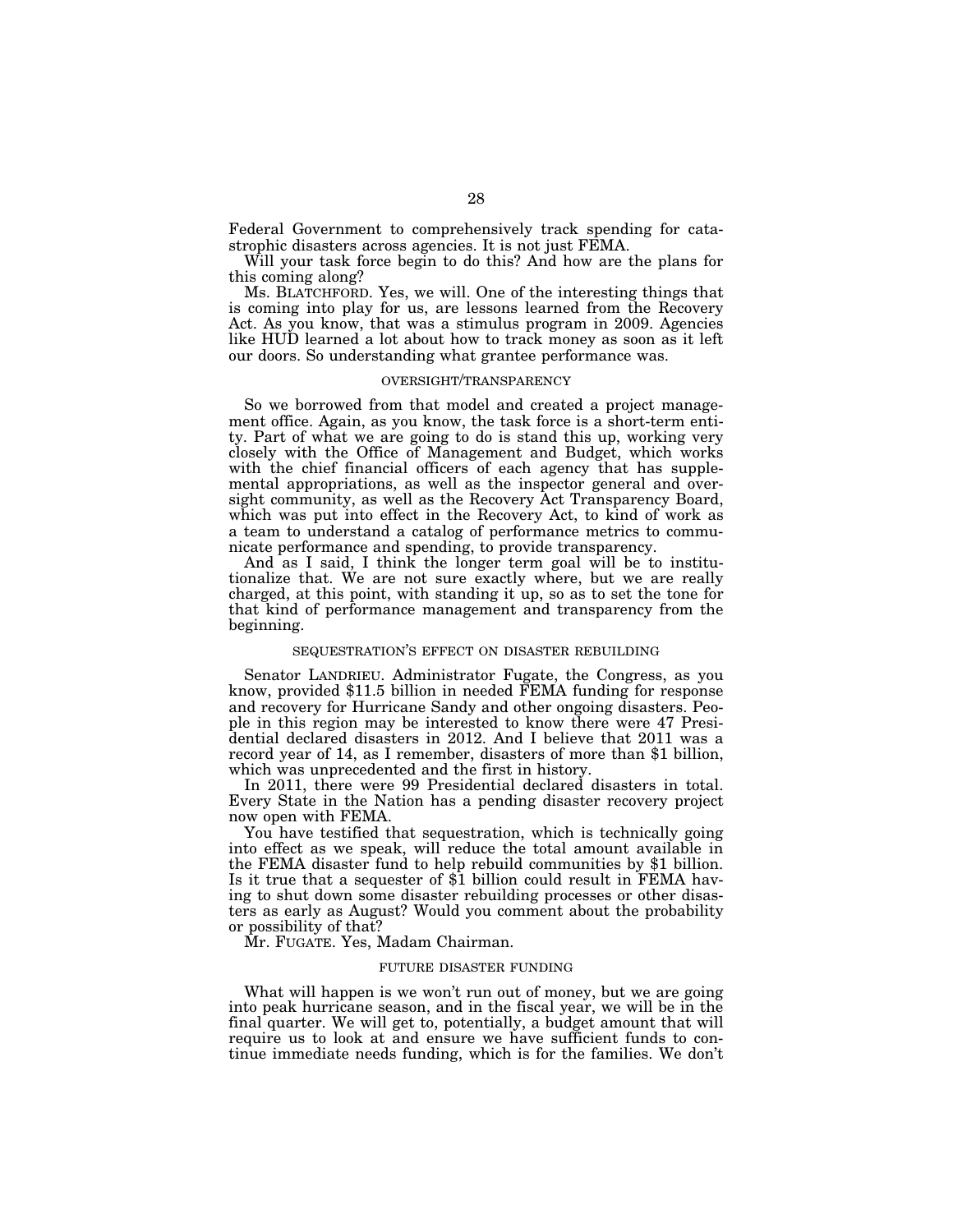want to take away from the survivors. That may mean that we go into a system where permanent work that has not already been started will be delayed until we get additional funding.

The other part of that is part of that Disaster Relief Fund is the dollars we use to respond to the next disaster and deal with wildfires and emergencies. That also took a cut. And, again, the drought and the other things that took cuts to get ready for Hurricane Sandy will also impact our ability to ensure the capability to respond to not only the existing disasters as well as to Hurricane Sandy recovery, but future potential impacts.

So, again, we are very concerned and are working to manage those dollars effectively. But, again, the original request was based upon what was anticipated for the full fiscal year, and the concern will be, if we draw down at a rate we project, we may reach a point going into the peak hurricane season where we would have to postpone permanent work to preserve the capability to respond and ensure that we are still meeting the survivors' needs in those programs.

# COST SAVINGS

Senator LANDRIEU. And I would just like to underscore that testimony, because this has been one of my very strong points I have tried to make to colleagues on both sides of the aisle, that when a community is going through a recovery, they do not want to see yellow lights flashing. They do not want to see red lights. They do not want to see stop signs. They want to see green lights going forward, because this is a long, hard road.

And what happens is, if the Congress nickels and dimes FEMA, as it has a tendency to do—we have had to fight very hard against a philosophy that I do not agree with—they end up having FEMA, get to a level of funding that would prevent them from responding should a disaster happen next month.

And so they end up having to slow down recovery all over the country, which (a) is not fair to survivors; (b) counter to local governments having to then be on the hook for some of these projects and small businesses on contracts; and (c) it has an immediate impact on the recovery of our economy, which is very negative.

So while every part of the budget is sensitive to budget cuts, I want to underscore that, under the law, when FEMA's bucket gets low, the only thing they can do is stop ongoing recovery to anticipate and hold a reserve for disasters that might happen. And that is why I fight so hard for full and robust funding, to avoid that happening.

And that is just worth underscoring. We hope that this will not happen, but sequester is a real threat, in my mind, to this whole effort.

I think that I have had my questions, most of them, answered. I am going to check with the staff in a minute. Why don't you give a 1-minute close, if there is anything that I haven't asked, either one of you, that you would like to get on the record before your panel is over.

Mr. FUGATE. Madam Chairman, there are a couple things that were in Sandy legislation, one of which I really appreciate was your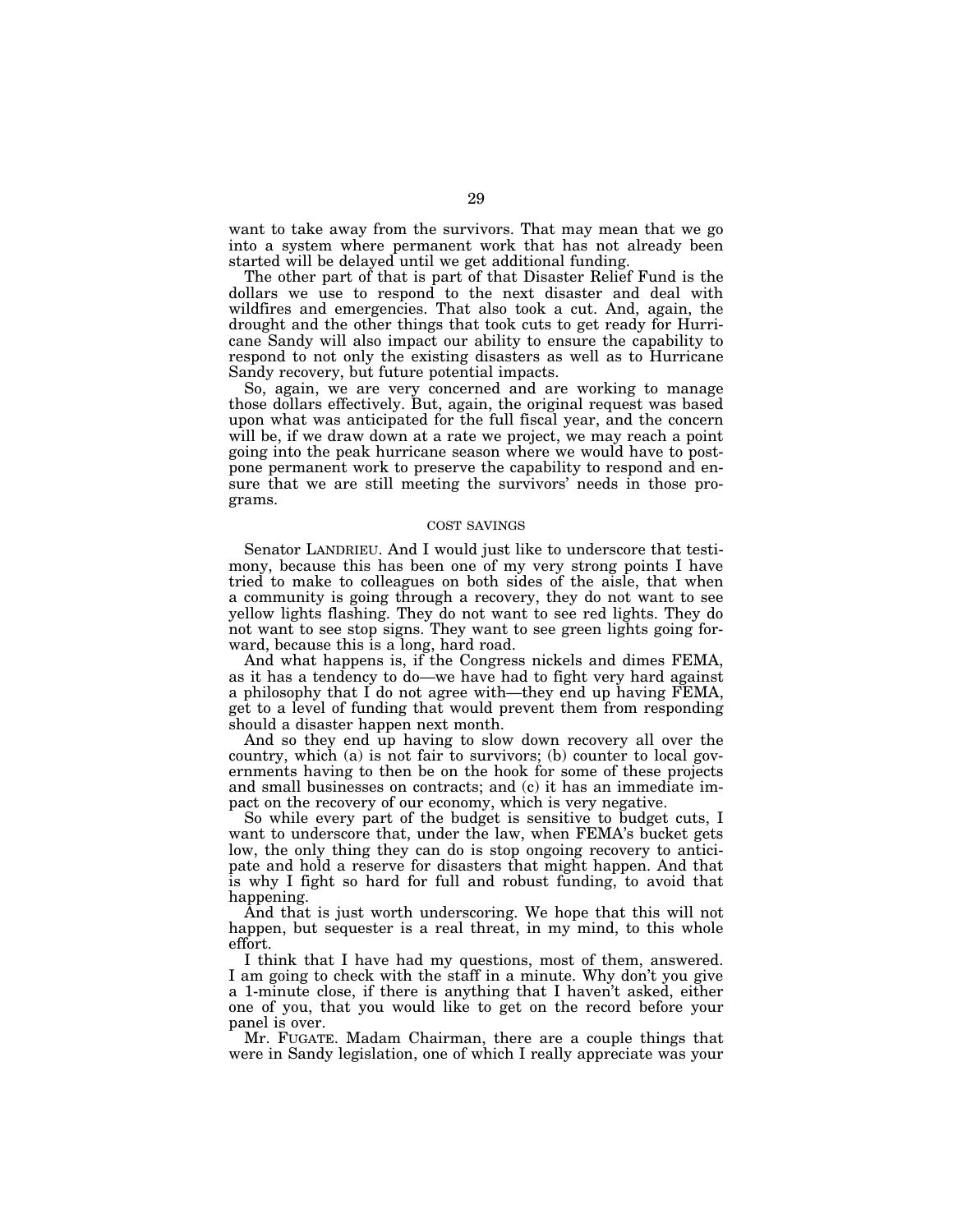support for tribal recognition. We are implementing that as we speak.

But to the other question you asked, which I did not answer fully, was cost savings with these new procedures. Yes, ma'am, we are very much tracking those. We think there are substantial reductions in FEMA's overhead in not having to have long-term management of projects where we are reimbursing with multiple changes and multiple revisions, but are able to use an estimate that both parties can agree to, to fully fund the project and ensure fiscal stewardship on our part without the burdensome process of managing a long-term recovery. We think there are substantial savings, and we are documenting those.

We can tell you that in the debris rules you gave us, we have seen substantial savings when local governments are able to use their personnel to pick up debris and get reimbursed, vs. having to rely upon hiring contractors and going into overtime. And we have also documented that and greatly appreciate your support in those changes.

Senator LANDRIEU. Good. Thank you. Ms. Blatchford.

# REPORT TO THE PRESIDENT

Ms. BLATCHFORD. I just want to say thank you for having me here today. We haven't talked much about the timeline for the task force, but we are hard at work. We will be delivering our report to the President with all of our Federal partners in August, and we look forward to working with you and your staff to make the recommendations as effective and forward leaning as possible.

Senator LANDRIEU. Well, I saw that in your testimony, I sure hope we can get that delivered before August. I know that the law says you have until that time, but this storm was 4 months ago. There is a spring and summer season coming up that is so important for New Jersey and the coastal communities that rely on this tourist season. It is just imperative for us to really push forward to get particularly these small businesses back up and running along, so that this community can have as normal a season as possible.

It is going to be very difficult. I mean, the gulf coast did not come back that next year. It took a long time. But it can happen, and it can be, as you said, even better and more resilient.

Let me also mention, before they leave, I want to give credit to Senator Lieberman and Senator Collins, who led the Homeland Security Committee these last 10 years. Both have retired now—well, Senator Collins is still there, but moved on to another committee. Senator Lieberman has retired.

And without their leadership, a lot of these reforms would not have been possible. So I want to make sure that we give them credit at this hearing.

Thank you all very much. And, of course, you can submit other things for the record.

As the third panel comes forward, let me thank these local officials who have been on the frontline for the last 4-plus months. It has been, I know, a very difficult task that you have all been facing.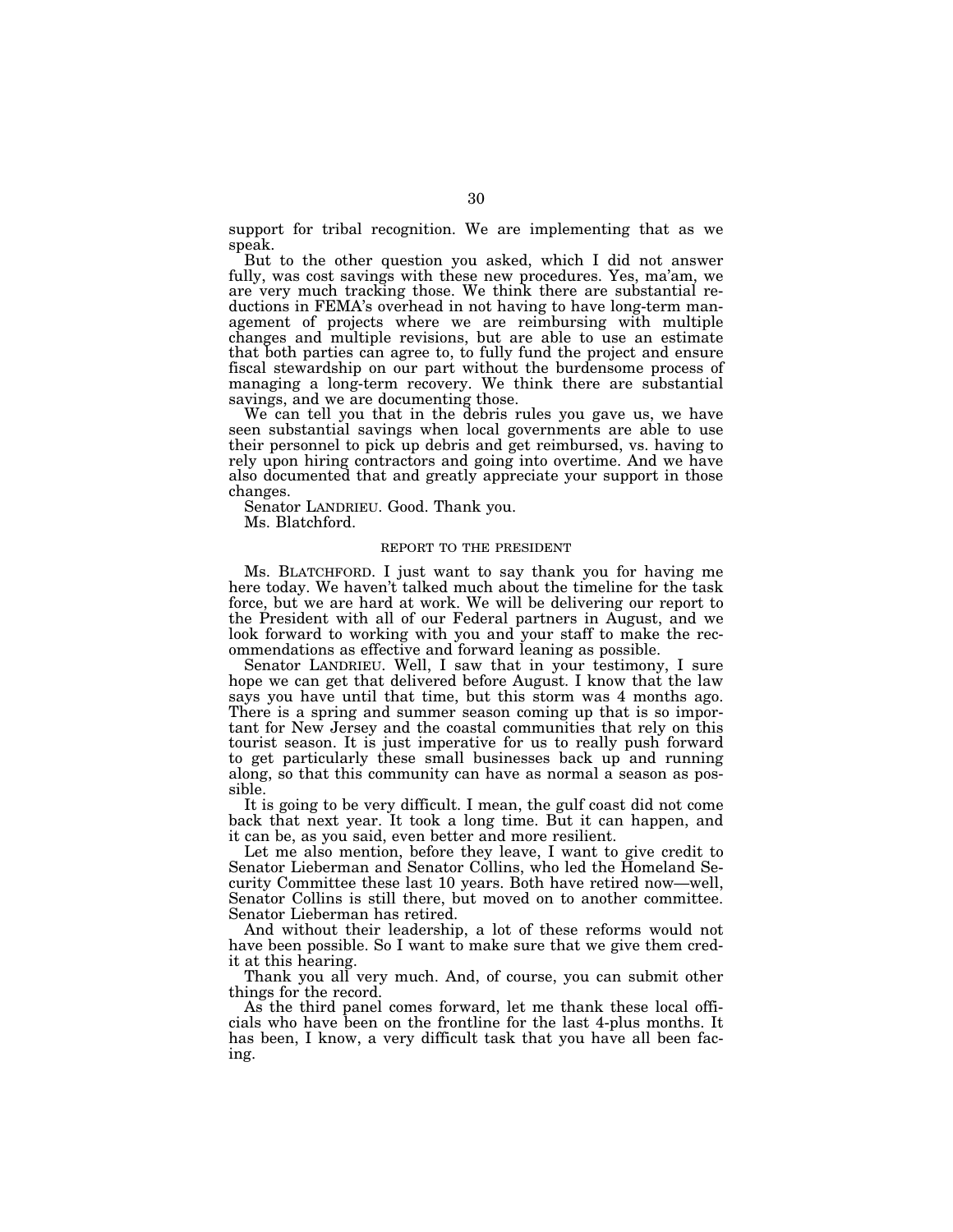We will first hear from Mayor Joseph Mancini, who I had an opportunity to meet when we toured your community, Mr. Mayor, with I think it was with Senator Menendez and Senator Lautenberg, of course, who are supportive.

Scott Mandel, city council president of Long Beach, New York, and Brad Gair, director of Housing Recovery Operations for New York City.

So we know that there are hundreds of other local officials like yourselves, elected and appointed, that are struggling with this recovery. You represent just a small group that we could accommodate at this hearing.

But as the rules of this subcommittee go, we can receive testimony from anyone on this subject. This record will stay open. Encourage your colleagues to submit their statements for this record, because it will be thoroughly reviewed. And we hope to take some of these ideas, of course, back to help you in every way that we can be helpful.

So with that, Mayor, why don't we begin with you?

# **STATEMENT OF HON. JOSEPH H. MANCINI, MAYOR, TOWNSHIP OF LONG BEACH, NEW JERSEY**

Mr. MANCINI. Thank you, Senator Landrieu, for holding this meeting. And I want to thank you for your leadership on the FEMA subcommittee.

And I also want to thank you for coming to Long Beach Island to see firsthand, with your knowledge from Louisiana. And your dad and brother being mayors, you can feel our pain. And I want to thank you for that.

Long Beach Island is an 18-mile long barrier island. Long Beach Township is 12 out of the 18 miles. The other towns are Beach Haven, Ship Bottom, Surf City, Harvey Cedars, and Barnegat Light.

About 12 years ago, the Congress approved our engineered beaches on Long Beach Island. Unfortunately, only 4 miles were completed, because of lack of funding.

Behind those dunes, which are our levees, the homes behind those engineered dunes did not suffer any damage by wave velocity. Also, none of the communities on the mainland directly in the shadow of those dunes were damaged significantly. We had a lot of water, but no wave action.

On the remaining section of the island, we had millions of cubic yards of sand displaced and moved around onto properties. It looked like a blizzard that never melted. And unfortunately, FEMA did not pick up any of the sand removal from personal residences, which is something that we should be really looking at, because it was \$10,000 to \$20,000 per residence to move that sand.

We definitely need, and we have put into our legislators and Senators, a request for funds to finish our levee, so to speak, the remaining 12 miles. In meeting in Washington yesterday, our New Jersey Senators and our Congressmen have assured us they are going to work for that. And we appreciate FEMA's help in funding that.

Two problems that we had during this event that I would like to bring to your attention. Number one, as you have just stated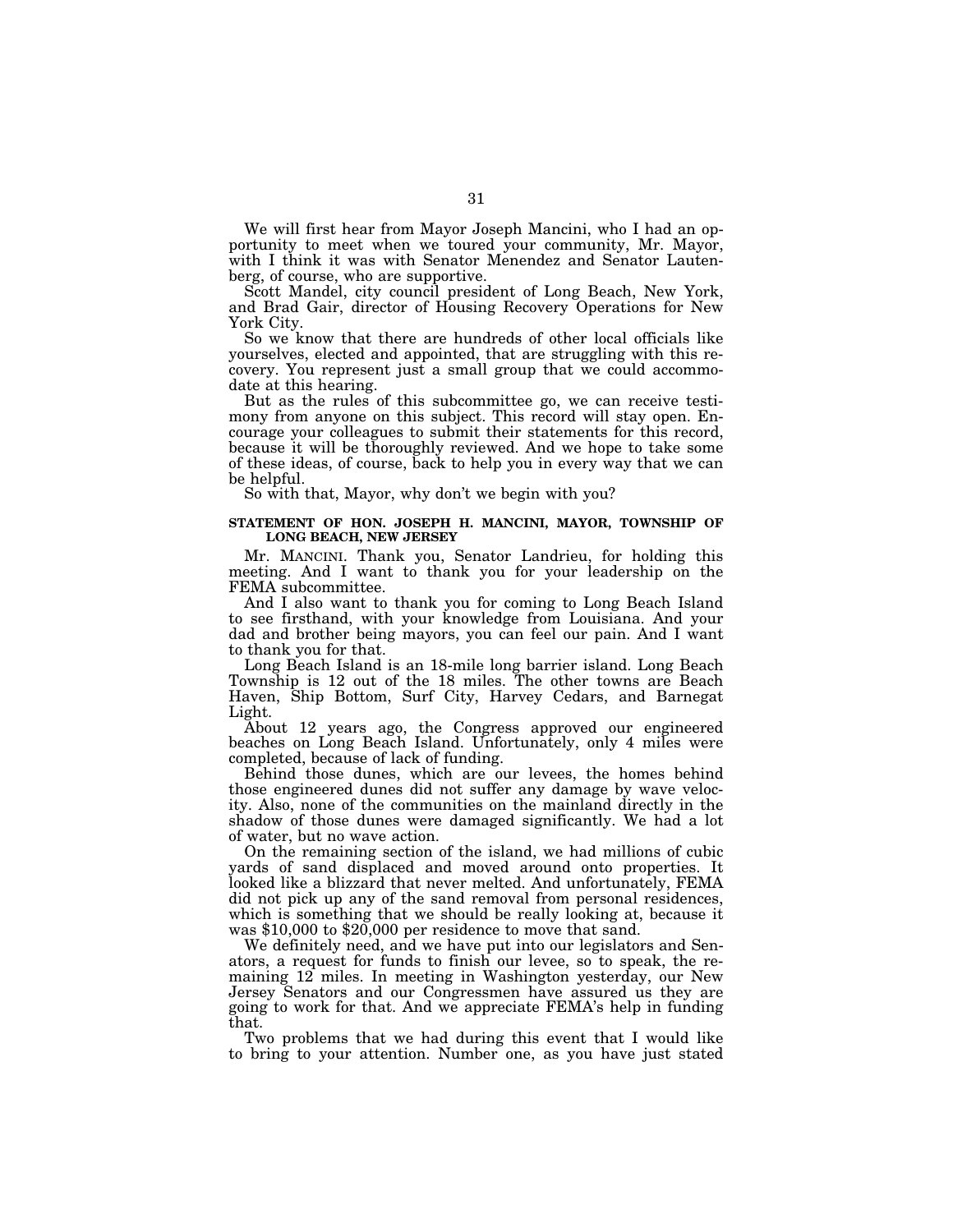previously, it has been 4 months since the event occurred, and 50 percent of our people still do not know what their settlements are going to be—50 percent.

Along with that, FEMA just released a preliminary flood elevation map, which, in our area, a 20-mile radius, has just added 16,000 homes to a bayside velocity zone (V zone).

Out of those 16,000 homes, 8,000 of those homes are built on slabs, which cannot be raised and put on pilings. So we have a lot of anxiety occurring between people not knowing what funding they are going to be receiving from the National Flood Insurance Program, number one; and number two, how are they going to raise the homes.

We all agree on the maps that the elevations are correct. We absolutely disagree with the new V zones. The new V zones, there is no such thing as a 3-foot mythical wave that is going to go through 1 mile of housing developments. It just doesn't work.

So we would really like to work with FEMA on correcting this. Unfortunately, 2 weeks ago, we met with the New Jersey State deputy commissioner, Bob Martin, a member of FEMA, and two of their engineers, and eight of the local mayors, asking them how come there was no input from the local government and our local engineers.

They would not respond. They told us that we had an opportunity to appeal it, if we could bring our data. I requested their data, and we still have not seen it.

So, Senator, this is a major problem.

Senator LANDRIEU. We will get it for you. Don't worry.

Mr. MANCINI. Once again, I want to reiterate, the elevations, we all agree on. But I would like to say, on Long Beach Island, the 1984 base flood elevations worked. We had nothing built after that tide that was compromised.

# PREPARED STATEMENT

The last thing is Long Beach Island is moving forward. By Memorial Day, we will be 95-percent open, business-wise. On June 15, 2013, we are inviting you and all the other first responders back to the island for a thank you fest. And I would just like to inform you that we have 20 Louisiana State troopers coming back, so thank you.

[The statement follows:]

#### PREPARED STATEMENT OF HON. JOSEPH H. MANCINI

I would like to thank Chairwoman Mary Landrieu and Senator Frank Lautenberg for holding this hearing and for your leadership in helping to secure the funding needed for us to clean up from the worst natural disaster New Jersey has ever seen and to start the process of rebuilding. I would also like to thank the chairwoman for taking the time to come to Long Beach Island to see firsthand the devastation to our homes and businesses. Your experience with rebuilding after a major storm and your guidance on the best practices for communities like mine is invaluable. Senator Lautenberg, you have always been a champion for our State and I knew that with you in Washington fighting for the funding we so desperately needed we would certainly win in the end. Thank you for all you have done for the State and will continue to do as you finish your term.

Long Beach Township has a total of 8,000 homes of which 3,000 homes were breached by water and another 1,000 homes suffered gas leaks. We had homes knocked off their foundations. Cars, boats, refrigerators, and other personal property were swept into other homes and into the streets. With all that, we were approxi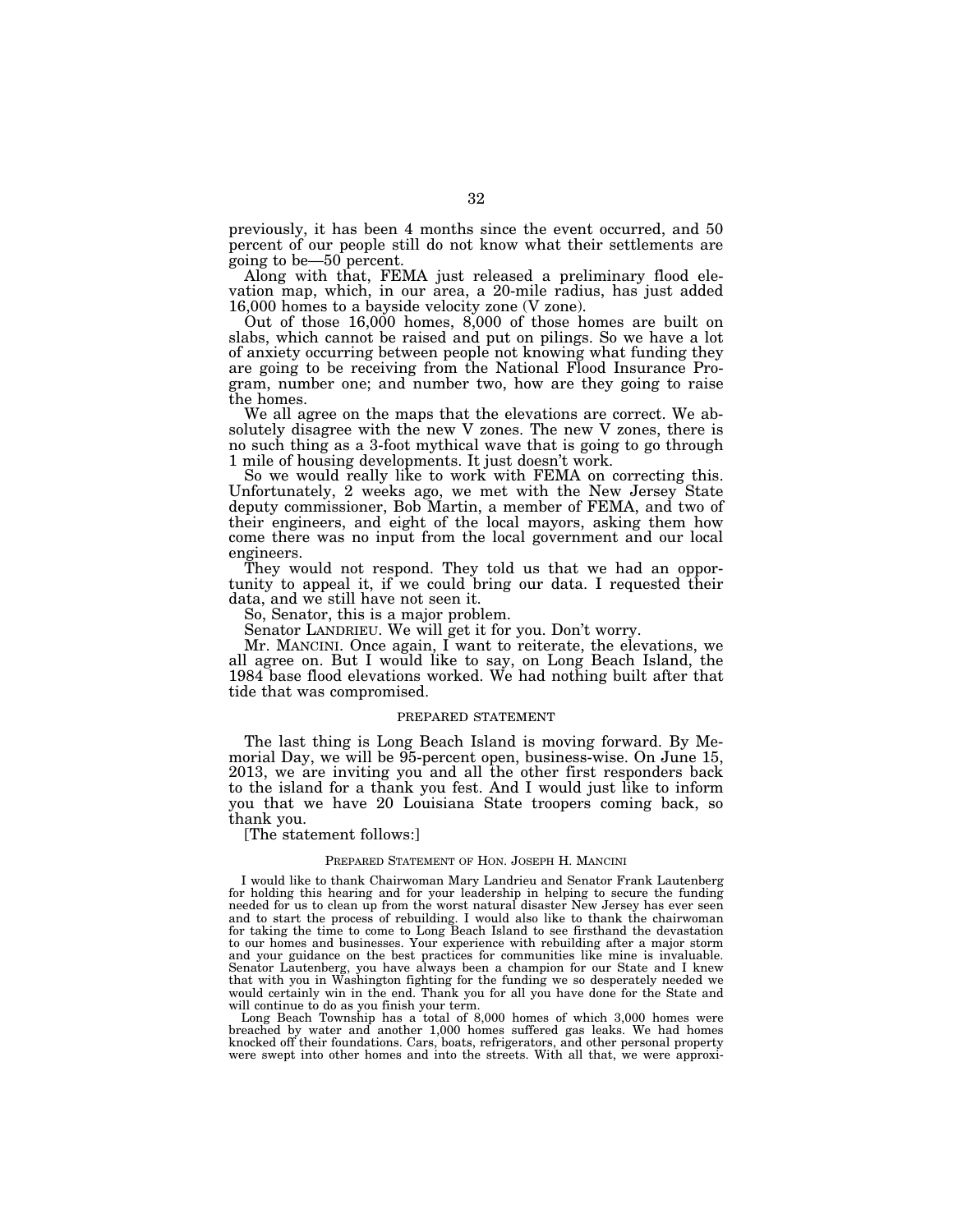mately 3 feet to 4 feet deep in sand. We had no water, power or sewer for 2 months in certain areas. With help from the New Jersey State Police, the Louisiana State Police, the National Guard, and our own law enforcement, we were able to maintain search and rescue, security and patrol operations while we rebuilt our dunes and beaches to ward off the next nor'easter which followed just days after Hurricane Sandy. Due to this cooperative operation, we were able to allow residents to get back onto the island for a brief time to grab necessary salvageable items and do a quick assessment of the damage a little over a week after the storm. What many residents found was catastrophic with personal effects completely washed away or damaged beyond repair by the water and sand. Sadly, this story was repeated up and down the New Jersey coast with many people still displaced, unable to return to their homes.

There is a solution to minimize the magnitude of the destruction in any future storm and that is the Army Corps engineered dune project. On Long Beach Island, the 18-mile stretch of land that includes my township, the sand dunes and beaches became our levees and the damage was significantly less in the parts of the island that had beaches widened and dunes constructed as part of the ongoing Army Corps of Engineers storm protection project. This Corps project was authorized in 2000 and was determined to be technically feasible, economically justified and environmentally acceptable and with the help of Senator Lautenberg and his colleagues, we have been able to secure funding to complete 4.4 miles of the island including the towns of Harvey Cedars, Surf City and a portion of Brant Beach. Those towns received very minimal damage to their homes, businesses and infrastructure proving that the Corps storm protection project worked. It's clear that the funding was well spent because the high level of protection from the unprecedented storm surge saved millions of dollars in property and infrastructure reconstruction. We know that these efforts are successful so now, 13 years after being authorized, it is time to finally complete the remaining 13.5 miles of the project to ensure the long-term sustainability of the shore area. I look forward to working with Senator Lautenberg and the entire New Jersey congressional delegation to provide that protection to our community.

In the meantime, residents are beginning to rebuild. I would like to thank FEMA for their work in ensuring the public is appropriately informed of all deadlines and for providing informative presentations for the residents and local governments. In addition, we appreciate that FEMA has worked closely with the township's emergency management providing quick answers when asked about making purchases to move forward during the storm and keeping us informed on what expenses can be reimbursed. That being said, we do have concerns with the flood maps recently released by FEMA. We all want to work together on common sense solutions to make sure the maps provide for adequate levels of protection. However, our concern is not about the additional heights added to the base flood elevation (BFE) but to newly designated bayside velocity zones (V zones). None of the homes on the Island that were built according to the 1984 BFEs were flooded and the additional heights have been accepted. The newly established V zones put 16,000 homes in a 20-mile diameter in a new V zone. 8,000 of these homes are built on slabs and cannot be raised. According to FEMA and its engineers, this was based on the assumption of a 3-foot wave that would potentially travel through 2 miles of homes and break apart the existing homes. According to FEMA, this data was obtained by doing a flyover at 10,000 feet which I don't believe can provide an accurate picture for common sense map adjustments. In addition, FEMA's calculations did not take into account the new engineered dune project which would mitigate any wave action. FEMA informed us that this was not taken into account because it did not exist last summer when the flood maps were prepared. This miscalculation of adding a V zone to an area that does not have wave action is placing an incredible and unnecessary burden on the residents. I hope to continue to work with FEMA, the State and this subcommittee to find an effective alternative that does not put undue hardship on homeowners.

There will be challenges as we rebuild but Long Beach Township continues to move forward. All streets are clear and utilities are working at the present time and we will have 95 percent of our businesses back by Memorial Day.

In some ways it's hard to believe the storm was only 4 months ago because so many have worked hard to restore the vital infrastructure that allows us to get back to business as usual but in many ways, particularly when dealing with homeowners or businesses who lost everything and are struggling to rebuild their lives, it's like the storm happened yesterday.

I want to thank you again for holding this hearing and for your continued attention to the needs of those impacted by Hurricane Sandy. I look forward to working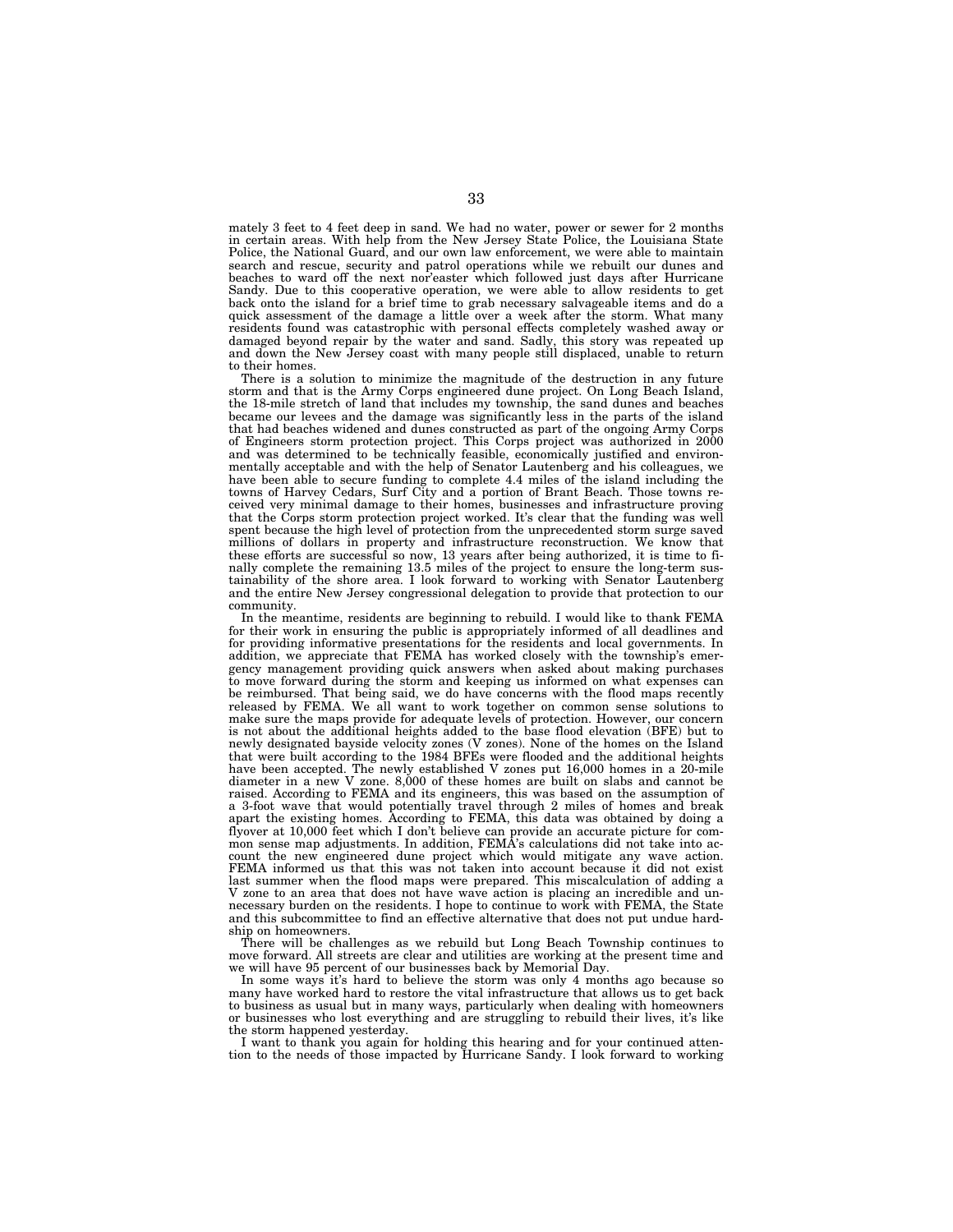with the subcommittee and FEMA to provide the highest level of assistance to the many people who are lucky enough to call the beautiful Jersey shore home.

Senator LANDRIEU. Thank you, Mr. Mayor. Mr. Mandel.

# **STATEMENT OF HON. SCOTT J. MANDEL, CITY COUNCIL PRESIDENT, LONG BEACH, NEW YORK**

Mr. MANDEL. First, Madam Chairman, thank you for allowing us this opportunity and venue to share our experiences with Superstorm Sandy.

I also want to take this opportunity to thank New York State Governor Cuomo, the Department of Homeland Security, the Office of Emergency Management, Nassau County, as well as the Nassau County Executive Ed Mangano, Assemblyman Weisenberg, Senator Skelos, Congressman King, Congresswoman McCarthy, Senator Schumer, and, of course, Senator Gillibrand.

And dovetailing to Senator Gillibrand's testimony earlier today, we share those concerns and frustrations.

I am honored to have this opportunity to participate on today's panel on behalf of Long Beach, New York, the other Long Beach. And to that end, also talk a little bit about other Long Island areas that were affected as coastal communities, regarding storm preparedness, response, recovery, and mitigation.

As I mentioned, Sandy was a one-of-a-kind superstorm. Long Beach is a barrier island sandwiched between the Atlantic Ocean on the southern border and the bays on the northern border.

Going into the storm, and before the storm, the city made extensive operation efforts several days prior. We provided advance notice to our residents. We evacuated. We provided means for evacuation. We used Robo calls, text, emails, radio, television, newspaper, Web site, and social media. We created temporary barriers on the beach and made sure all hands were on deck to be of assistance.

And then the storm hit. The brunt of the storm was between 5 p.m. and 9 p.m. And, literally, the ocean met the bay.

Our recovery efforts began immediately, and we were fortunate to secure assistance from all levels of government.

Unfortunately, Superstorm Sandy brought with it many obstacles, including a complete cutoff of all communication. Unfortunately, in a world where we rely on technology, when that is taken away from us, we have to scramble to find other means to reach our residents. We relied on flyers, bullhorns, large signs, and even door-to-door reaching out efforts.

In that period of time, we were still a new administration, only 10 months into the administration when the storm hit. And we came into office facing a \$10 million deficit.

Thankfully, all of our city personnel stepped up quickly and rose to the occasion. Without the heroic efforts of our city personnel and our elected officials, our city would not have stood.

Our city consists of 35,000 residents. It is a unique community.

## DAMAGED FACILITIES

Some of the things that were compromised by the storm: Our sewer facility was severely damaged; we had no sewer system. Our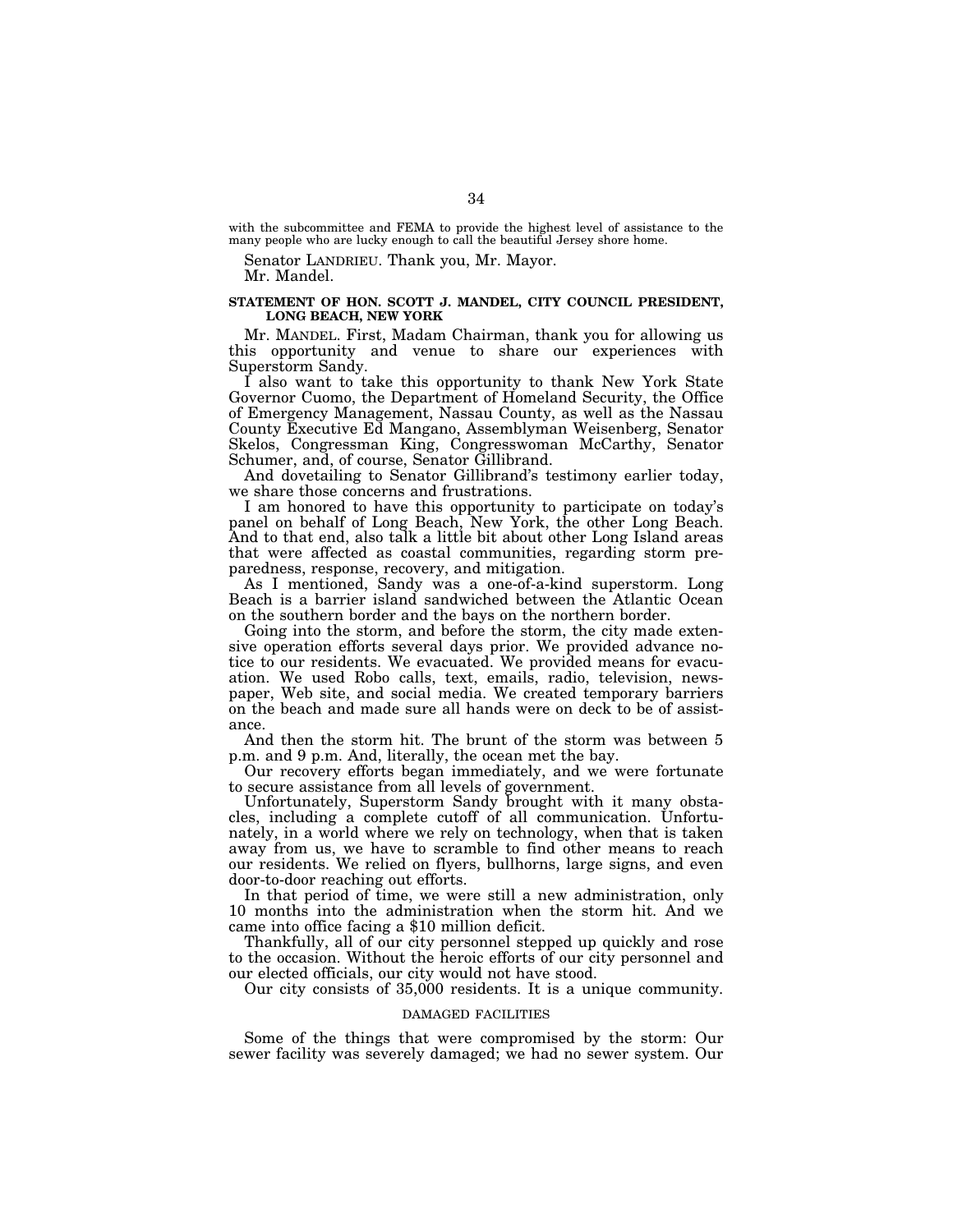water treatment facility was severely damaged. For approximately 10 days, there was no drinking water, no water to shower in, no sanitary water. Our recreation center was compromised. Our library is still closed. Our schools were closed, some of which still remain closed.

Miles of street were covered with sand and debris from both the bay and the ocean, seaweed and other sea items.

And just as a symbol of how traumatic this was, we have a 2.2 mile boardwalk that is the heart of our city. Portions of that, some of to 14 feet with railings still attached, were found six blocks north of the boardwalk where it had ripped off of the boardwalk foundation and floated, literally, up to the center of our town.

Our businesses have been severely stressed. Residents are terrorized. Some even haven't been able to return.

Long Beach is a summer community, but we have residents who live there year-round. Our neighbors are also our business owners, our local community members. Without the security that we are able to rebuild safer, smarter and stronger, and knowing that the financial backing is there to do it, we don't know if we would be able to come back from Superstorm Sandy.

We have mitigation needs that range from raising homes to allowing us to rebuild our boardwalk in a way that would prepare us to never have to have, unfortunately, these type of experiences again. And we also have a loss of revenue for our businesses and loss of jobs for residents.

## PREPARED STATEMENT

So again, I thank you for this opportunity, and I appreciate the opportunity to share our unfortunate experiences with you.

[The statement follows:]

#### PREPARED STATEMENT OF HON. SCOTT J. MANDEL

I'm honored to have this opportunity to participate in today's panel on behalf of Long Beach and other affected coastal communities concerning storm preparedness, response, recovery, and mitigation.

Thanks all around to New York State, Department of Homeland Security, Office of Emergency Management, Nassau County, as well as Nassau County Executive Ed Mangano, Assemblyman Weisenberg, State Senator Skelos, Congressman King, Congresswoman McCarthy, Senator Gillibrand, and of course, Senator Schumer.

So many visits to us met with real immediate aid and assistance.

Sandy was a one-of-a-kind Super Storm. Thorough preparation efforts began several days prior to the storm. We provided advanced notice to our residents to evacuate (robocalls, texts, emails, radio, television, newspapers, Web site, and social media). The ocean met the bay, resulting in catastrophic flooding. Our recovery effort began immediately, securing assistance from all levels of government.

Sandy brought about many obstacles.

There was a complete communications cutoff. In a world where so many rely so much on their cell phone, TV, and computer for communication, we had to resort to extremely alternate forms of communication (e.g., flyers, bullhorns, large signs).

We were still a "new" administration (together only 10 months prior to the storm). City personnel united quickly and all stepped up. Without the heroic efforts of our city personnel, our city would not be standing.

Long Beach is a unique community. We are the only city in New York State located entirely on a barrier island. Our emergency response was successful—good coordination under unified Long Beach command, a disciplined battle rhythm, and marshaling tremendous resources and assets. And now, as we address recovery, we have identified six recommendations for this subcommittee to assist Long Beach and other affected communities. These recommendations address our long-term needs, mitigation, and preparation for future storms.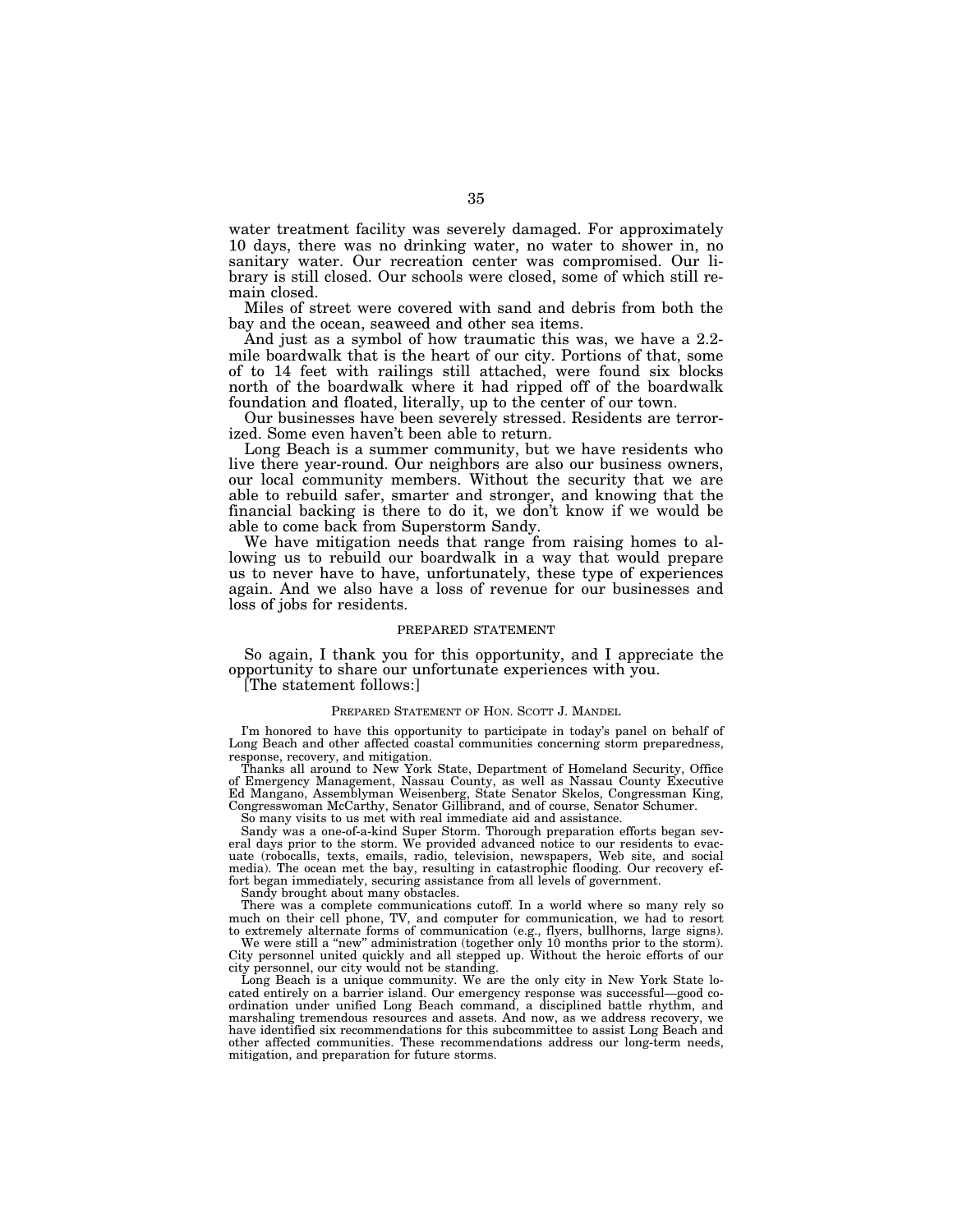#### RECOMMENDATIONS

I have the following three recommendations.

# *Establishing the FEMA Match*

This is especially critical right now.

We are calling on the Federal Emergency Management Agency (FEMA) to provide at least 90 percent reimbursement as opposed to the standard 75 percent. This has been done during other major storms—in fact, according to a Congressional Research Service report (FEMA Disaster Cost-Shares: Evolution and Analysis) FEMA has provided reimbursements over the minimum 75 percent for 222 events in 24 years (from 1985 to 2009).

If we receive a combined 87.5 percent reimbursement from the government, the remaining 12.5 percent of repair costs could do catastrophic financial damage to the city. Our annual budget is approximately \$87 million, and we are estimating damages in the multiple hundreds of millions. Being on the hook for the additional 12.5 percent, which would equate to tens of millions of dollars, is not something we can afford. By comparison, we only estimated \$2 million in damages due to Irene in  $2011 - 12.5$  percent in a storm of that magnitude is something that was manageable; Sandy is not.

While, we are still hopeful for a 100-percent reimbursement between Federal and State government, we have established a City of Long Beach Relief fund to help rebuild stronger, smarter, and safer. To date, we have received approximately \$360,000. All donations will be allocated to specific projects (e.g., boardwalk, rec center, senior center, parks) via city council resolution.

## *Focus on Mitigation, Protecting and Hardening Critical Infrastructure*

We must protect our barrier islands if we want to protect the south shore of Long Island. Aging infrastructure needs to be addressed as we build a smarter, stronger and safer Long Beach. One of the city of Long Beach's major issues before, during, and after the storm is the aging infrastructure of the city. The sewer plant went down. The water plant went down. Essential city buildings sustained substantial damage. Up and running now in makeshift and masses. We need a long-term real fix, hardening.

#### *Cutting Through the Red Tape*

It is imperative that there is a quick pass through of FEMA funds to those who are most in need. We cannot have red tape holding up the process—there is simply no time. Senator Schumer and Governor Cuomo set a fantastic precedent for this.

Community Development Block Grant and Economic Development Funds will assist in our rebuild—flexible and necessary for business and city assets. Our businesses need help to be up and running and residents need expedited funds to get back on their feet. We need to have a successful summer season. The beach and boardwalk are synonymous with our city, and we absolutely must generate revenue during the summer months. It is our hope that we will be able to inject adrenaline into our local economy in June, July and August. Coordinated planning and emergency training among government entities is essential.

Our city administration is one of the only to have a plan ready to go to provide immediate assistance to homeowners and businesses. Here is a brief overview of some of the assistance programs that our residents sorely need, and they need it now. Our homeowners need assistance with raising homes, demolition, mitigation, and mold remediation. Our businesses need direct storm damage grants, business retention/loss of revenue grants, and business startup grants.

#### DAMAGE AND COSTS

I have submitted supplemental materials, which includes a detailed spreadsheet that was completed shortly after the storm hit, it itemizes our infrastructure funding needs and estimates the total cost at just under \$336 million. Our water and sewer plants, our roads, our beaches, our vehicles, our boardwalk, our recreation center, and many other city facilities all sustained substantial damage.

[The referenced supplemental materials were not available at press time.]

There is also a spreadsheet in my supplemental materials that breaks down the nearly \$292 million request we made to New York State for community development block grant funding. The plan includes programs to raise homes, perform mold remediation, provide small business assistance, rebuild infrastructure, and strength the city's emergency response.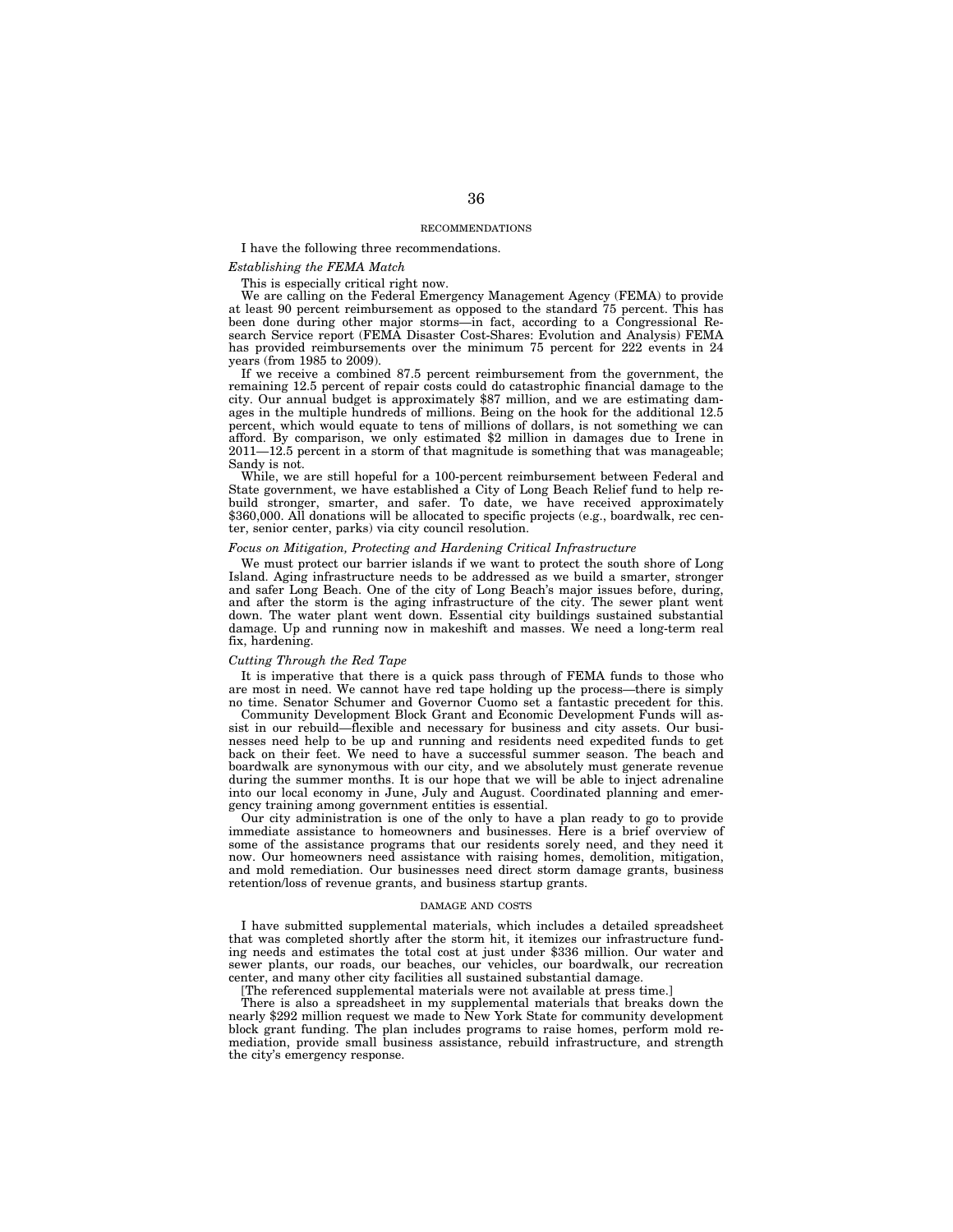#### REBUILDING APPROACH

Our first steps were naturally to restore critical infrastructure and services (e.g., water, sewer, power). Once those facilities returned, our focus shifted to essential quality of life services and issues such as debris removal and city facilities. We have initiated a thorough and thoughtful process every step of the way, based on the ''recovery support functions model.'' One major project we are currently in the midst of working on is our boardwalk reconstruction. 88 percent of our residents have said that they're priority is to rebuild the boardwalk stronger, and that is exactly what we are going to do.

#### **CURRENTLY**

The city has been actively assisting residents to the best of our ability. We have worked together with various entities to establish a disaster recovery center that has become a one-stop-shop for our residents in regards to all of their disasters needs.

The city has addressed many of the building and zoning issues brought forward from this storm. We have reduced red tape in our building department permit process. Various zoning changes have made it easier for residents to mitigate for future storms and to assist them in complying with FEMA standards. We have begun dialogues with the Army Corps of Engineers as well as other

stakeholders to rebuild our beach in such a way to protect future storms. Temporary sand barriers have been built on the beach to protect against the rising winter tides and have been successful thus far. These barriers will not withstand a large storm. We must mitigate and protect our city for the future.

#### FEDERAL FUND APPROPRIATIONS

To date, we have only received \$24 million which has been fully allocated for debris removal costs. This was a helpful start, but we still require significantly more money.

#### CLOSING

We were prepared for a hurricane, but Sandy was beyond imagination—330-year storm. We sought and received help at every level but we are still in dire need of assistance. With help from all levels of government, Long Beach will rebuild stronger, smarter, and safer. Thank you again.

Senator LANDRIEU. Thank you. I am going to have some questions for you about your budgets and how you all have managed to keep your operations going with the \$10 million deficit and with the impact to your tax base. So I will come back to that.

Mr. Gair.

# **STATEMENT OF BRAD GAIR, DIRECTOR OF HOUSING RECOVERY OP-ERATIONS, NEW YORK CITY, NEW YORK**

Mr. GAIR. Good morning, Madam Chairman. My name is Brad Gair. I am the director of Mayor Bloomberg's Office of Housing Recovery Operations. Thank you for allowing me the opportunity to testify on our efforts to find and rebuild permanent, sustainable housing for displaced New York City residents in aftermath of Hurricane Sandy.

According to our estimates, Hurricane Sandy impacted as many as 60,000 housing units in New York City. And, of course, many thousands more were temporarily displaced from their homes due to power outages and service disruptions.

We have more than 800 buildings representing 900 units that were destroyed or made structurally unsound; another 1,700 buildings representing 19,000 units that sustained major damage; and another 16,000 buildings representing 40,000 units that sustained less severe damage; plus 32 public housing developments, which sustained major damage to building systems; and there were 241 first-floor residential units that sustained damage at facilities.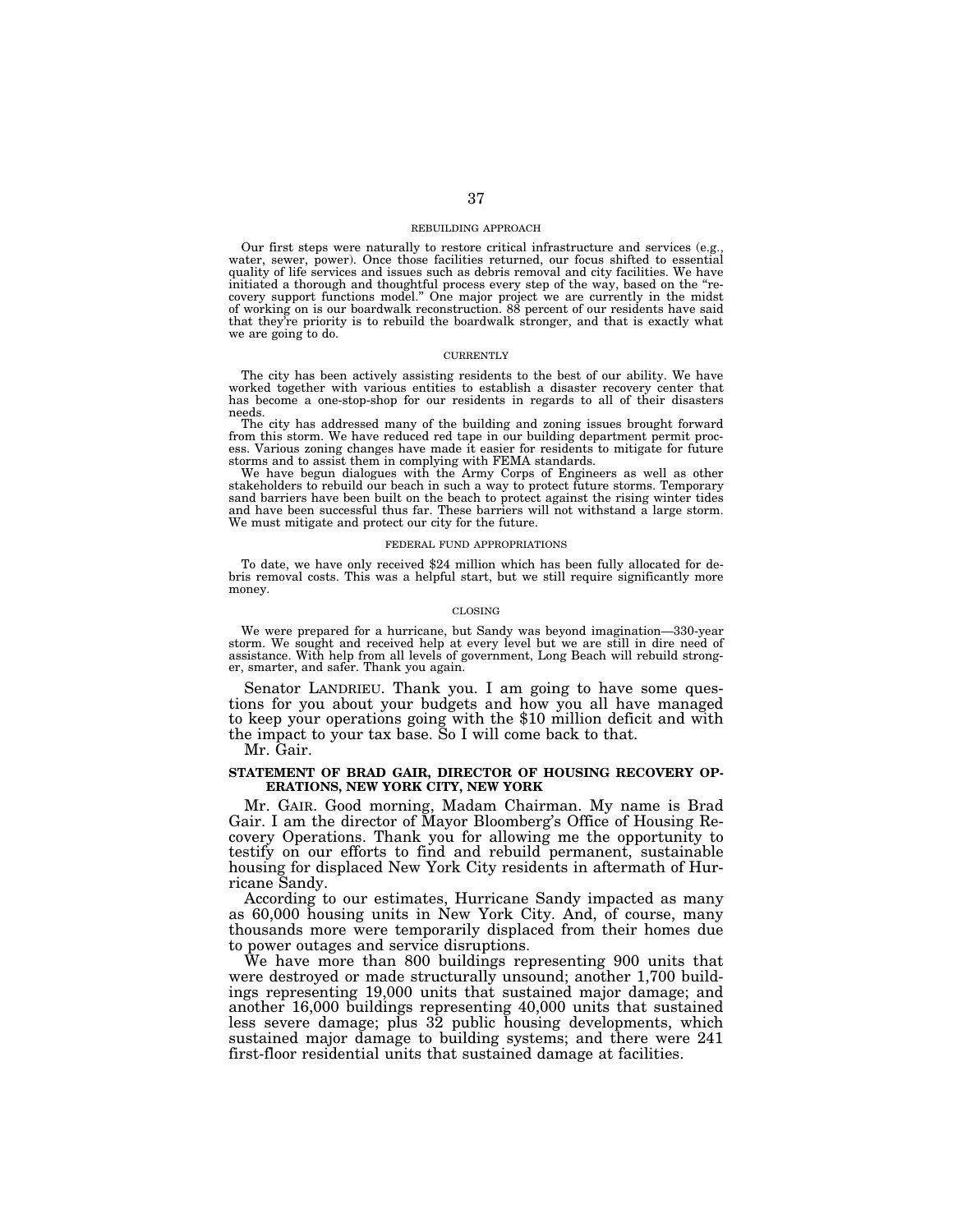We estimate the total cost to rebuild or repair the damaged hous-<br>ing in New York City will be approximately \$3.2 billion. Of that, about \$1.5 billion will be covered by existing or identified public and private resources, while the balance will, hopefully, be covered by the HUD CDBG funds allocated to New York City.

Today, I would like to specifically address the challenges and opportunities in post-disaster housing recovery in the context of Hurricane Sandy. There are five particular issues that I will just go through briefly.

First, the best temporary solution is a permanent one. FEMA's temporary housing program continues to rely on options that are expensive, slow to implement, not well suited to an urban environment, or all of the above. Cruise ships, mobile homes, converted shipping containers and other similar methods may cost tens of thousands of dollars per family just to implement and are all simply throwaway options that contribute nothing to a permanent solution.

On this disaster, New York City, in cooperation with FEMA, devised and implemented a pilot program that FEMA calls STEP and we call Rapid Repairs. In less than 90 days, New York City Rapid Repairs has restored heat, hot water, and electricity for nearly 20,000 residential units, and allowed many thousands of New Yorkers to return to their homes more quickly than otherwise would have been possible.

#### EXPEDITED REPAIRS PROGRAM

One of our key takeaways from Hurricane Sandy is that FEMA should institutionalize an expedited repairs program that is ready to go and easy to turn on in any disaster. Doing so will make every \$1 spent count as a true investment in recovery.

And on the record, I would like to recognize our Federal coordinating officer, Mike Byrne, who is in the audience, who was instrumental in getting Rapid Repairs rapidly approved. So, many thanks.

Senator LANDRIEU. Thank you, Mr. Byrne.

Mr. GAIR. The second item, in general, the Federal post-disaster housing recovery approach simply does not meet the needs of many disaster survivors. We are 7-years-plus now after Hurricane Katrina, and we still have programmatic weaknesses in our largescale housing disaster programs, and we still need to work on a comprehensive, viable strategy.

The current National Disaster Housing Strategy is mostly a compilation of basic principles, best practices, and rudimentary guidance. It still needs a strategic framework and operational guidance necessary for actual implementation in a disaster like Hurricane Sandy.

Furthermore, FEMA's basic housing recovery programs remain hard to understand for many key stakeholders and are not specifically designed to naturally progress to permanent rehousing solutions.

For example, the individual assistance cap of \$31,900 per household often forces our families to choose between fixing their homes, replacing their belongings, renting an apartment, and even paying for funerals. It is really difficult to have to hear FEMA tell hard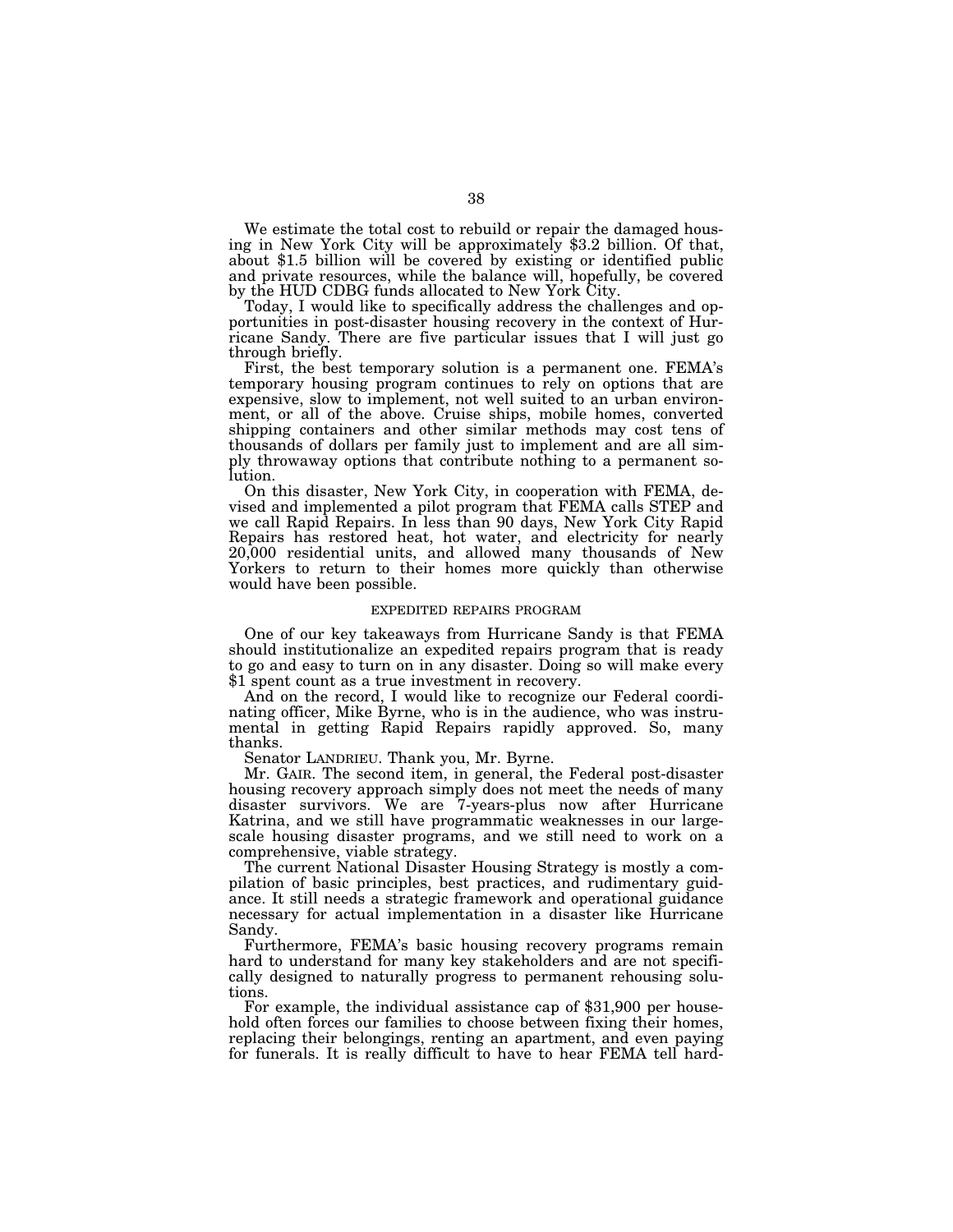working families in tough economic times that the Federal Government is not here to make you whole when whole for so many right now means just getting by.

Similarly, temporary housing solutions from FEMA and HUD, including direct housing, direct leasing, and the disaster housing assistance program, need to come online more quickly, have better defined activation thresholds, and have programmatic parameters and details already in place.

Most importantly, it would be extraordinarily beneficial to have a Federal permanent housing reconstruction program that builds upon lessons learned and best practices already in place and ready to go in the immediate aftermath of disasters. It would have a variety of options that we could customize to our own specific needs.

#### COMMUNITY DEVELOPMENT BLOCK GRANT PROGRAM

The CDBG program provides tremendous flexibility, as you know. We would like to take advantage of those, but having something already in place, so we don't have to re-create the road home every time, would be a huge benefit for us, so we don't face that gap that we are having right now where we are waiting for supplemental appropriations and then we have to design a new CDBG action plan from scratch.

Finally, we need to promote and provide routine programmatic support for building back better, safer, and more resilient. The FEMA Hazard Mitigation Grant Program is competitive, and so it leaves a lot of people out who need help in building their homes back in a more resilient way.

Third, we would like to see more effort and emphasis to promote regional cooperation on housing. There are lots of opportunities there. We have people from multiple jurisdictions here today. We really don't have a strategy in place yet for cooperating on post-disaster housing even across the thinnest of jurisdictional boundaries.

Fourth, our experience should teach us that mold is always an important public issue in the aftermath of a natural disaster. While health experts may not see mold as an immediate threat to public health, homeowners and residents have a visceral reaction to seeing the mold form on their walls, especially after having gone through the trauma of a flood or hurricane. We know that homeowners can use their FEMA assistance to address mold, but the costs are significant. And there is no distinct Federal program to help with mold, which leaves State and local governments trying to figure out the programs on their own.

I will just point out, on this disaster, that we put together a \$16 million philanthropically funded collaboration between New York City, the Mayor's Fund to Advance New York City, the Robin Hood Foundation, and American Red Cross, that will address mold in about 2,000 homes, so that is to start. But we really need a permanent program for that as well.

Fifth and finally, we are just continuing to work to try to better integrate Government, private sector, and voluntary agencies. We need to find better ways to do that. The whole-of-community approach is the right way to go. We need some more programmatic support to help us institutionalize that, so we can turn it on very quickly and do it more effectively on every disaster.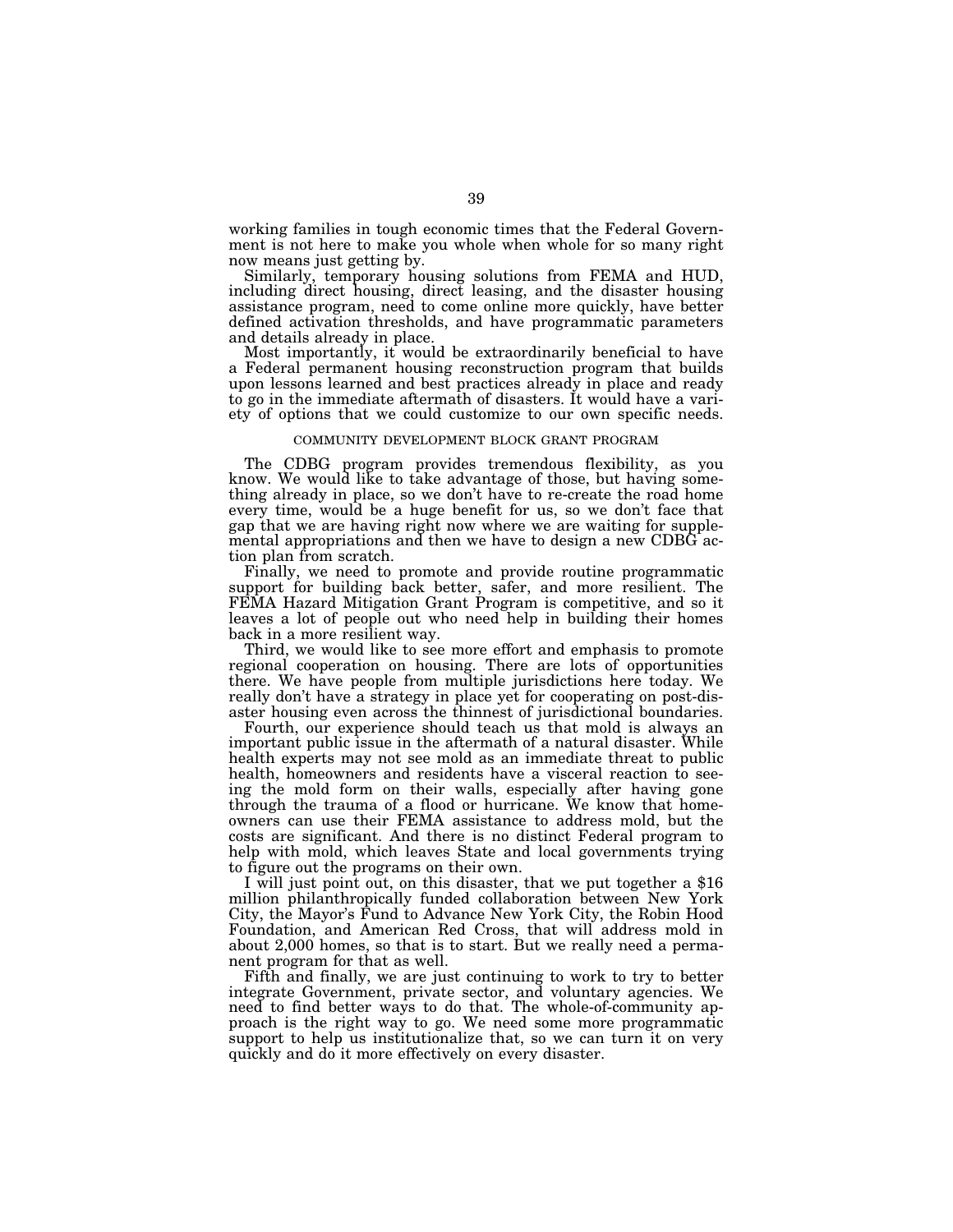In summation, let me be clear that I am not intending to be at all critical of FEMA, HUD, or any Federal agency. We have had a great partnership on this disaster and have already accomplished some truly amazing feats of response and recovery together.

#### PREPARED STATEMENT

The Federal agencies are doing the best they can with the programs and tools they have been given. But the housing recovery legacy of Hurricane Katrina and the experience of every disaster from then through Hurricane Sandy should prove to us that we can do a lot better with fewer, clearer, and more efficient programs.

Thank you very much.

[The statement follows:]

#### PREPARED STATEMENT OF BRAD GAIR

Good afternoon Chairwoman Landrieu, members of the subcommittee on Homeland Security and distinguished guests.

I am Brad Gair, director of the Mayor Bloomberg's Office of Housing Recovery Operations. Thank you for allowing me the opportunity to testify on our efforts to rebuild and find permanent, stable housing for displaced New York City residents in the aftermath of Hurricane Sandy.

By way of introduction, I will give you a quick professional bio: I have over 20 years of emergency management experience, working around the globe and working right here in the city. I believe that this past experience will equip me to help New Yorkers now. While serving at the Federal Emergency Management Agency (FEMA), I was the Presidentially appointed Federal coordinating officer for numerous major disasters, was appointed the Federal recovery officer after the terrorist attacks of September 11th with full authority for an \$8.8 billion budget, and worked in key post-disaster housing leadership positions on several major disasters including Hurricane Floyd, the 2004 Florida hurricanes, and Hurricane Katrina. In addition, I served 3 years in New York City government as the deputy commissioner for operations at the Office of Emergency Management.

I have learned through all of my experiences that disaster recovery is an extremely difficult process, with a steep learning curve. And every recovery is a failure, to some extent, because what many people whose lives have been affected by a disaster really want is to have things back the way they were. And no one can give them that. This is especially true for a housing disaster like the one we now face.

According to our estimates, Hurricane Sandy impacted as many as 60,000 housing units in New York City, and many thousands more New Yorkers were temporarily displaced from their homes due to power outages or other service interruptions. Over 800 buildings—representing 900 housing units—were destroyed or made structurally unsound by the storm. Another 1,700, buildings (19,000 units) sustained major damage and 16,000 buildings (40,000 units) sustained less severe damage, while 32 public housing developments sustained major damage to building systems, including 241 residential units which sustained direct damage.

We estimate the total cost to rebuild or repair these damage housing units will be \$3.2 billion. Of that, about \$1.5 billion is covered by existing or identified public and private funding resources, with the balance to be hopefully covered by Community Development Block Grants to New York City by the Department of Housing and Urban Development (HUD).

#### GENERAL HOUSING RECOVERY OPERATIONS ACTIVITIES

Mayor Bloomberg recognized that traditional housing assistance programs and the normal structures and processes would not be sufficient to meet the incredible housing demands in the aftermath of Sandy, and thus he created and asked me to lead the Office of Housing Recovery Operations or HRO. And—as all New Yorkers know—this city brings unique circumstances and opportunities that are not faced by other communities recovering from disasters.

In the simplest terms, the mission of the HRO is to ensure that residents owning or renting homes before Sandy are returned to homes after Sandy—homes that are permanent, safe and sustainable. The office is a division of the mayor's office, and coordinates closely with city, State and Federal agencies including FEMA.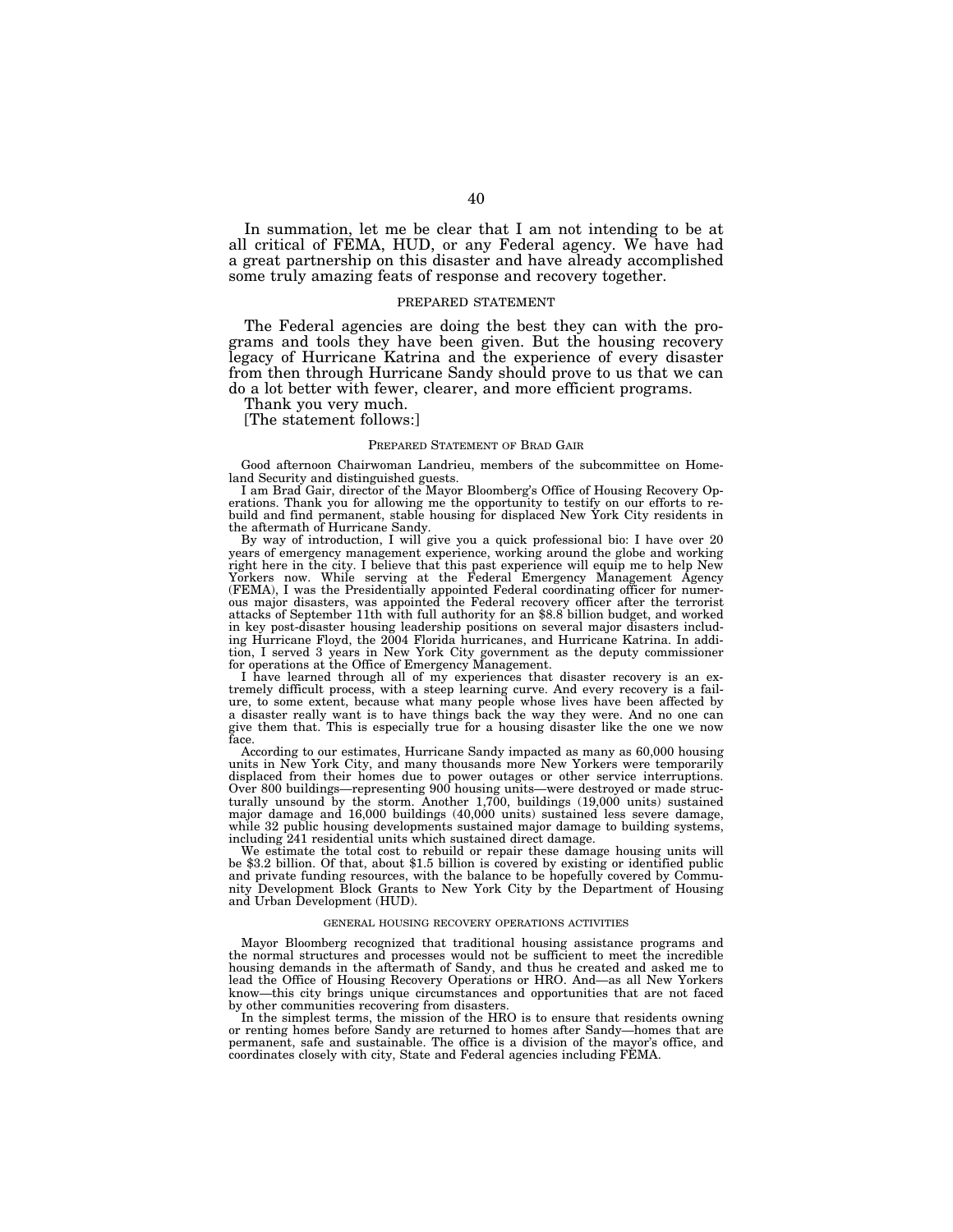#### FEDERAL PROGRAM ISSUES

Today I would like to address the challenges and opportunities in post-disaster housing recovery in the context of Hurricane Sandy. Specifically, I would like to address five issues and offer a few basic recommendations for improvement:

- —The best temporary solution is a permanent one. FEMA's temporary housing program continues to rely on options that are expensive, slow to implement, not well-suited to an urban environment, or all of the above. Cruise ships, mobile homes, converted shipping containers, and similar methods may cost many tens of thousands of dollars per family to implement and are all simply throw away options that contribute nothing to a permanent solution. On this disaster, New York City in cooperation with FEMA devised and implemented a pilot program that FEMA calls STEP (Sheltering and Temporary Essential Power) and in New York City we call Rapid Repairs. In fewer than 90 days, NYC Rapid Repairs has restored heat, hot water and electricity for nearly 20,000 residential units, and allowed many thousands of New Yorkers to return to their homes more quickly than would have otherwise been possible. One of our key takeaways from Hurricane Sandy is that FEMA should institutionalize an Expedited Repairs program that is ready to go and easy to turn on as needed in any disaster. Doing so will make every dollar spent count as a true investment in recovery.
- —In general, the Federal post-disaster housing recovery approach simply does meet the needs for many disaster survivors. More than 7 years after Hurricane Katrina revealed substantive programmatic weaknesses for a large-scale housing disaster; this Nation still needs to work on a comprehensive, viable strategy. The current National Disaster Housing Strategy is mostly a compilation of basic principles, best practices, and rudimentary guidance; however, it needs the strategic framework and operational substance necessary for actual implementation in the aftermath of any major disaster by the Federal Government, the States, tribal governments, counties, and cities.

Furthermore, FEMA's basic housing recovery programs remain hard to understand for many key stakeholders and are not specifically designed to naturally progress to permanent re-housing solutions. For example, the Individual Assistance cap of \$31,900 per household often forces our families to choose between fixing their homes, replacing their belongings, renting an apartment, and even paying for funerals. It is really difficult to hear FEMA have to tell hard-working families in tough economic times that the Federal Government is not here to make disaster survivors whole—when whole for so many means just getting by. Similarly, temporary housing solutions provided by FEMA and HUD—including direct housing, direct leasing, and the Disaster Housing Assistance Program (DHAP)—need to come online more quickly, have better defined activation thresholds, and have programmatic parameters and details already in place.

Most importantly, it would be extraordinarily beneficial to have a Federal Permanent Housing Reconstruction program built upon lessons learned and best practices already in place and ready to go in the immediate aftermath of a disaster, with a variety of optional components that local governments can adapt to their specific needs. While we appreciate the flexibility to design programs customized to the disaster and the locality, not having to wait for supplemental appropriations with special allocations of Community Development Block Grant funds could accelerate recovery and avoid the gaps in progress we are now experiencing while developing a new program and HUD CDBG Action Plan from scratch.

Finally, we need to promote and provide routine programmatic funding support for building back better, safer and more resilient. FEMA's Hazard Mitigation Grant Program requires localities to compete for funds to rebuild stronger and other similar programs may incentivize this behavior, but we will only truly start to get ahead of the growing frequency and power of natural disasters when we begin requiring resilience measures and pay for them routinely as a part of every recovery process.

—More effort and emphasis needs to be given to promoting regional cooperation on housing recovery in the aftermath of catastrophic disasters. While FEMA's Regional Catastrophic Grant Program is designed for this purpose, it is not clear yet that any major metropolitan area has completed the admittedly daunting task of devising a comprehensive post-disaster housing plan. Our postdisaster response would be faster and more efficient if all levels of government found an enhanced mechanism for coordinating housing recovery efforts across all jurisdictional lines. For example, coordinating housing efforts between States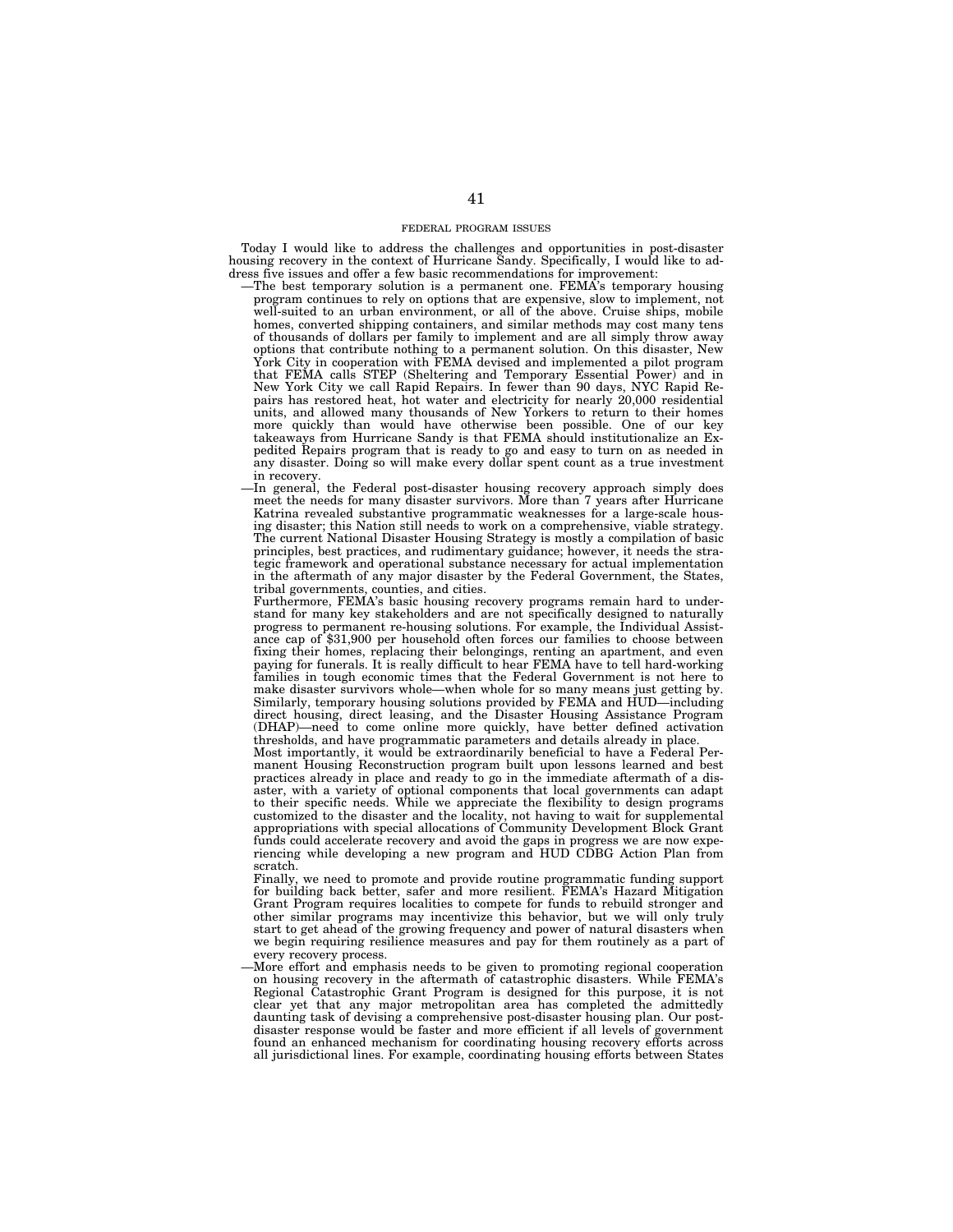could not only expand available temporary housing options, but also help rehouse displaced residents more quickly.

- —Our experiences should teach us that mold always is an important public issue in the aftermath of a natural disaster. While health experts may not see mold as an immediate threat to public health, homeowners and residents have a visceral reaction to seeing the dark spores form on their walls, especially after having gone through the trauma of a flood or hurricane. Homeowners can use FEMA Individual Assistance to address mold, but costs can be significant, and there is no distinct Federal funding program available for mold remediation. Thus, local governments must scramble to address this issue utilizing limited local funding or with creative public-private partnerships—such as our \$16 million philanthropically funded collaboration with the Mayor's Fund to Advance New York City, the Robin Hood Foundation and the American Red Cross. Most often, local governments must rely on funding from Community Development Block Grants or other post-disaster assistance to address mold, but that takes months to reach the affected residents—and by then even more mold has grown in even more homes. Therefore, it would be extremely important for FEMA to be able to make mold remediation a standard post-disaster program or agree to reimburse local governments for performing mold remediation in private homes, so this issue can be addressed quickly and effectively and more resources could be dedicated to the bigger challengers of long-term housing.
- —We are still struggling to successfully coordinate the great work of voluntary agencies and the private sector with government recovery efforts. Perhaps this would work best when government takes the lead to fully integrate these various entities. For instance, in this disaster, my office is in the process of creating a nonprofit repairs consortium, utilizing private funds, in which a lead nonprofit organization with experience in homebuilding will select and oversee a set of nonprofits to scale repair work and serve more homes. This consortium will coordinate voluntary efforts to ensure repairs to a targeted group of homes; streamline interaction between organizations; leverage city programs and use private dollars to repair homes in advance of the launch of the public sector CDBG program. This approach is entirely consistent with FEMA's ''whole of community'' philosophy.

In summation, let me be clear that I am not intending to be at all critical of FEMA, HUD or any other Federal agency. We have had a great partnership on this disaster and have already accomplished some truly amazing feats of response and recovery together. The Federal agencies are doing the best that they can with the programs and tools that they have been given, but the housing recovery legacy of Hurricane Katrina and the experiences of every disaster from then through Hurricane Sandy should prove to us that we can do a lot better with fewer, clearer and more efficient programs which would enable families to get back into better, safer homes faster and more easily.

Senator LANDRIEU. Thank you very much, all three of you, for that excellent testimony.

And, particularly, Mr. Gair, with your focus on housing, it has been one of the focuses that I have tried to bring, and I could not agree with you more that, while we have made some incremental progress, there is a long way to go in having America and our States and local governments come together on a smarter, more efficient, more permanent housing solution in the aftermath of catastrophic disasters.

Housing is not a luxury; it is a requirement. Second homes, you could argue. But not primary homes, shelter is an absolutely fundamental part of any community. And we do not have the Federal programs yet, although we have made great improvements since Hurricane Katrina.

But I love your throwaway housing model. We should be spending that money in every way for something that is permanent and better. And also think about the differences between rural areas. I mean, the Joplin, Missouri, response to housing is a lot different than the Newark, New Jersey, or New York, New York, response,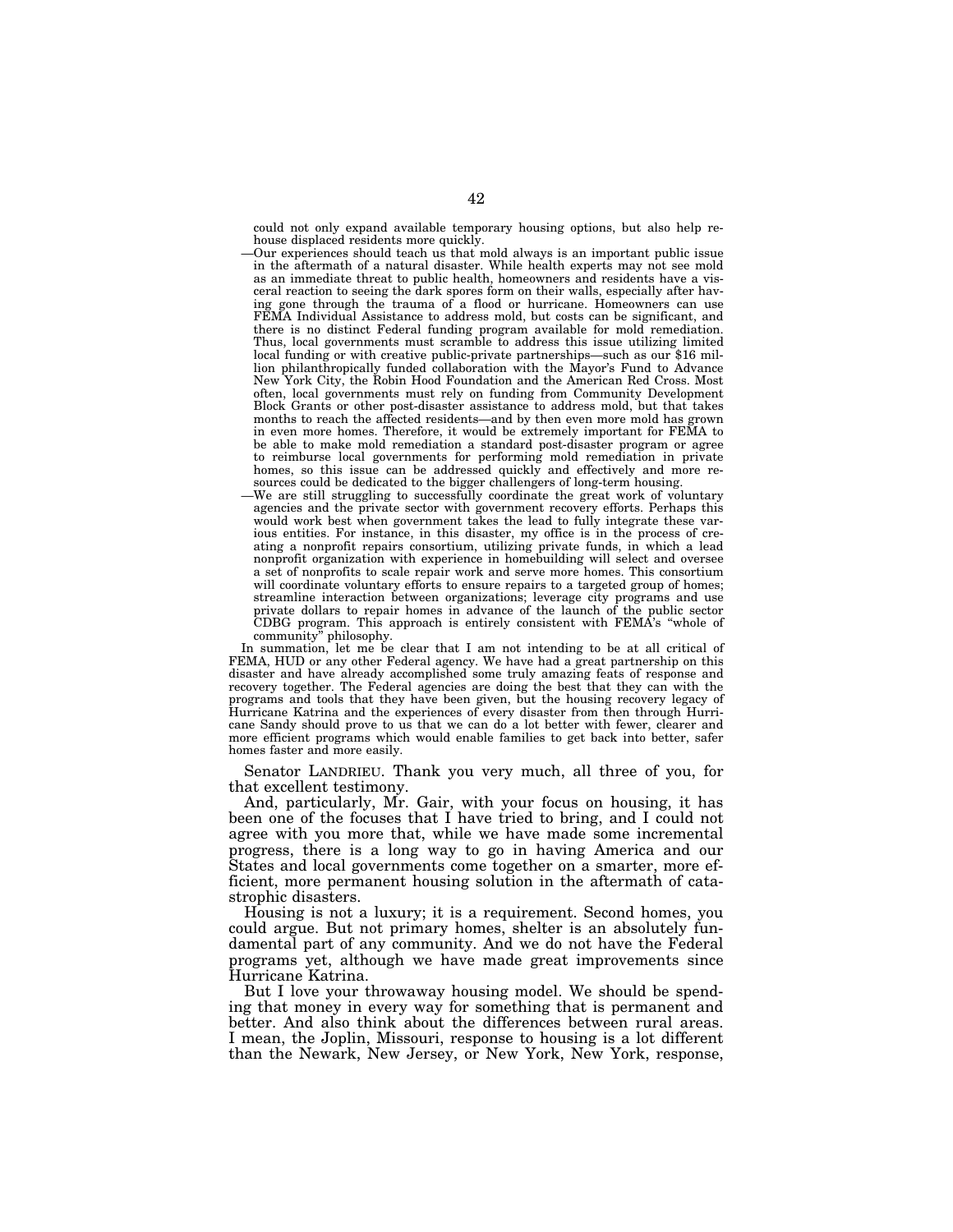because the communities are completely different. And having a one-size-fits-all model, it just is not smart, and it does not work.

So I think your analogy to a toolbox is something that I have used or tried to use in explaining to the Congress that we may have one toolbox, but there are different tools available already sharpened and ready to go to work.

And when we opened that toolbox in Hurricane Katrina, there were very few tools. The ones that were there were dull and not appropriate to the job that we had to do.

And so I think that is a good analogy. And if you can continue to stay on that housing piece, we will work with you and try to get some additional testimony to help.

Now, I do want to ask you, and then I am going to come back to Mayor Mancini, in your thinking about how not to have throw away housing programs, could you elaborate a little bit about what role you see the State of New York playing, what role you see the City of New York playing, and what, again, the private sector or the philanthropic community could play in this effort?

Mr. GAIR. Absolutely. Thank you very much, Senator. I appreciate your comments.

And having been a part of FEMA at the time and worked postdisaster housing after Hurricane Katrina, I do see the difference. But there is quite a long ways to go.

I think that what we saw in Hurricane Katrina and subsequently was spending really, at times, hundreds of thousands of dollars per family on developing sites and putting in trailers and mobile homes. And for that amount of money, we could create permanent solutions for people without going through a lot of that.

So we saw in this model of Rapid Repairs, which was really a great joint effort between FEMA and the State and New York City to get online very quickly, if we had that in place in advance and didn't just have to limit it to the very temporary pieces—hot water, electricity, and heat, which were essential. But we finished that very quickly, and then we had a gap.

So if we were able to have the program continue to do floors and the sheet rock and the cabinets, not only would we have gotten people back in their homes more quickly, their housing recoveries would now be complete or virtually complete.

# LAPSE IN FUNDING

Instead, now we have this pause between now and probably 60 days from now when we get our action plan done and can start with the CDBG funds.

So I think that is where we really need the State and Federal Government to help us with a program to allow us to do this. And then the city and the private sector can really work in advance to get contracts in place to be able to turn that on quickly.

And by the way, the voluntary agencies also are a partner with us on this. We are putting together a consortium of all the homebuilding voluntary agencies that will work in cooperation with the city, and we are going to try to do about 1,000 units even before the CDBG funds become available, all using philanthropic dollars.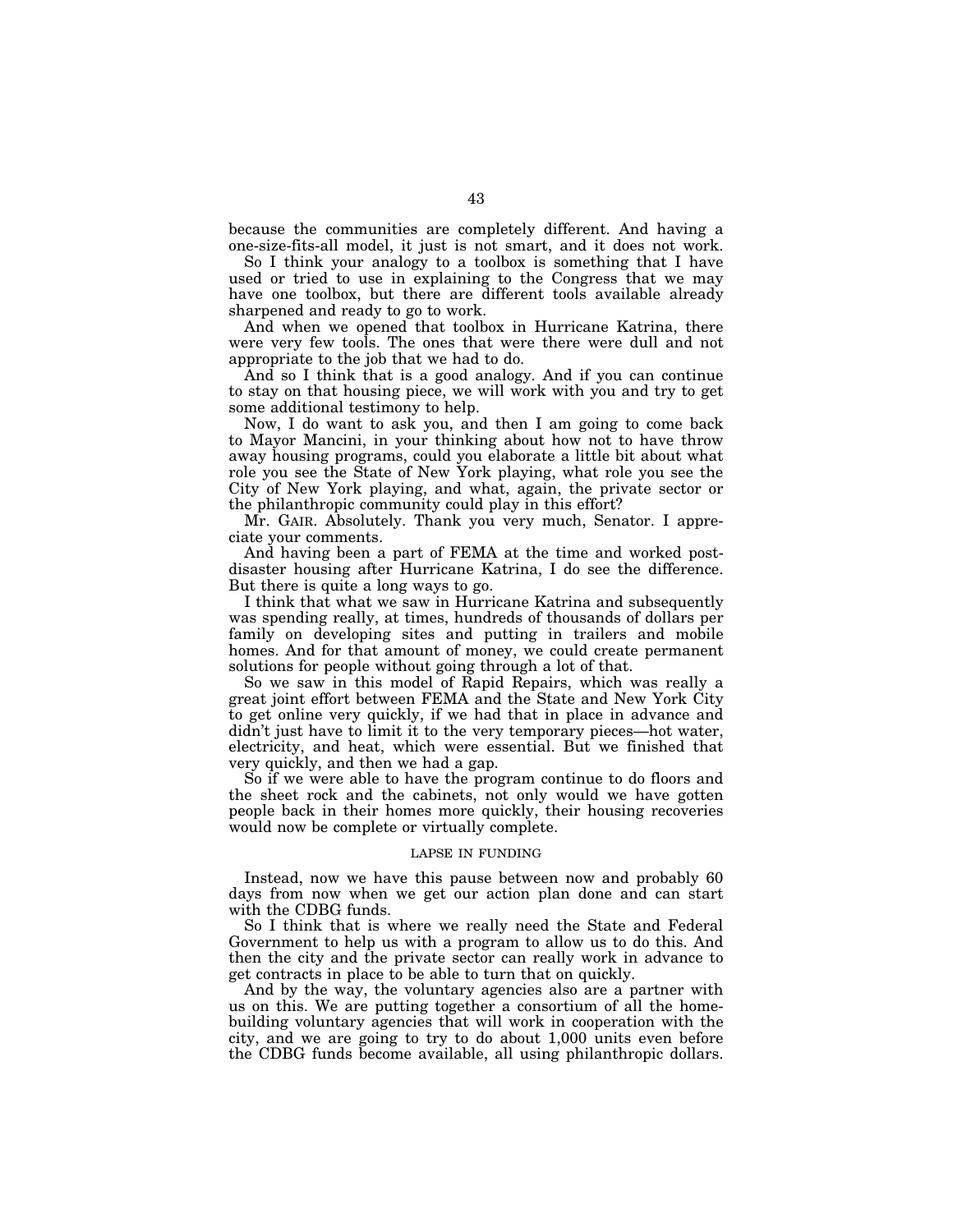Senator LANDRIEU. And I just think it is very important for the public to understand that there are no cheap solutions to this dilemma, but there are better solutions than others.

FEMA right now, and I don't know what the number is, but we will find out and put it into the record, is spending tens of thousands of dollars maintaining families in hotel rooms at a cost ofwhat?—\$150 a night? \$200 a night? \$300 a night?

Mr. GAIR. This is New York City.

Senator LANDRIEU. I am not in Louisiana. I am not in Kansas anymore.

Senator LANDRIEU. You know, \$300 a night when you could add that money up and put it to the rebuilding of their home in a smarter way.

Now, the taxpayer is going to pay the money anyway under the law. Now we could change the law and say people should just be homeless until their homes are built; I don't think that is going to happen. Or they should spend their time in a homeless shelter; I don't think that is going to happen.

So we back up and look at it and say, why would we spend \$50,000 for a hotel bill for this family? What if you took that \$50,000 and put it with the insurance they had, the equity that they themselves, sweat equity that they can put in, much like maybe in the Habitat for Humanity model, and some other things. You could get them back in a better house, a stronger house, for less money.

Thank you, Brad. But I mean, I just can't say it enough. Some people might not listen to me. Maybe they will listen to you.

I sound like a broken record, but that is exactly what we are trying to do. So, thank you, and let's keep pushing.

Mayor, let me go back to your description, because I saw this with my own eyes, and I was so impressed with this when I saw it. And you know, your barrier islands are very different than, of course, the barrier islands in the gulf coast, but they serve the same purpose. They blunt the forces of the wind and water, protect what is behind them.

Your beaches are little bit different than ours, but the same thing, same physics work.

You said that, 13 years ago, you had a project that was authorized, but yet not completed. Only a fraction of the engineered levee was completed, and you testified that on the other side of that levee, the citizens were protected, homes were not destroyed. But yet, beyond that engineered levee, there was great destruction.

# BARRIER ISLANDS

Can you tell us, if you know, what the cost of that project would have been 13 years ago? And have you been able yet to calculate the savings to the public had that project actually been done, because the damage would have been virtually, at least in your community, completely mitigated? Or much of it would have been mitigated?

Mr. MANCINI. Yes, Senator. Originally, the project was authorized at \$89 million.

Senator LANDRIEU. \$89 million?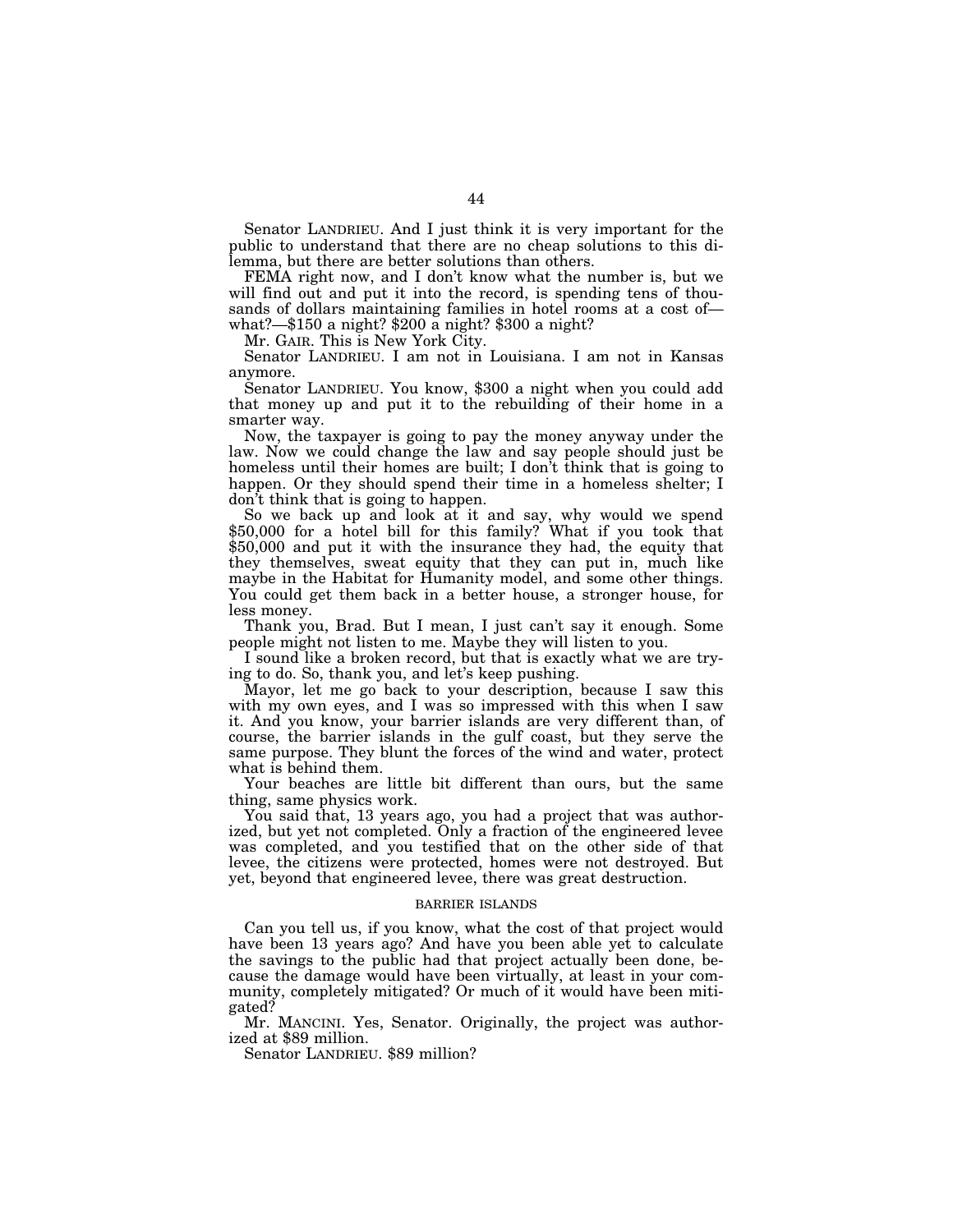Mr. MANCINI. \$89 million to do 17 miles. We are not funding with drips and drabs. We have had three separate projects, first, Surf City, 1 mile; Harvey Cedars was 1.8 miles; and a section in my town, about 1 mile.

The projection to complete the remainder of the island plus to refurbish the existing is about \$160 million now. We have requested those funds through all the channels.

Behind the jobs that were completed, I am going to say for every \$10 spent, it was \$100 saved. It was an incredible cost to improve vs. cost to save. It was an incredible amount of money.

And that doesn't even take into consideration the properties of the communities on the other side of the bay that, on the unengineered dune systems that were breached, that surge went over and took out Beach Haven, and West Mystic Islands, and Tuckerton Beach.

So we are not looking even looking at that savings.

Senator LANDRIEU. Okay, because I want to make sure that we get this in the record. And I am going to say what I can repeat. Thirteen years ago, there was a project for \$89 million that was authorized. Had it been funded, you would have saved yourself at least a portion or maybe all of the \$160 million you have now requested to finish it, because it would have been done 13 years ago.

In addition, you have millions of dollars, that we would like your staff to get into the record of this subcommittee, of damage that was done. And it is going to be 10 times the \$160 million, or maybe more, that was ruined because the \$89 million wasn't there initially when it should have been.

This brings me to my other really tough point that I am trying to bring home to the Congress. The Federal Government has \$1.6 billion for the entire country for new construction for the Army Corps of Engineers. I have said it before, and I am going to say it again for the record, I could spend \$1.6 billion in Louisiana alone on actual Army Corps of Engineers projects that must be done to mitigate against storms and disaster, to dredge the ports that are necessary to support the economic activity of the whole Nation, not just the 4.5 million people.

I think I could spend \$1.6 billion in Texas next door, which I am very familiar with.

So you can see what a deficit we have here in Army Corps of Engineers funding, because with that \$89 million that could have been funded, it would have saved hundreds of millions of dollars of damage, heartbreak, loss of income. And some of it is hard to calculate, because some people will just not come back, or reopen their businesses. So the loss of future earnings, the loss of ability for a business to grow; they just shut their doors and left. We don't even really calculate that in our calculations of loss.

Now, there is a solution to this. I am not sure what it is. But there must be a solution, because we are just playing now devastating catch up.

And we have a \$40 billion backlog—\$40 billion—of which your project was one of those backlogs. And this is what happens to those backlogged communities. You get devastated.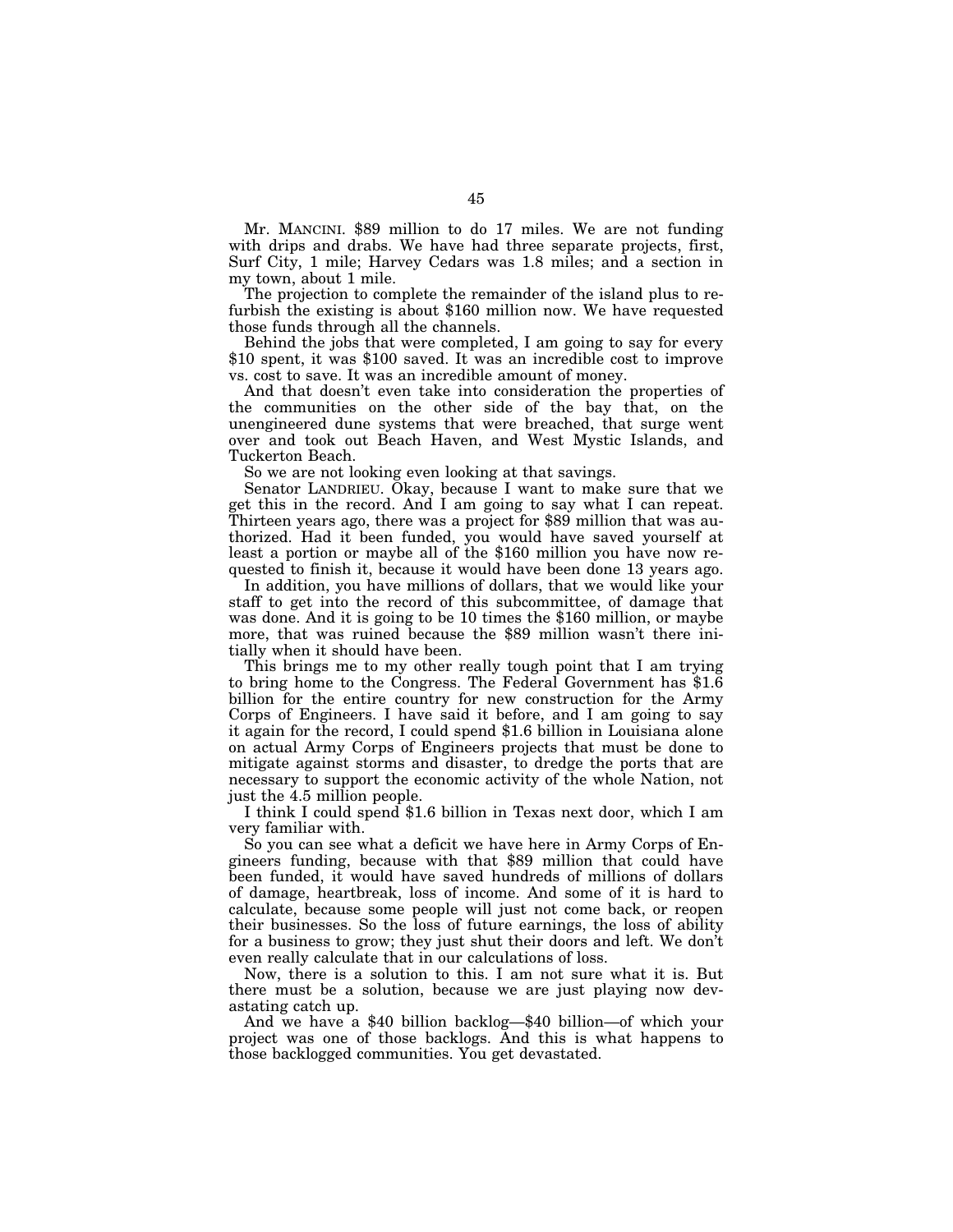And a storm is going to come, or a river is going to overflow, or a levee is going to break, because it wasn't repaired correctly. And the taxpayers will pay on the backend out of their noses.

So we have a lot of deficits in Washington to worry about. One of them is this infrastructure deficit, particularly as it comes to the Army Corps of Engineers.

Let me ask, if I could, Scott, to you, try to describe in a little bit more detail your community. You said you had a \$10 million deficit coming in. What is the budget of your community? And how did the impact to your tax base, how is it affecting your ability to operate, if it is at all, your police, your fire, your schools, your library? Try to give a little bit of context to that.

And do you have the money that you need to operate? And if you do, where did you borrow it from, or where did you get it from?

Mr. MANDEL. Thank you, Madam Chairman.

# INFRASTRUCTURE DEFICIT

The budget is approximately \$82 million. Unfortunately, when we did take office, this deficit was something that preexisted that we found out about after the fact. The ability to go forward at that point was mostly based on our ability to bond and to restructure the best we could, under whatever limitations we had.

Unfortunately, due to the storm, Superstorm Sandy compounded now the burden that will be placed on our tax base. Basically put, our residents are still reeling from the deficit, and now to have to share in additional costs by contributions to FEMA would be devastating.

We managed to get by. We are very conservative in our financing. We have streamlined our Government to make sure that we meet the needs and are as cost-effective as possible. But going forward, that will only cover so much, especially—

Senator LANDRIEU. Did you lay off people? Or did you push back maintenance? How did you streamline your budgets to absorb that?

Mr. MANDEL. We downsized. We also, unfortunately, during the turnover of the administration, some staff were let go. Other staff were hired back at lower salaries. The city council itself took a reduction in pay. We negotiated with our unions. Any way possible to reduce this burden, we have explored.

We have reached out to our local legislators, and we have even at times attempted to pass—to allow us to finance our debt in various different ways.

Again, that now compounded with the extra cost from the storm is insurmountable for our residents.

In my materials that I submitted, we have an itemization of our financial needs going forward. Just being practical in rebuilding, but not rebuilding for the sake of rebuilding, but rebuilding to be safer and stronger, and under those figures, we are looking at the upwards of \$291 million.

It is truly a concern, not only at the government level but for our residents.

Senator LANDRIEU. So your annual budget is \$82 million, and you have \$291 million in damage.

Mr. MANDEL. Approximately, yes, due to the repairs, yes.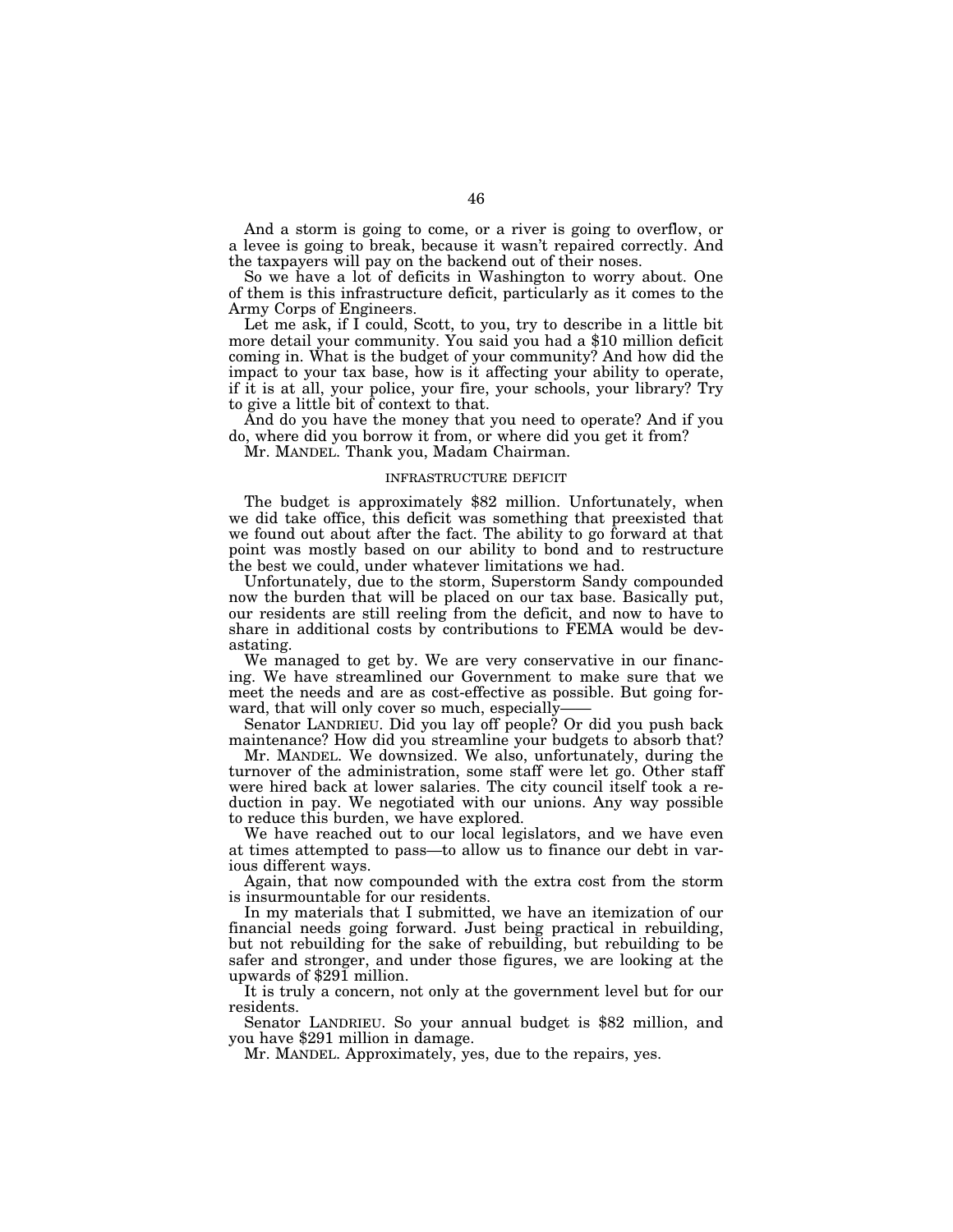It is something that, again, unanticipated, but this impacts not only on our residents, but also on our economic development. This is something that takes into account aspirations for business grants, for enticing businesses to come back to Long Beach, those that have closed up shop.

There is no reason for them to stay. Again, as a seasonal community impacted by this type of storm, we are wondering if there will be a summer in Long Beach, wondering if there will be a boardwalk for residents to come to and spend their days and spend their funds.

And again, these numbers we believe are on the conservative side, but it is a reality that we have to deal with.

Senator LANDRIEU. Okay, let me ask one more question, and I am sorry our time is going to cause us to have to close. But for each of you, particularly, Mayor, and, President, what are you hearing from your small-business owners?

Now, the SBA, they are not here to testify, but I would still like to hear, are they being responsive? Are your communities getting the loans that they need? Are they not interested in loans; they are really interested in grants, because they already had a good bit of debt or their normal debt burden that most businesses will carry some?

Can you give us a little flavor of what you are hearing? Because I was so impressed to see the density of the number of small businesses that were devastated and destroyed, from restaurants to bars to souvenir shops, et cetera, et cetera, et cetera, which we are familiar with in the gulf coast, but we don't nearly have the density that you have for such a long stretch. We will have communities rebuilding, and then you will go for a while without many businesses but just homes.

When I was going through your town, Mayor, I was just struck by a mile after mile after mile of small business after small business after small business. What are you hearing from them? Are they getting help from their local banks? Are they getting help from their credit unions? Are they getting help from the SBA or from the State?

#### SBA RESPONSE

Mr. MANCINI. Senator, the SBA, local businesses have been applying. About 50 percent of them are turned down. The interest rates at the SBA are higher than the local banks, and the paperwork is about 3-to-1 greater.

On Long Beach Island, we are very blessed that we have a 10,000-person population in the wintertime. It would go up to 120,000 in the summertime.

Our local businesspeople, we took a poll, brought them in, 95 percent of them are rebuilding.

Senator LANDRIEU. Wonderful.

Mr. MANCINI. Ninety-five percent will be open by Memorial Day. We have a lot of local interaction, a lot of help from other businesses, a lot of fundraisers.

Senator LANDRIEU. And the banks are stepping up to try to help?

Mr. MANCINI. Everybody is helping to get businesses open, because we realize that tourists will not come unless they are open.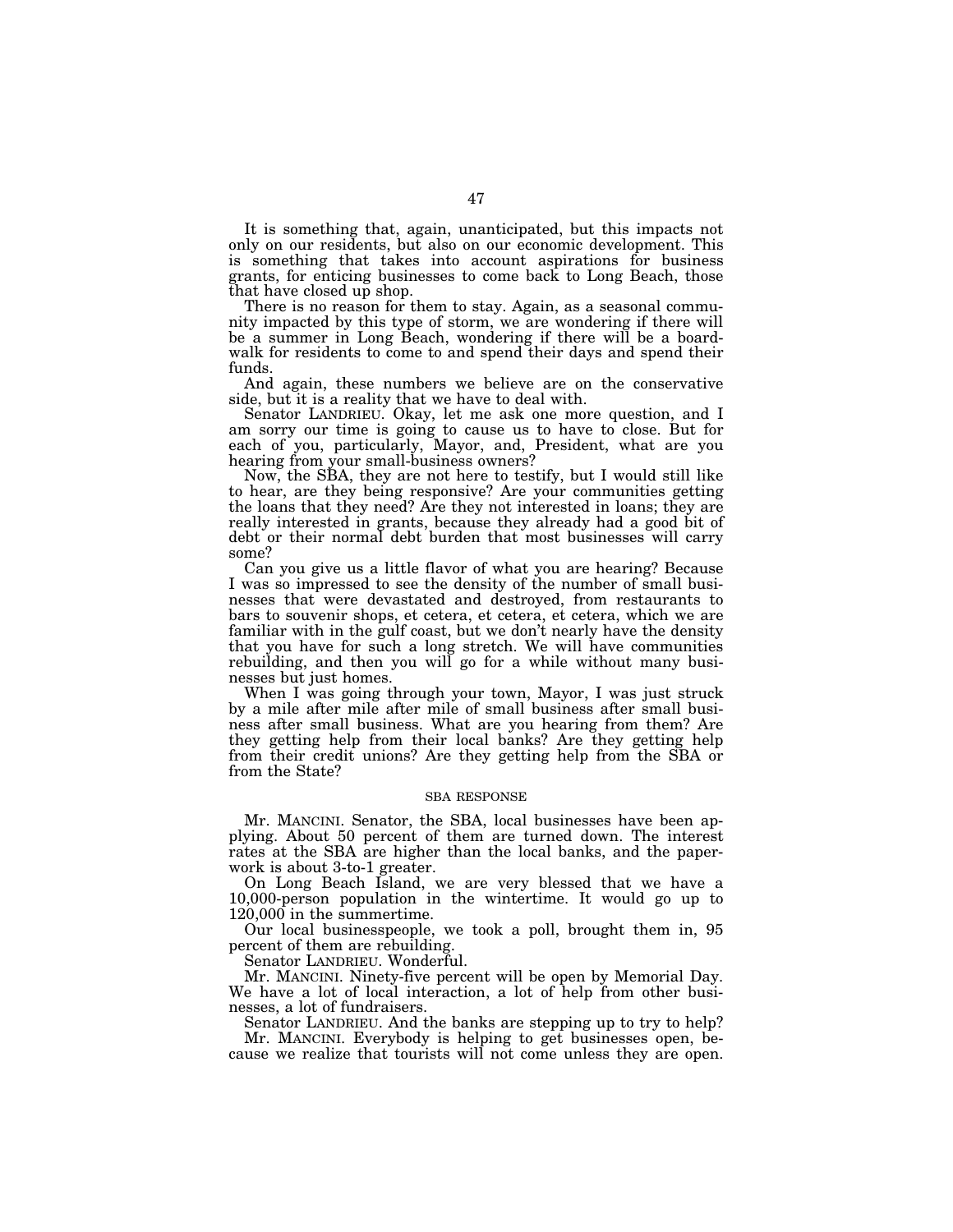And it has been really a great community effort, and it has been wonderful.

As far as the housing, temporary housing on our secondary market, a lot of our people that were displaced just moved into seasonal homes without cost. The community has been incredible in embracing the displaced. So Long Beach Island is a very special place. We are very lucky.

Senator LANDRIEU. Mr. Mandel.

Mr. MANDEL. Thank you, Madam Chairman.

The response from our local businesses have been that, although the SBA has been working with the community, the process itself is arduous. And for some, it is just overwhelming considering the other factors they are dealing with.

I am quite certain more grants would be a more welcomed response. But in reality, any opportunity for these businesses to come back, grants would be preferred, but the path using the SBA, were it simplified, were it more accessible, I think would be well received by the local businesses.

Senator LANDRIEU. Well, I am chair of the Small Business Committee as well, and I am going to commit right now to have a hearing in a short period of time. I would like to work with you all on this issue, because I am not going to give up.

It is not where it needs to be. We have worked and worked for 8 years. We have pushed the SBA. I will continue to push them, because this is just not fair.

I don't expect grants to be given out willy-nilly, but a \$10,000 grant here, a \$20,000 grant there, would be a good investment of taxpayer money, particularly for businesses that have staying power and will generate that rebuilding opportunity in these communities.

So they have to be limited and strategic, but we saw some of them worked pretty well. And while we have reduced the time we still have not done what we need to do with the SBA.

So I am going to put them on notice today. They are going to be called on the carpet to get this done better.

We have to have some way for small businesses to recover more quickly after a catastrophic disaster. And I am going to call New York and New Jersey, their economic development teams in, to see what they are doing to help some of the smaller communities. Some communities are wealthier than others, and they have resources where they can come back.

But the poor communities, which need extra help, need to have special strategic abilities. They do have a lot to offer. And they are very, very important.

Finally, I will say this, as a woman who grew up on the coast, the last thing I want to see in America is that the only people who can live within a few blocks of the beach are people who have net worth of \$20 million or more.

Our coastal communities are culturally significant to us. They are made up of all kinds of people and backgrounds, fishermen, people that live simply, as well as people who are very wealthy. And if we are not careful with the way we recover, you will lose the culture of these coastal communities. You will not have your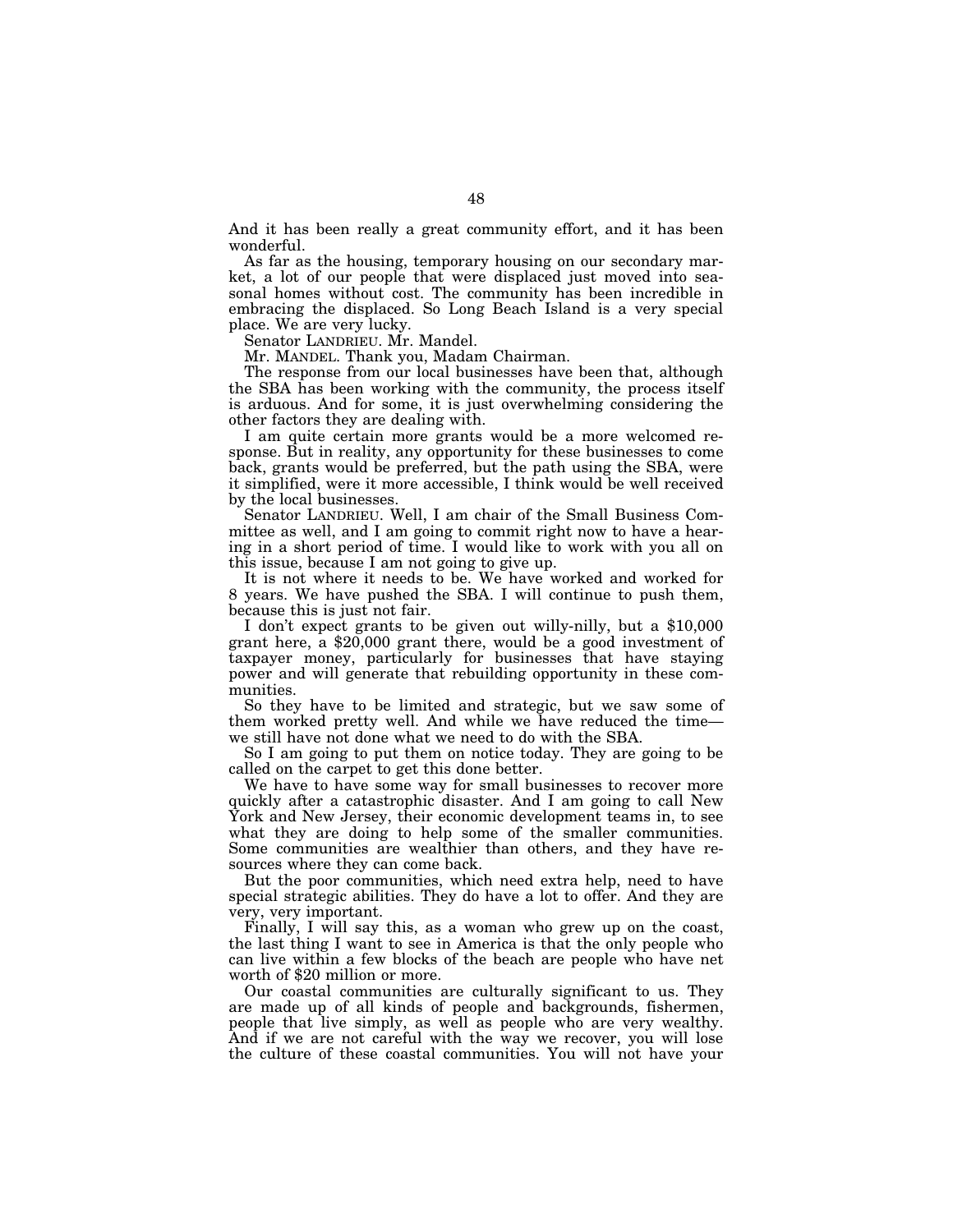crabbers; you will not have your shrimpers; you will not have your little mom-and-pop businesses. They will not be able to live.

And there has to be a way for America to preserve these coastal communities in a smart, economic, cost-effective way, without burdening the taxpayers too much, because everyone enjoys the coast. And if some of us wouldn't live there, no one would enjoy them, because there would be no one to see when you showed up.

Let me just see if—there are questions about the flood map and the V zones. Let me just ask this final question, because it is very important for the record, and I am going to probably have to come back and do something on these V zones as well, because they are affecting us, particularly in the southwestern part of our State.

Tell me a little bit more, Mayor, about the questions that you all have about the flood maps and the V zones. And what would you like to see our subcommittee focused on to try to help you get the information that you need, so that you can respond, your engineers can respond appropriately to this information you have been given?

#### ENGINEERED LEVEES

Mr. MANCINI. Senator, when we questioned the FEMA individual who was the head of that that showed up at the State Deputy Commissioner's meeting, we asked them if they take into consideration our engineered dunes. They didn't even know about them.

So this is as of July 2012. Hopefully, we will have the dunes in place within 12 months, and that will facilitate, and should facilitate, the elimination of 16,000 homes. In the meantime, they were not willing to suspend or review-

Senator LANDRIEU. Well, the Congress can mandate them to do so. I will be very interested in doing that.

Mr. MANCINI. It is incredible. You are talking about rebuilding, and rebuilding to the proper elevations.

The V zone rebuilds for these people means they have to move the properties off, their homes off, put the piling in, move them back on. You can't do that with the slab.

So, with the height, with just the foundation, concrete, normal, we can facilitate that at a decent cost.

Senator LANDRIEU. And you can also, for new building, we have a lot of slabs that were built that should not have been built, but they were. So you have your engineered levees, slabs can live safely behind them at times.

But what you want to do, with your new construction, require the raising. I mean, that is what makes the most sense to everyone and is the most effective.

And we are going through that right now. So we will make sure that we get that-

Mr. MANCINI. Just one follow-up to that is we asked them how did they get this information, because we never saw any boots on the ground. This map was done at 10,000 feet. No boots on the ground, Senator.

Senator LANDRIEU. Okay.

Mr. Mandel.

Mr. MANDEL. We echo the same concerns. Our major obstacle is elevation. A lot of our homes were originally bungalow homes in the different part of Long Beach. Basically, they cannot exist un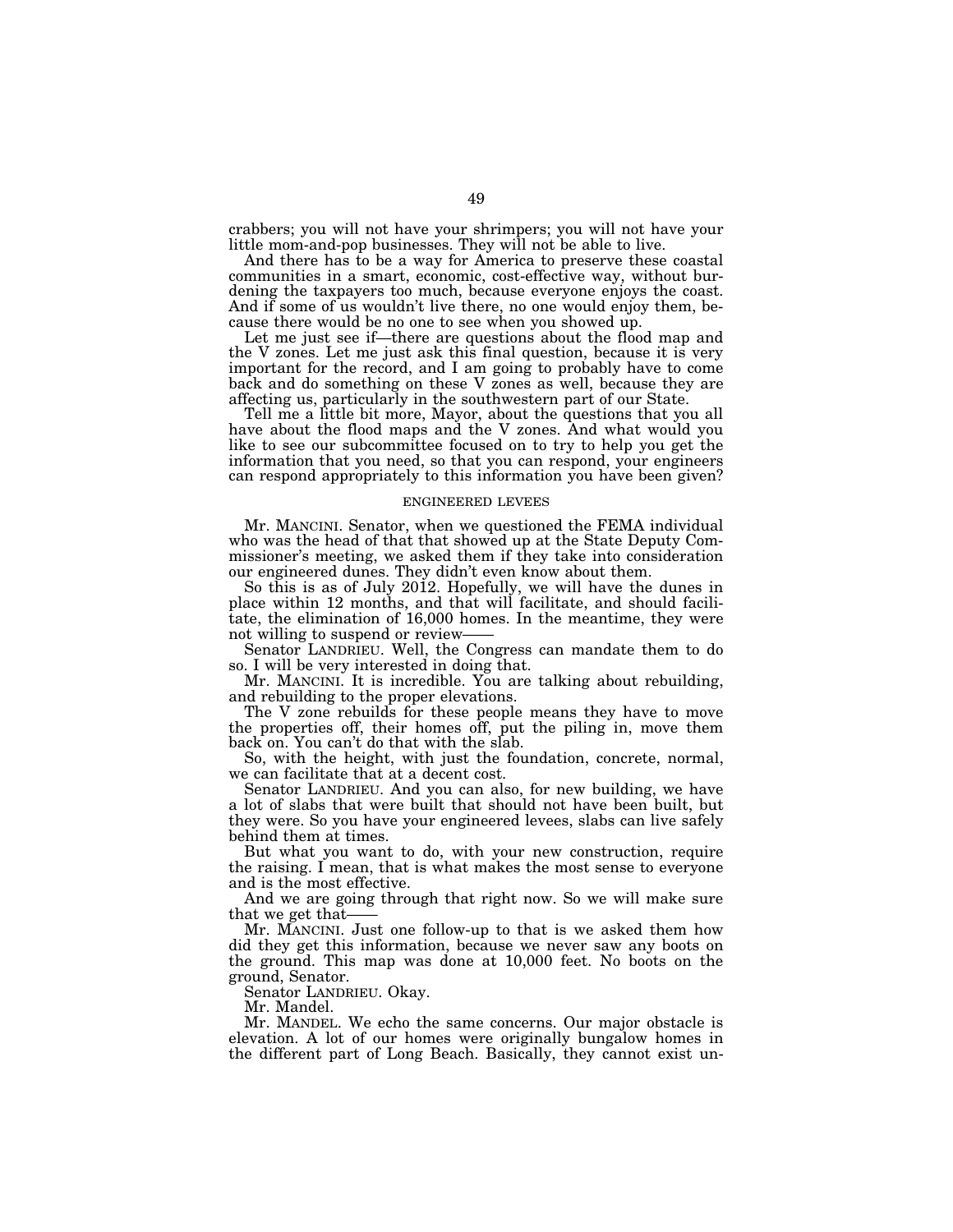less elevated, and the funds just aren't there for the average homeowner to literally elevate their entire life, especially after recovering from the storm, considering that their homes were washed away.

It is insurmountable at this point. We need that open dialogue and communication. We need the process to move a little faster for us and also the security for our residents that the funds are available.

Senator LANDRIEU. Okay, any final words, Mr. Gair?

Mr. GAIR. This topic is obviously a very, very important issue, and I will say that New York City, when the advisory base for elevation maps were coming out here, we have some resources and were able to work with FEMA, taking their data and doing some additional modeling and were able to actually cut back significantly on the V zones before the actual maps were released.

So there is no question, and FEMA is the first to admit, that it is very simplified modeling to get some good information out as quickly as possible. But it leads to some very expensive challenges, if you have to accept those without some additional work being done.

Senator LANDRIEU. Well, I will commit that we will be doing a meeting in Washington with your delegation through my subcommittee on this. And we will get back to you on that.

I thank you all very much for your testimony.

Thank you, and best of luck for your recovery.

## ADDITIONAL COMMITTEE QUESTIONS

The record will stay open for 1 week, and I encourage people to submit other testimony for the record.

[The following questions were not asked at the hearing, but were submitted to the Department and the City Council of Long Beach for response subsequent to the hearing:]

# QUESTIONS SUBMITTED TO THE FEDERAL EMERGENCY MANAGEMENT AGENCY

## QUESTIONS SUBMITTED BY SENATOR MARY L. LANDRIEU

*Question.* The Sandy Recovery Improvement Act—which was passed in January gave the Federal Emergency Management Agency (FEMA) the authority to make awards based on estimates. I understand FEMA is planning on issuing guidance to applicants in mid-April. What steps has FEMA taken to inform applicants in the northeast about the new public assistance procedures, grants on the basis of estimates, project consolidation, and advancing hazard mitigation funds?

Answer. FEMA continues to work hard to fully implement the requirements of the Sandy Recovery Improvement Act, which passed in January, and has established a team of senior leaders from across the Agency to lead the implementation efforts for the new authorities in the Stafford Act to make grants based on estimates. As a part of the effort to inform our State, tribal and local constituents, FEMA briefed the National Emergency Management Association; convened the Public Assistance Steering Committee, which includes State and local representation; and began meeting with leadership in open joint field offices (JFOs), which are responsible for the administration of the Public Assistance Program, to discuss the implications and applications of the Sandy legislation. As a result of those meetings, Public Assistance leaders within the JFOs are speaking with applicants concerning Sandy Recovery Improvement Act implementation and the potential impact it may have on current and future disaster operations. Finally, in July 2013, FEMA will host a FEMA-State Sandy legislative meeting with expected attendees from State, tribal and local government to discuss the Sandy legislation at length.

*Question.* The Executive order directs the Department of Housing and Urban Development (HUD) to support the task force with administrative costs, subject to the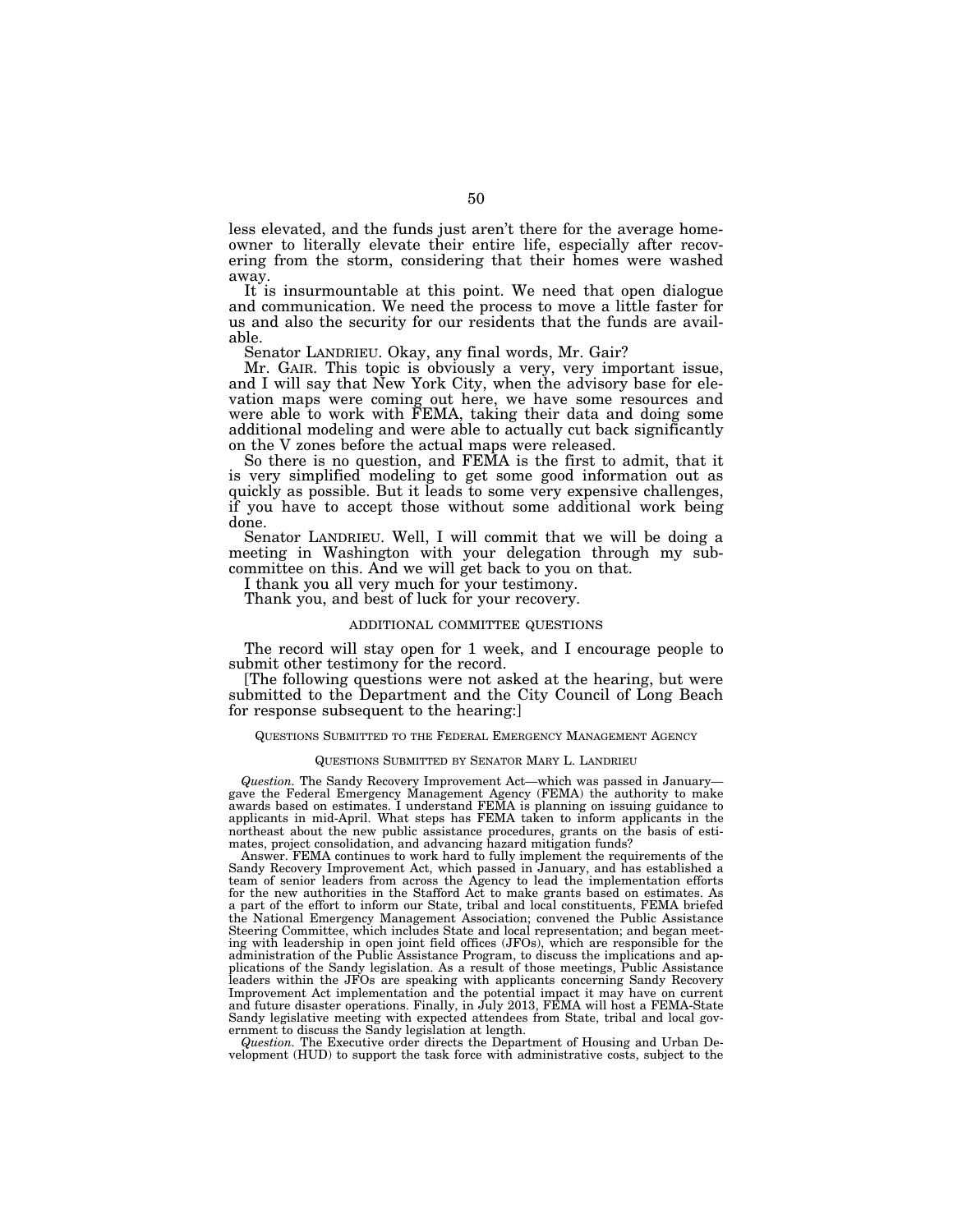availability of appropriations and also by using funds provided by the Disaster Relief Fund (DRF) by agreement with FEMA. How much funding will your agency spend on the task force in fiscal year 2013? Which account specifically is the funding coming from?

Answer. FEMA established an interagency agreement with HUD to provide up to \$8 million from the DRF in support of task force administrative costs. The agreement was effective December 2012.

*Question.* How much, by State and by week, has FEMA obligated to the Temporary Sheltering Assistance program for Hurricane Sandy?

Answer. The obligations to the Temporary Sheltering Assistance program for Hurricane Sandy are shown, by week, in the tables below.

| NY DR-4085 Total TSA Payments: \$61,340,689<br><b>Weekly TSA Amounts</b> |              | NJ DR-4086 Total TSA Payments: \$35,478,204<br><b>Weekly TSA Amounts</b> |              |
|--------------------------------------------------------------------------|--------------|--------------------------------------------------------------------------|--------------|
| Date                                                                     | Amount       | Date                                                                     | Amount       |
| 11/06/2012                                                               | \$7,535.99   | 11/06/2012                                                               | \$6,359.87   |
| 11/13/2012                                                               | 490,073.31   | 11/13/2012                                                               | 401,088.45   |
| 11/20/2012                                                               | 1,529,285.25 | 11/19/2012                                                               | 1,448,949.97 |
| 11/27/2012                                                               | 3,990,048.86 | 11/27/2012                                                               | 2,241,964.20 |
| 12/04/2012                                                               | 4,636,350.06 | 12/04/2012                                                               | 2,908,427.15 |
| 12/11/2012                                                               | 4,767,834.52 | 12/11/2012                                                               | 2,261,751.81 |
| 12/18/2012                                                               | 5,524,575.48 | 12/18/2012                                                               | 3,258,686.34 |
| 12/27/2013                                                               | 4,784,401.46 | 12/27/2012                                                               | 2,960,145.74 |
| 01/02/2013                                                               | 3,367,729.77 | 01/02/2013                                                               | 2,484,028.96 |
| 01/08/2013                                                               | 4,281,813.64 | 01/08/2013                                                               | 2,212,403.34 |
| 01/15/2013                                                               | 4,802,832.10 | 01/15/2013                                                               | 3,363,285.96 |
| 01/22/2013                                                               | 3,298,401.26 | 01/22/2013                                                               | 1,619,766.74 |
| 01/29/2013                                                               | 4,906,847.25 | 01/29/2013                                                               | 1,950,178.05 |
| 02/05/2013                                                               | 2,676,929.93 | 02/05/2013                                                               | 1,411,609.50 |
| 02/12/2013                                                               | 2,872,837.16 | 02/12/2013                                                               | 1,330,432.34 |
| 02/19/2013                                                               | 2,564,090.98 | 02/19/2013                                                               | 1,216,830.57 |
| 02/25/2013                                                               | 1,699,017.30 | 02/25/2013                                                               | 1,084,649.80 |
| 03/05/2013                                                               | 2,184,856.34 | 03/05/2013                                                               | 1,431,952.70 |
| 03/12/2013                                                               | 1,217,758.74 | 03/12/2013                                                               | 801,625.57   |
| 03/19/2013                                                               | 809,397.85   | 03/19/2013                                                               | 540,749.91   |
| 03/26/2013                                                               | 928,072.01   | 03/26/2013                                                               | 543,317.27   |
|                                                                          |              |                                                                          |              |

*Question.* How much, by State, has FEMA obligated to the Sheltering and Temporary Essential Power Program?

Answer. In New York, FEMA has obligated a total Federal share of \$126,154,094 for the Sheltering and Temporary Essential Power (STEP) Program. The current estimate for STEP obligations in New Jersey is less than \$750,000.

# QUESTIONS SUBMITTED TO THE HURRICANE SANDY REBUILDING TASK FORCE

#### QUESTIONS SUBMITTED BY SENATOR MARY L. LANDRIEU

*Question.* President Obama signed the Executive order creating the Hurricane Sandy Rebuilding Task Force on December 7, 2012, and charged it with preparing a strategy by early August with specific outcomes, goals, and actions for all levels of government and the private sector to support rebuilding. The Executive order is clear that the strategy should include input from State, local and tribal officials, with mitigation in mind. How will you ensure mitigation measures are substantially leveraged and regionally coordinated?

Answer. This is a key effort of the task force. Our approach is to work with all Federal agencies to ensure we understand the scope and detail of each type of mitigation and then work across the programs to see how we can create economies of scale and other types of leverage and efficiency.

For example, while coastal protection may be funded by USACE, water and wastewater restoration projects along the coast are funded by FEMA Public Assistance or through the States using FEMA, EPA or HUD funds. The coordination of these efforts is key because design for the protection of critical infrastructure should be informed by the work done to protect the area in which it is located. States oper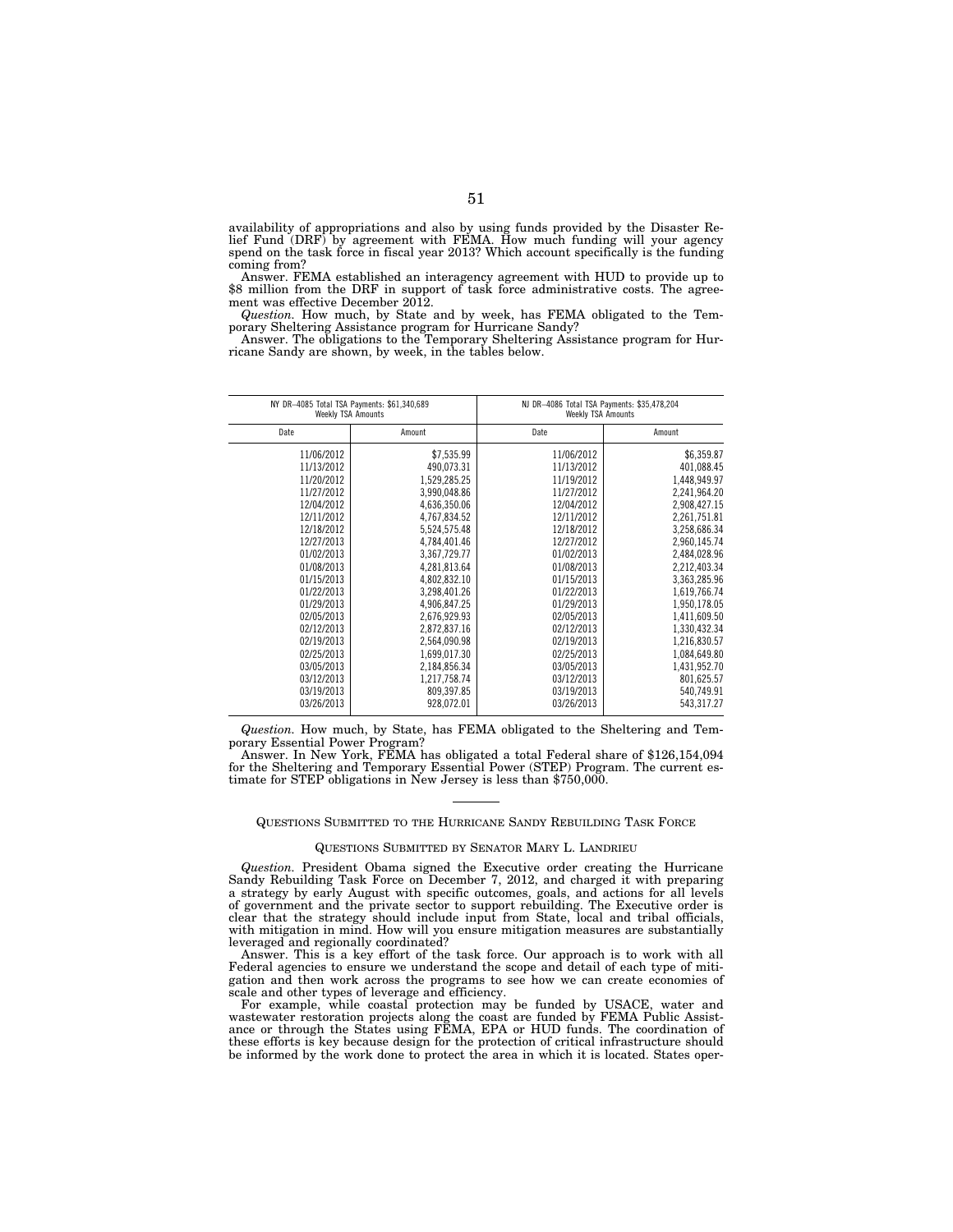ate differently as do the local communities within them, so we have recognized that fact and designed our organization to address it.

For regional coordination, we have taken a matrix approach. We have staff in Washington, DC, who are focused on specific types of issues such as housing and infrastructure and in our New York and New Jersey regional offices we have people focused on geography and needs of the State and local stakeholders. These staff work together to ensure that issues are looked at both broadly across the entire impacted zone as well as understand the local issues that may require a different approach in different areas. This approach allows us to share lessons learned across the States and communities.

As we have seen with respect to previous disasters, CDBG–DR funding offers important flexibility and effectiveness in responding to disasters. Previous uses of CDBG disaster funding have included, for example the State of Indiana budgeted approximately \$40 million in CDBG–DR funds to rebuild and mitigate damaged infrastructure following 2008 flooding. As a result, water and wastewater facilities in the town of Hope were rebuilt safer and more resilient, and the facilities have continued operation without disruption despite subsequent severe storms.

Additionally, throughout the Hurricane Sandy CDBG–DR notice, HUD incorporates guidance regarding mitigation:

- —First, the needs assessment must take into account the costs of incorporating mitigation and resiliency measures to protect against future hazards.
- —Second, in its action plan, the grantee must describe how it will encourage mitigation of hazard risk and how repair, rehabilitation, reconstruction, and new construction are designed (where possible) to incorporate principles of sustainability, including mitigating the impact of future disasters.
- —As part of its action plan, the grantee must also identify how it will address the mitigation needs of each impacted Public Housing Authority (PHA) within its jurisdiction.

*Question.* The Rebuilding Task Force is made up of 24 Departments and Agencies and charged with delivering a strategic plan to the President summarizing its work and outlining specific outcomes, goals, and actions related to Hurricane Sandy recovery. The task force is also directed to terminate 60 days after the completion of the strategic plan. Once the task force ends how will succession plans be implemented to make sure nothing falls through the cracks and tasks are completed in a timely way?

Answer. At the end of the 180-day process the task force will issue a comprehensive, locally driven regional rebuilding strategy—one that will share best practices of rebuilding communities and reflect their visions for rebuilding.

The strategy will focus on helping communities rebuild in a way that makes them more resilient and economically sustainable—and will address the common policy challenges communities across the region face as they rebuild.

The strategy will also include an implementation plan, likely relying on FEMA's Recovery Support Functions structure to ensure continued cross-government coordination and collaboration as the plan is actually executed.

*Question.* The Executive order directs HUD to support the task force with administrative costs, subject to the availability of appropriations and also by using funds provided by the Disaster Relief Fund by agreement with FEMA. How much funding will your agency spend on the task force in fiscal year 2013? Which account specifically is the funding coming from?

Answer. The task force's overall budget is \$7,968,000 and comes directly from the Disaster Relief Fund. To date, the task force has received \$2,250,000 and has spent or obligated \$1,600,000.

QUESTIONS SUBMITTED TO THE CITY COUNCIL OF LONG BEACH, NEW YORK

#### QUESTIONS SUBMITTED BY SENATOR MARY L. LANDRIEU

*Question.* Please outline your Corps of Engineers projects: When were they authorized and how much was the estimate at that time?

Answer. The project was authorized in April. The project was authorized after Hurricane Gloria, sometime in the late 1980s/early 1990s. The funding for the project was appropriated in April.

*Question.* How much of the project has been completed to date and how much did it cost?

Answer. The project has not yet started.

*Question.* What is the current estimate for the entire project now?